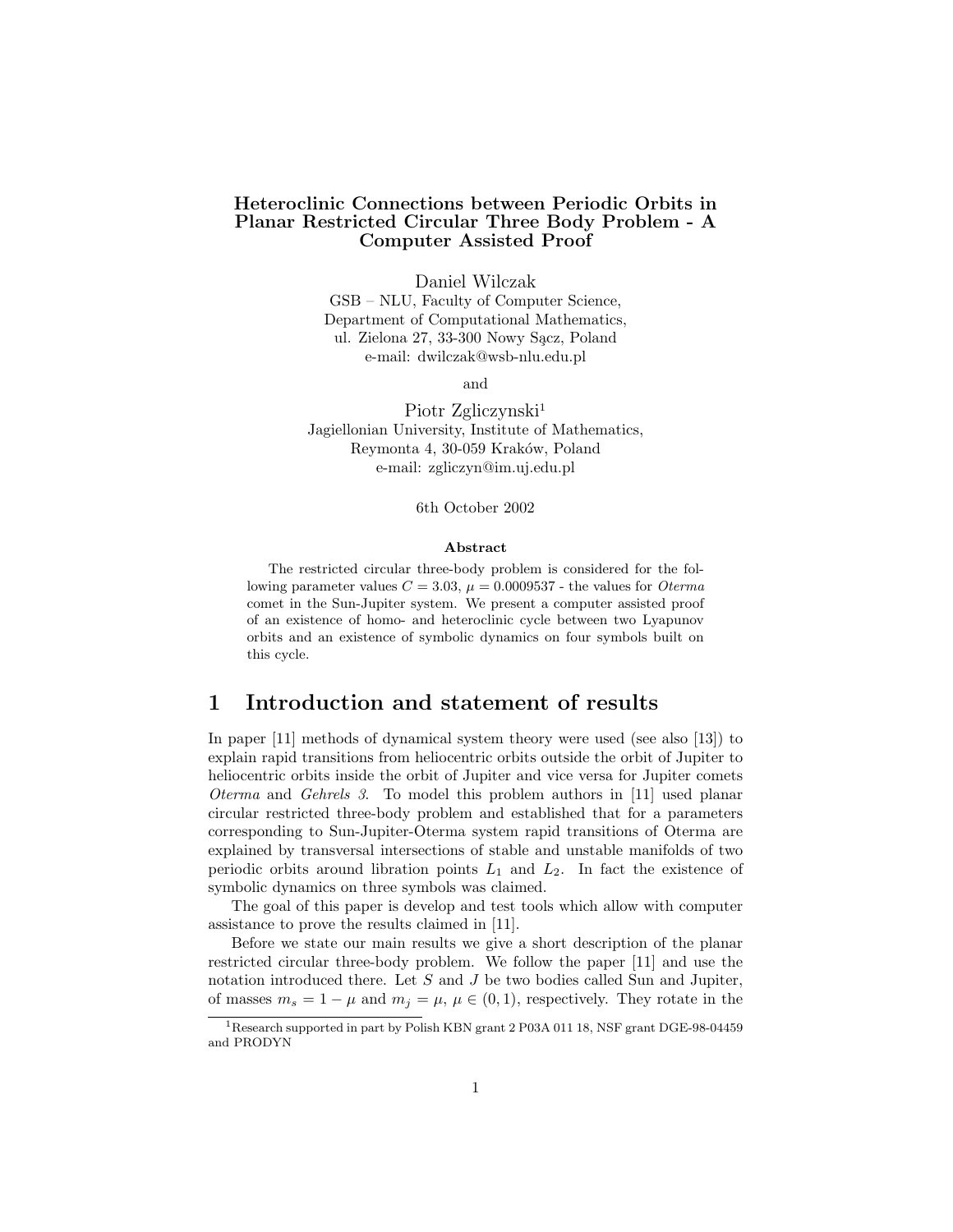plane in circles counter clockwise about their common center and with angular velocity normalized as one. Choose a rotating coordinate system (synodical coordinates) so that origin is at the center of mass and the Sun and Jupiter are fixed on the x-axis at  $(-\mu, 0)$  and  $(1 - \mu, 0)$  respectively. In this coordinate frame the equations of motion of a massless particle called the comet or the spacecraft under the gravitational action of Sun and Jupiter are (see [11] and references given there)

$$
\ddot{x} - 2\dot{y} = \Omega_x(x, y), \qquad \ddot{y} + 2\dot{x} = \Omega_y(x, y), \tag{1.1}
$$

where

$$
\Omega(x,y) = \frac{x^2 + y^2}{2} + \frac{1 - \mu}{r_1} + \frac{\mu}{r_2} + \frac{\mu(1 - \mu)}{2}
$$

$$
r_1 = \sqrt{(x + \mu)^2 + y^2}, \qquad r_2 = \sqrt{(x - 1 + \mu)^2 + y^2}
$$

Equations (1.1) are called the equations of the planar circular restricted threebody problem (PCR3BP). They have a first integral called the Jacobi integral, which is given by

$$
C(x, y, \dot{x}, \dot{y}) = -(\dot{x}^2 + \dot{y}^2) + 2\Omega(x, y). \tag{1.2}
$$

We consider PCR3BP on the hypersurface

$$
\mathcal{M}(\mu, C) = \{(x, y, \dot{x}, \dot{y}) | C(x, y, \dot{x}, \dot{y}) = C\},\tag{1.3}
$$

and we restrict our attention to the following parameter values  $C = 3.03$ ,  $\mu =$ 0.0009537 - the parameter values for Oterma comet in the Sun-Jupiter system  $(see [11]).$ 

The projection of  $\mathcal{M}(\mu, C)$  onto position space is called a Hill's region and gives the region in the  $(x, y)$ -plane, where the comet is free to move. The Hill's region for the parameter considered in this paper is shown on Figure 1 in white, the forbidden region is shaded. The Hill's region consists of three regions: an interior (Sun) region, an exterior region and Jupiter region.

In [11] a very good numerical evidence was given for the following facts for the Sun-Jupiter-Oterma system:

- **0.** an existence of Lyapunov orbits  $L_1^*$  and  $L_2^*$  around libration points  $L_1$  and  $L<sub>2</sub>$ , respectively. Both orbits are hyperbolic and are located in the Jupiter region.
- 1. There exists a transversal heteroclinic orbit connecting  $L_1^*$  and  $L_2^*$ . There exists a transversal heteroclinic orbit connecting  $L_2^*$  and  $L_1^*$ . Both orbits are in the Jupiter region. These orbits were discovered for the first time in [11].
- 2. there exists a transversal homoclinic orbit to  $L_1^*$  in the interior (Sun) region,
- 3. there exists a transversal homoclinic orbit to  $L_2^*$  in the exterior region.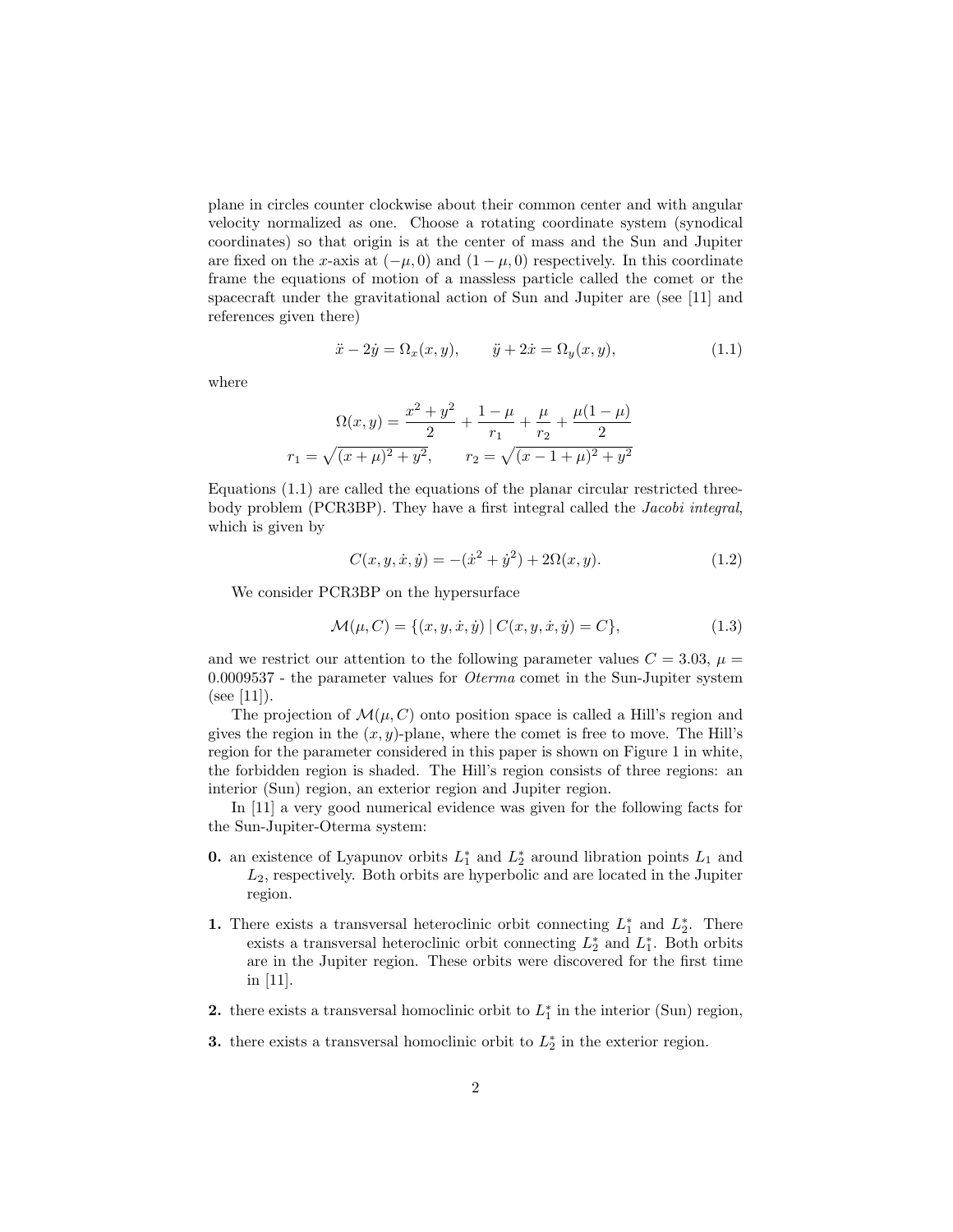

Figure 1: Hills region for PCR3BP with  $C = 3.03$ ,  $\mu = 0.0009537$  from [11].

By transversal hetero- and homoclinic orbit, we mean that appropriate unstable and stable manifolds intersect transversally. For example in assertion 1: the stable manifold of  $L_1^*$  intersect transversally the unstable manifold of  $L_2^*$ .

It is now standard in dynamical system theory (see [11] and references given there) to derive from assertions [0-3] an existence of symbolic dynamics on four symbols  $S, L_1^*, L_2^*, X$  which the following allowed transition

$$
S \to S, L_1^*, \quad L_1^* \to L_1^*, S, L_2^* \quad L_2^* \to L_1^*, L_2^*, X, \quad X \to X, L_2^*.
$$

In [11]( section 1.4) an existence of symbolic dynamics on three symbols, only, was claimed. Instead of two symbols  $L_1^*$  and  $L_2^*$  one symbol J for Jupiter region was used.

From the point of view of rapid transition of Oterma from interior region to an exterior region and vice versa, an existence of heteroclinic orbits between  $L_1^*$  and  $L_2^*$  claimed in assertion 1 was of a special importance, as they are an indication of an existence of a dynamical channel joining an interior with an exterior region.

The following two theorems summarize main results of our paper

**Theorem 1.1** For PCR3BP with  $C = 3.03$ ,  $\mu = 0.0009537$  there exist two periodic solutions in the Jupiter region,  $L_1^*$  and  $L_2^*$ , called Lyapunov orbits, and there exists heteroclinic connections between them, in both directions. Moreover for both orbits  $L_1^*$  and  $L_2^*$  there exists a homoclinic orbit in interior and exterior region, respectively.

The next theorem says that the homo- and heteroclinic connections whose existence is established in Theorem 1.1 are topologically transversal i.e. give rise to the symbolic dynamics, just as in the case of an existence of transversal intersections of stable and unstable manifolds.

**Theorem 1.2** For PCR3BP with  $C = 3.03$ ,  $\mu = 0.0009537$  there exist a symbolic dynamics on four symbols  $\{S, X, L_1, L_2\}$  corresponding to Sun and exterior regions and vicinity of  $L_1$  and  $L_2$ , respectively.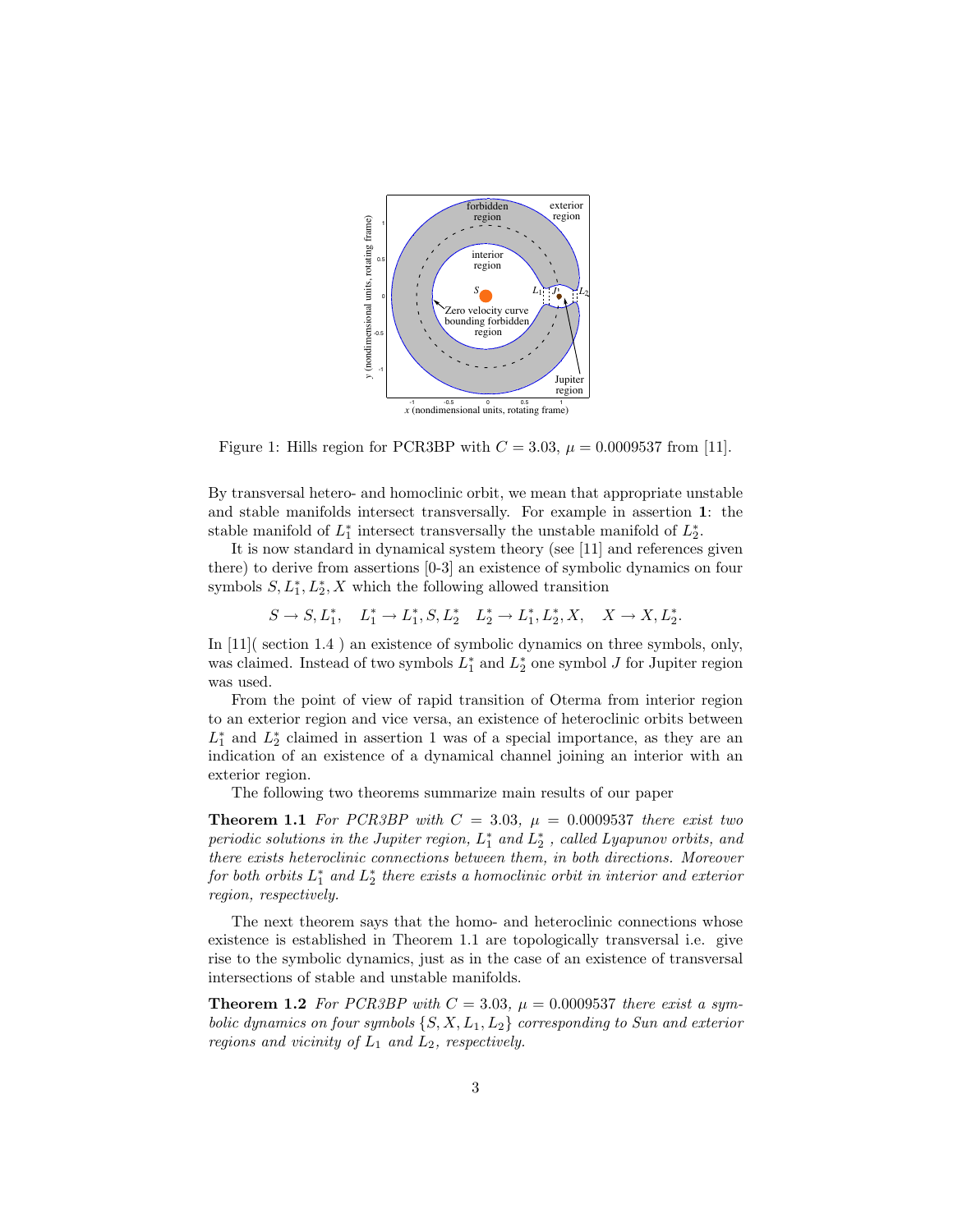A precise statement of this theorem with all necessary details about the symbolic dynamics is given as Theorem 7.1 in Section 7.

Hence we have proved assertion 0, but we did'nt proved assertions 1-3, as we did'nt checked that stable and stable manifolds of Lyapunov orbits intersect transversally. Instead we had proved that there is enough topological transversality present to build a symbolic dynamics on it. The use of topological tools was essential for the success of this work, as the rigorous computation of stable and unstable manifolds appears to be much more difficult than the computations reported in this paper.

Contents of our paper may be described as follows. In Section 2 we continue our brief description of PCR3BP, we define suitable Poincaré maps and state their symmetry properties. In Section 3 we present the main topological tool used in this paper - the notion of covering relation. In Section 4 we describe how to link a local hyperbolic behavior with covering relations to obtain homoand heteroclinic orbits. In Sections 5 and 6 we report the results of our rigorous computations for PCR3BP and we prove Theorem 1.1. In Section 7 we show how to use symmetries of PCR3BP together with covering relations to complete the proof of Theorem 1.2. Section 8 contains the details of the numerical part of proof, we mainly discuss the question of an efficient approach to a verification of covering relations. We also include all initial data, so that a willing reader with his own code can verify our claims. Our C++-source code is available on-line  $(see [18])$ . At this side the reader will also find files describing basic classes used in our programm and we give the names of functions, which perform proofs of numerical lemmas. In Section 9 we discuss some natural extensions of our results.

What is new in this paper besides giving a proof for some results from [11]? First of all it shows how to successfully link numerically cheap  $C<sup>0</sup>$ -methods (the covering relations) with much more numerically expensive  $C<sup>1</sup>$ -methods (a local hyperbolicity). This was previously done for maps (see [6]), only. The main obstacle in applications to ODEs was the lack of an efficient  $C^1$  ODE solver. Such a solver - called a  $C^1$ -Lohner algorithm - was recently proposed by the second author in [23].

Other novelties in this paper are some theoretical improvements in the theory of covering relations. We use an abstract definition of covering relation from [7] and we show how to use a symmetry which involves a time reflection (for Poincaré map this correspond to taking an inverse map) together with covering relations. Both these improvements (in numerical algorithms and in theory of covering relations) allow to reduce the computation time considerably (probably by two orders of magnitude). The total computation time on a PC using a 1.1Ghz Celeron processor is less than 40 minutes.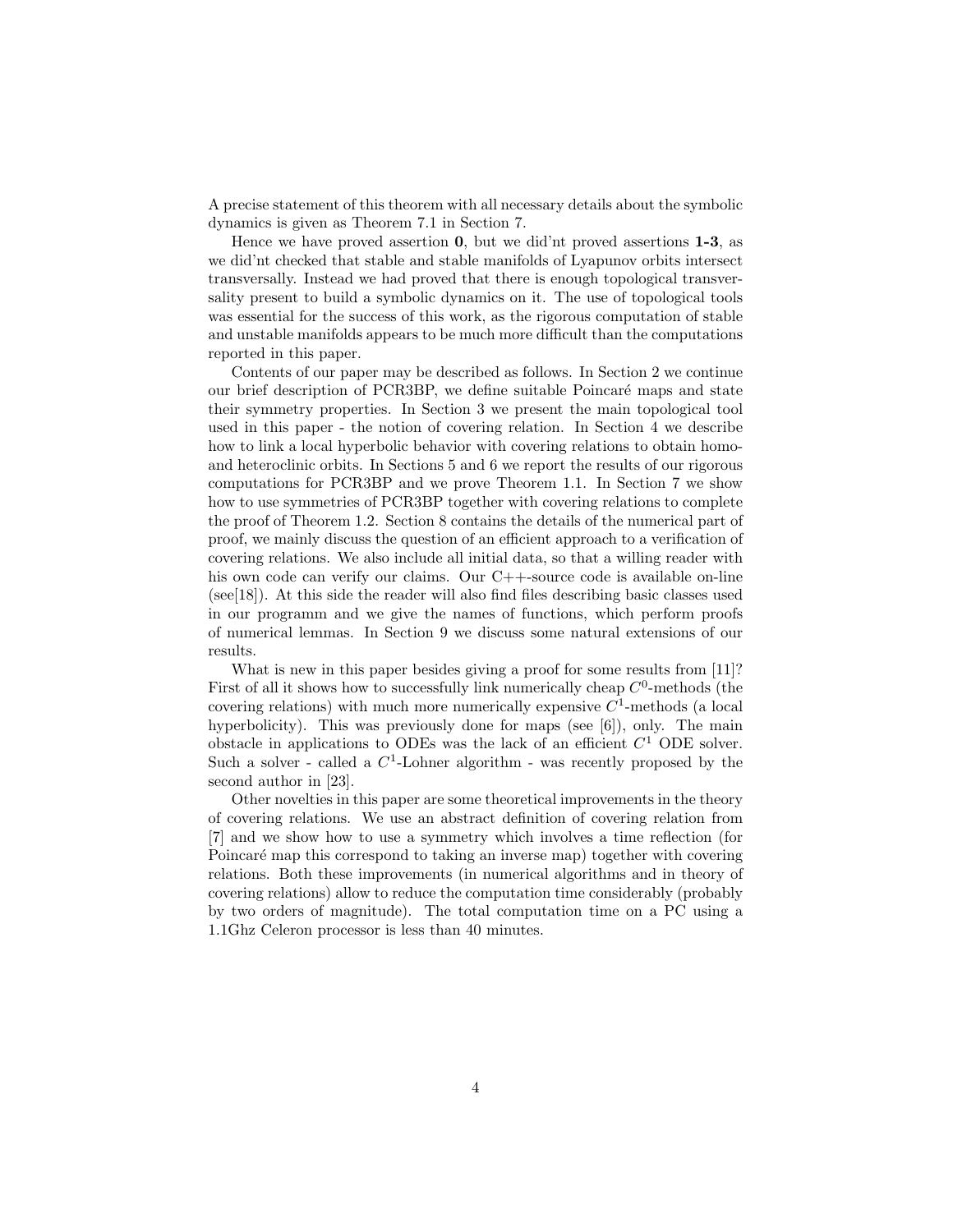# 2 Properties of PCR3BP: Poincaré maps and symmetries

In this section we continue our brief description of PCR3BP we started in the Introduction and we introduce various notations which will be used throughout the paper.

The PCR3BP has three unstable collinear equilibrium points on the Sun-Jupiter line, called  $L_1$ ,  $L_2$  and  $L_3$  (see Fig. 1.4 in [11]), whose eigenvalues include one real and one imaginary pair. The value of C (Jacobi constant) at the point  $L_i$  will be denoted by  $C_i$ . An linearization at  $L_i$  for  $i = 1, 2$  for the parameter range considered here, shows that these points are of centersaddle type (see [11]). By theorem of Moser [16] it follows that for  $C < C<sub>i</sub>$  and  $|C - C_i|$  small enough, there exist hyperbolic periodic orbits,  $L_i^*$ , around  $L_i$ , called Lyapunov orbits. Observe that for a fixed value of  $C < C<sub>i</sub>$  an existence of Lyapunov orbit  $L_i^*$  is not settled by the Moser theorem and has to be proved.

As was mentioned in the Introduction we restrict our attention to the following parameter values  $C = 3.03$ ,  $\mu = 0.0009537$  - the parameter values for Oterma comet in the Sun-Jupiter system (see [11]). Since we work with fixed parameter values we usually drop the dependence of various objects defined throughout the paper on  $\mu$  and C, so for example  $\mathcal{M} = \mathcal{M}(\mu, C)$ . For our parameter values we have  $C_2 > C > C_3$  (this means that we are considering Case 3 from section 3.1 in  $[11]$ ).

We consider Poincaré sections:  $\Theta = \{(x, y, \dot{x}, \dot{y}) \in \mathcal{M} | y = 0 \}, \Theta_+ = \Theta \cap \{\dot{y} > 0\}$ 0},  $\Theta_{-} = \Theta \cap {\hat{y} < 0}.$ 

On  $\Theta_{\pm}$  we can express  $\dot{y}$  in terms of x and  $\dot{x}$  as follows

$$
\dot{y} = \pm \sqrt{2\Omega(x, 0) - \dot{x}^2 - C}
$$
\n(2.4)

Hence the sections  $\Theta_{\pm}$  can be parameterized by two coordinates  $(x, \dot{x})$  and we will use this identification throughout the paper. More formally, we have the transformation  $T_{\pm} : \mathbb{R}^2 \to \Theta_{\pm}$  given by the following formula

$$
T_{\pm}(x,\dot{x}) = (x,0,\dot{x},\pm\sqrt{2\Omega(x,0) - \dot{x}^2 - C})
$$
\n(2.5)

The domain of  $T_{\pm}$  is given by an inequality  $2\Omega(x,0) - \dot{x}^2 - C \geq 0$ .

Let  $\pi_x : \Theta_{\pm} \longrightarrow \mathbb{R}$  and  $\pi_x : \Theta_{\pm} \longrightarrow \mathbb{R}$  denote the projection onto  $\dot{x}$  and  $x$ coordinate, respectively. We have  $\pi_x(x_0, \dot{x}_0) = \dot{x}_0$  and  $\pi_x(x_0, \dot{x}_0) = x_0$ .

We will say that  $(x, \dot{x}) \in \Theta_{\pm}$  meaning that  $(x, \dot{x})$  represents two-dimensional coordinates of a point on  $\Theta_{\pm}$ . Analogously we give a meaning to the statement  $M \subset \Theta_{\pm}$  for a set  $M \subset \mathbb{R}^2$ .

We define the following Poincaré maps between sections

$$
P_{+} : \Theta_{+} \rightarrow \Theta_{+}
$$

$$
P_{-} : \Theta_{-} \rightarrow \Theta_{-}
$$

$$
P_{\frac{1}{2},+} : \Theta_{+} \rightarrow \Theta_{-}
$$

$$
P_{\frac{1}{2},-} : \Theta_{-} \rightarrow \Theta_{+}.
$$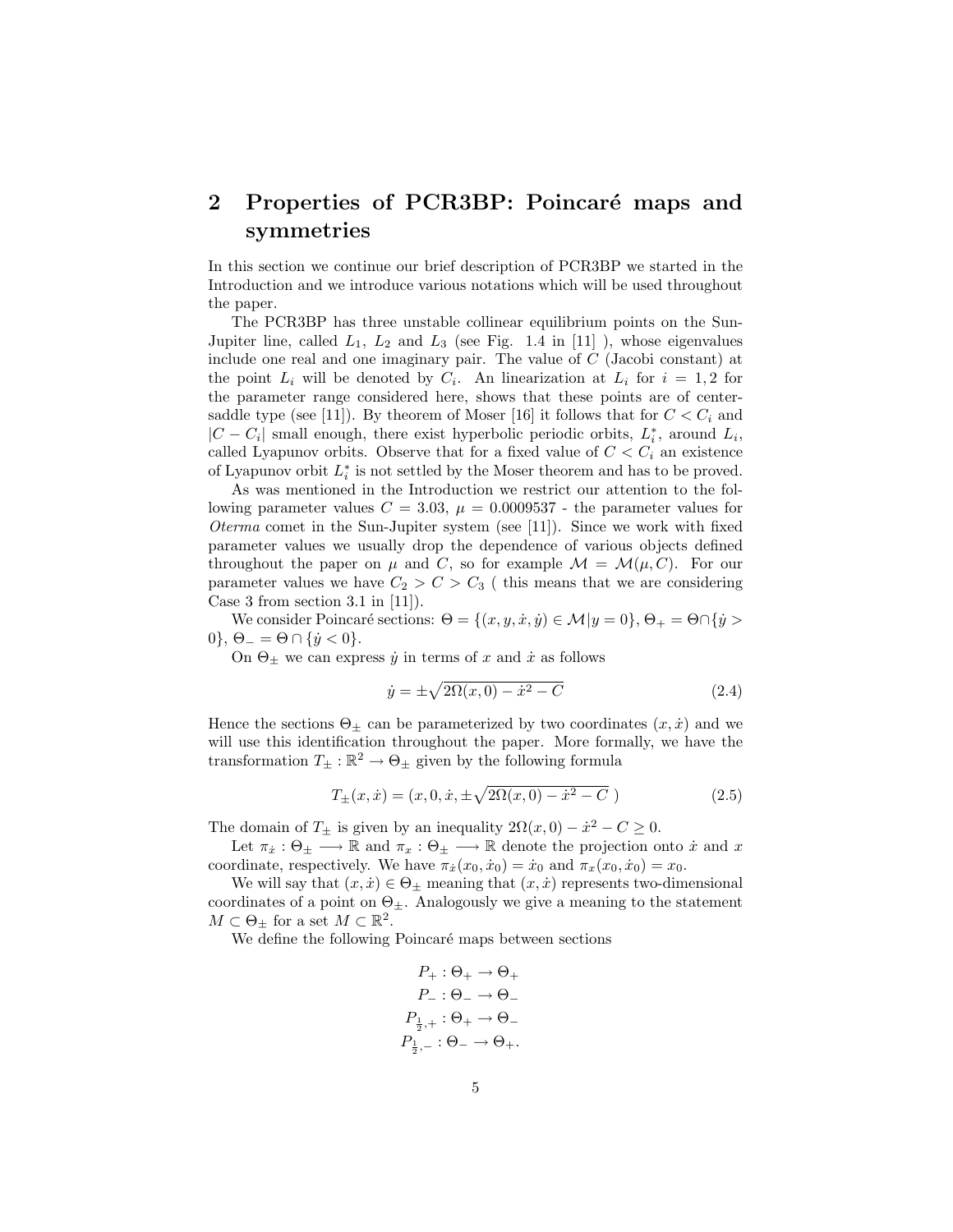As a rule the sign + or - tells that the domain of the maps  $P_{\pm}$  or  $P_{\frac{1}{2},\pm}$  is contained in  $\Theta_{\pm}$  (the same sign). Observe that

$$
P_{+}(x) = P_{\frac{1}{2},-} \circ P_{\frac{1}{2},+}(x), \qquad P_{-}(x) = P_{\frac{1}{2},+} \circ P_{\frac{1}{2},-}(x)
$$

whenever  $P_+(x)$  and  $P_-(x)$  are defined. These identities express the following simple fact: to return to  $\Theta_+$  we need to cross  $\Theta$  with negative  $\dot{y}$  (this is  $P_{\frac{1}{2},+}$ first and then we return to  $\Theta$  with  $\dot{y} > 0$  (this is  $P_{\frac{1}{2},-}$ ).

Sometimes we will drop signs in  $P_{\pm}$  and  $P_{\frac{1}{2},\pm}$ , hence  $P(z) = P_{+}(z)$  if  $z \in \Theta_{+}$ and  $P(z) = P_-(z)$  if  $z \in \Theta_-\$ , a similar convention will be applied to  $P_{\frac{1}{2}}$ .

#### 2.1 Symmetry properties of PCR3BP

Notice that PCR3BP has the following symmetry

$$
R(x, y, \dot{x}, \dot{y}, t) = (x, -y, -\dot{x}, \dot{y}, -t),
$$
\n(2.6)

which expresses the following fact, if  $(x(t), y(t))$  is a trajectory for PCR3BP. then  $(x(-t), -y(-t))$  is also a trajectory for PCR3BP. From this it follows immediately that

if 
$$
P_{\pm}(x_0, \dot{x}_0) = (x_1, \dot{x}_1)
$$
, then  $P_{\pm}(x_1, -\dot{x}_1) = (x_0, -\dot{x}_0)$  (2.7)  
if  $P_{\frac{1}{2}, \pm}(x_0, \dot{x}_0) = (x_1, \dot{x}_1)$ , then  $P_{\frac{1}{2}, \mp}(x_1, -\dot{x}_1) = (x_0, -\dot{x}_0)$ 

We will denote also by R the map  $R : \Theta_{\pm} \to \Theta_{\pm} R(x, \dot{x}) = (x, -\dot{x})$  for  $(x, \dot{x}) \in \Theta_{\pm}$ . Now eq. (2.7) can be written as

if 
$$
P_{\pm}(x_0) = x_1
$$
, then  $P_{\pm}(R(x_1)) = R(x_0)$  (2.8)  
if  $P_{\frac{1}{2},\pm}(x_0) = x_1$ , then  $P_{\frac{1}{2},\mp}(R(x_1)) = R(x_0)$ 

## 3 Topological tools

In this section we present main topological tools used in this paper. The crucial notion is that of a covering relation. This notion in various forms was introduced in papers [20, 21, 22, 24]. Here we follow the most recent and most general version introduced in [7] and the reader is referred there for proofs.

#### 3.1 h-sets

**Notation:** For a given norm in  $\mathbb{R}^n$  by  $B_n(c,r)$  we will denote an open ball of radius r centered at  $c \in \mathbb{R}^n$ . When the dimension n is obvious from the context we will drop the subscript *n*. Let  $S<sup>n</sup>(c,r) = \partial B_{n+1}(c,r)$ , by the symbol  $S<sup>n</sup>$  we will denote  $S^{n}(0,1)$ . We set  $\mathbb{R}^{0} = \{0\}, B_{0}(0,r) = \{0\}, \partial B_{0}(0,r) = \emptyset$ .

For a given set Z, by int Z,  $\overline{Z}$ ,  $\partial Z$  we denote the interior, the closure and the boundary of Z, respectively. For the map  $h : [0,1] \times Z \to \mathbb{R}^n$  we set  $h_t = h(t, \cdot)$ . By Id we denote an identity map. For a map  $f$ , by dom( $f$ ) we will denote the domain of f. Let  $f: \Omega \subset \mathbb{R}^n \to \mathbb{R}^n$  a continuous map we will say that  $X \subset \text{dom}(f^{-1})$  if the map  $f^{-1}: X \to \mathbb{R}^n$  is well defined and continuous.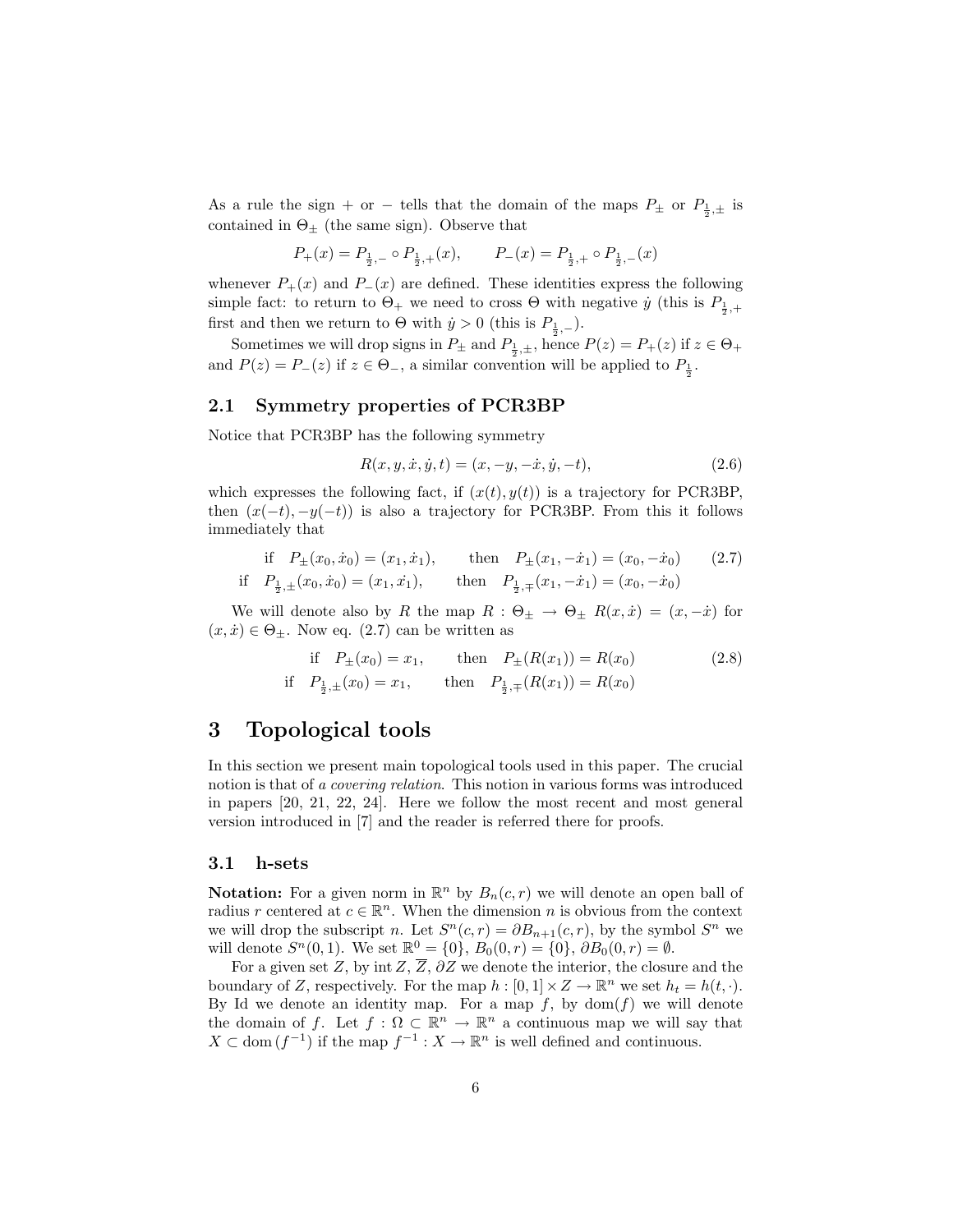**Definition 3.1** A h-set, N, is the object consisting of the following data

- |N| a compact subset of  $\mathbb{R}^n$ , a support of N
- $u(N), s(N) \in \{0, 1, 2, \dots\}$ , such that  $u(N) + s(N) = n$
- a homeomorphism  $c_N : \mathbb{R}^n \to \mathbb{R}^n = \mathbb{R}^{u(N)} \times \mathbb{R}^{s(N)}$ , such that

$$
c_N(|N|) = \overline{B_{u(N)}}(0,1) \times \overline{B_{s(N)}}(0,1).
$$

We set

$$
N_c = \overline{B_{u(N)}}(0,1) \times \overline{B_{s(N)}}(0,1),
$$
  
\n
$$
N_c^- = \partial \overline{B_{u(N)}}(0,1) \times \overline{B_{s(N)}}(0,1)
$$
  
\n
$$
N_c^+ = \overline{B_{u(N)}}(0,1) \times \partial \overline{B_{s(N)}}(0,1)
$$
  
\n
$$
N^- = c_N^{-1}(N_c^-), \quad N^+ = c_N^{-1}(N_c^+)
$$

Hence a  $h$ -set,  $N$ , is a product of two closed balls in some coordinate system. The numbers,  $u(N)$  and  $s(N)$ , stand for the dimensions of nominally unstable and stable directions, respectively. The subscript  $c$  refers to the new coordinates given by homeomorphism  $c_N$ . We will call  $N^ (N_c^-)$  an exit set of N and  $N^+$  $(N_c^+)$  an entry set of N. Observe that if  $u(N) = 0$ , then  $N^- = \emptyset$  and if  $s(N) = 0$ , then  $N^+ = \emptyset$ .

**Definition 3.2** Let N be a h-set. We define a h-set  $N<sup>T</sup>$  as follows

- $\bullet$   $|N^T| = |N|$
- $u(N^T) = s(N), s(N^T) = u(N)$
- We define a homeomorphism  $c_{N}r : \mathbb{R}^n \to \mathbb{R}^n = \mathbb{R}^{u(N^T)} \times \mathbb{R}^{s(N^T)}$ , by

$$
c_{N^{T}}(x) = j(c_{N}(x)),
$$
  
where  $j: \mathbb{R}^{u(N)} \times \mathbb{R}^{s(N)} \to \mathbb{R}^{s(N)} \times \mathbb{R}^{u(N)}$  is given by  $j(p,q) = (q,p).$ 

 $\epsilon$   $\epsilon$   $\epsilon$   $\infty$ 

r

Observe that  $N^{T,+} = N^-$  and  $N^{T,-} = N^+$ . This operation is useful in the context of inverse maps, as it was first pointed out in [1].

#### 3.2 Covering relations

For  $n > 0$  and a continuous map  $f : S^n \to S^n$  by  $d(f)$  we denote the degree of f [4]. For  $n = 0$  we define the degree,  $d(f)$ , as follows. Observe first that  $S^0 = \{-1, 1\}.$  We set

$$
d(f) = \begin{cases} 1, & \text{if } f(1) = 1 \text{ and } f(-1) = -1, \\ -1, & \text{if } f(1) = -1 \text{ and } f(-1) = 1, \\ 0, & \text{otherwise.} \end{cases}
$$
(3.9)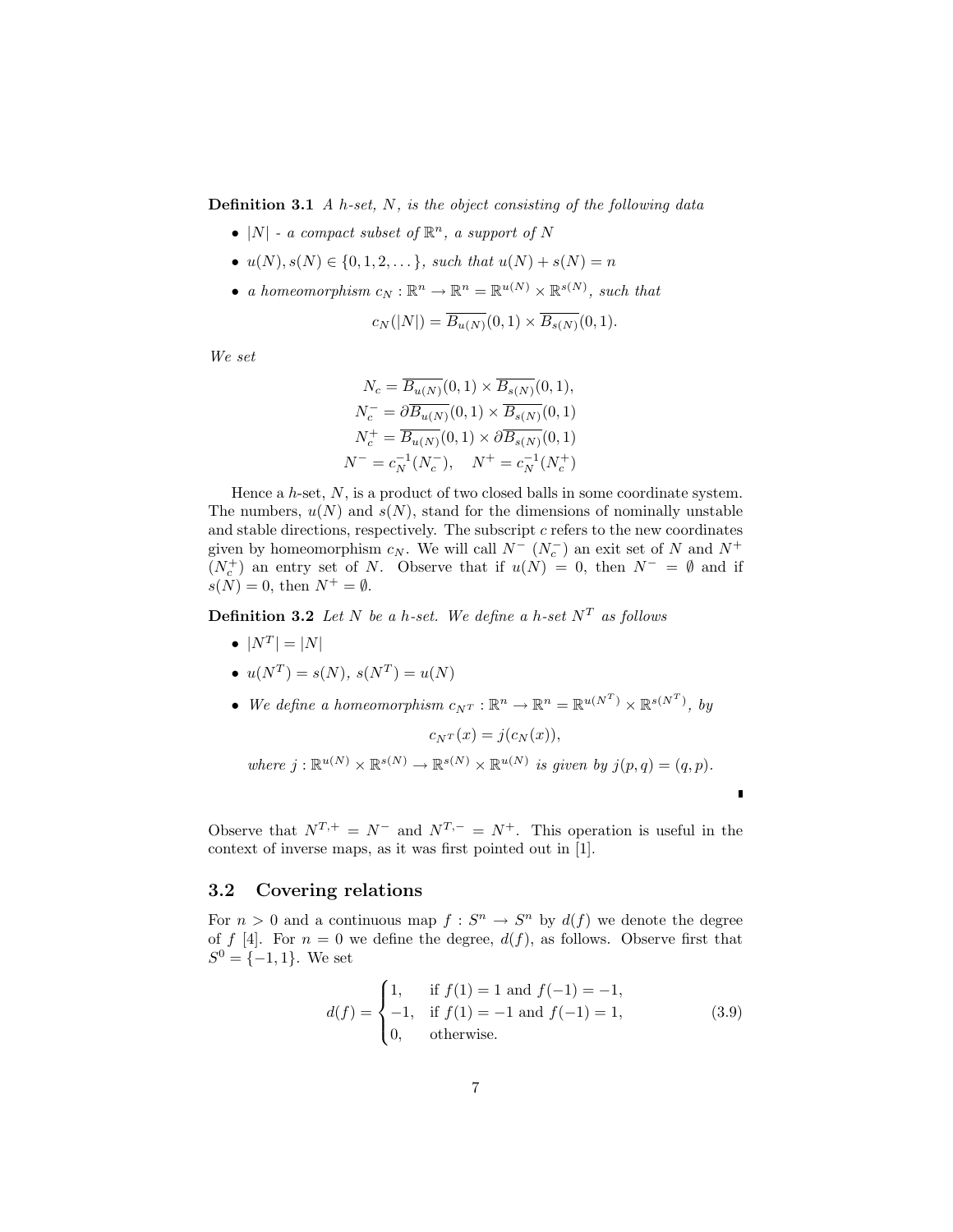**Definition 3.3** Assume  $n > 0$ . Let  $f : \overline{B_n}(0,1) \to \mathbb{R}^n$ , such that

$$
0 \notin f(\partial B(0,1))). \tag{3.10}
$$

We define a map  $s_f : S^{n-1} \to S^{n-1}$  by

$$
s_f(x) = \frac{f(x)}{\|f(x)\|}.
$$
\n(3.11)

**Definition 3.4** Assume N, M are h-sets, such that  $u(N) = u(M) = u$  and  $s(N) = s(M) = s$ . Let  $f : |N| \to \mathbb{R}^n$  be continuous. Let  $f_c = c_M \circ f \circ c_N^{-1}$ :  $N_c \to \mathbb{R}^u \times \mathbb{R}^s$ . Let w be a nonzero integer. We say that

 $N \stackrel{f,w}{\Longrightarrow} M$ 

- ( $N$  f-covers  $M$  with degree  $w$ ) iff the following conditions are satisfied
- **1.** there exists a continuous homotopy  $h : [0,1] \times N_c \to \mathbb{R}^u \times \mathbb{R}^s$ , such that the following conditions hold

$$
h_0 = f_c, \tag{3.12}
$$

$$
h([0,1], N_c^-) \cap M_c = \emptyset \tag{3.13}
$$

$$
h([0,1], N_c) \cap M_c^+ = \emptyset \tag{3.14}
$$

**2.1** If  $u > 0$ , then there exists a map  $A : \mathbb{R}^u \to \mathbb{R}^u$ , such that

$$
h_1(p,q) = (A(p), 0), \quad \text{where } p \in \mathbb{R}^u \text{ and } q \in \mathbb{R}^s \quad (3.15)
$$

$$
A(\partial B_u(0,1)) \quad \subset \quad \mathbb{R}^u \setminus \overline{B_u(0,1)} \tag{3.16}
$$

Moreover, we require that

$$
d(s_A) = w,
$$

**2.2** If  $u = 0$ , then

$$
h_1(x) = 0 \quad \text{for } x \in N_c \tag{3.17}
$$

$$
w = 1. \tag{3.18}
$$

Intuitively,  $N \stackrel{f}{\Longrightarrow} M$  if f stretches N in the 'nominally unstable' direction, so that its projection onto 'unstable' direction in  $M$  covers in topologically nontrivial manner projection of  $M$ . In the 'nominally stable' direction  $N$  is contracted by f. As a result N is mapped across  $M$  in the unstable direction, without touching  $M^+$ . An example of covering relation on the plane with one unstable direction is shown on Figure 3.

**Definition 3.5** Assume N, M are h-sets, such that  $u(N) = u(M) = u$  and  $s(N) = s(M) = s$ . Let  $g: \Omega \subset \mathbb{R}^n \to \mathbb{R}^n$ . Assume that  $g^{-1}: |M| \to \mathbb{R}^n$  is well defined and continuous. We say that  $N \stackrel{g,w}{\longleftarrow} M$  (N g-backcovers M with degree w) iff  $M^T \stackrel{g^{-1}w}{\Longrightarrow} N^T$ .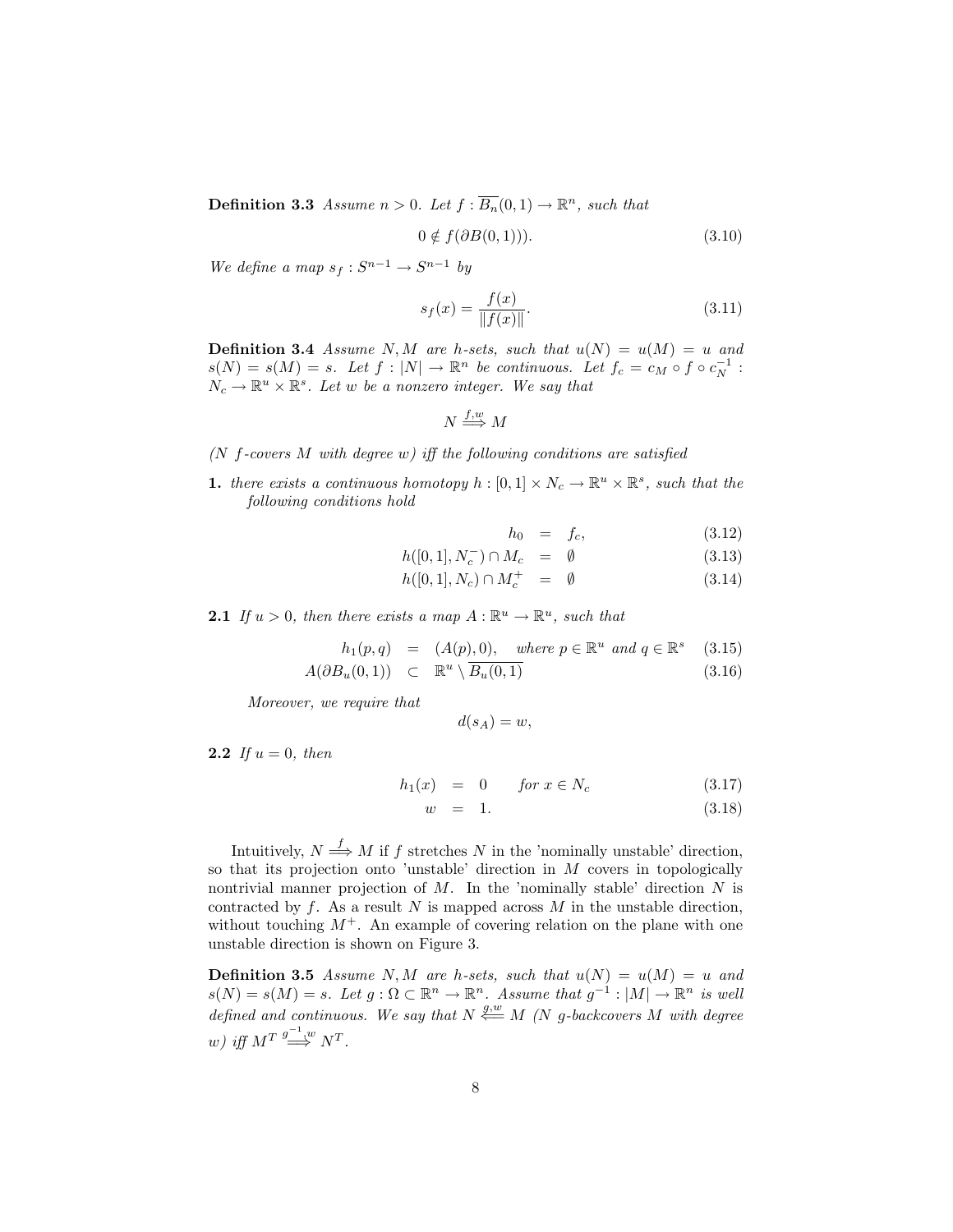The following theorem proved in [7] is one of main tools used in this paper. Various versions of this theorem (without backcovering) using slightly weaker notions of covering relations or even without an explicitly defined notion of covering relation were given in [20, 21, 22, 24]. In the planar case this theorem with backcovering was stated also in [1].

**Theorem 3.6** Assume  $N_i$ ,  $i = 0, ..., k$ ,  $N_k = N_0$  are h-sets and for each  $i = 1, \ldots, k$  we have either

$$
N_{i-1} \stackrel{f_i, w_i}{\Longrightarrow} N_i \tag{3.19}
$$

or  $|N_i| \subset dom(f_i^{-1})$  and

$$
N_{i-1} \stackrel{f_i, w_i}{\leftarrow} N_i. \tag{3.20}
$$

Then there exists a point  $x \in \text{int } |N_0|$ , such that

$$
f_i \circ f_{i-1} \circ \cdots \circ f_1(x) \quad \in \quad \text{int } |N_i|, \quad i = 1, \dots, k \tag{3.21}
$$

$$
f_k \circ f_{k-1} \circ \cdots \circ f_1(x) = x \tag{3.22}
$$

Obviously we cannot make any claim about the uniqueness of  $x$  in Theorem 3.6.

## 3.3 Covering relation on the plane with one nominally expanding direction  $(u = 1)$

In this section we discuss the case, when  $u = s = 1$ , hence we have only one nominally expanding and one nominally contracting direction. The basic idea here is: the set  $N^-$  consists from two disjoint components and all possible values of the degree w in covering relation are  $\pm 1$ . This allows to give sufficient conditions for an existence of covering relations, which are relatively easy to verify.

**Definition 3.7** Let N be a h-set, such that  $u(N) = s(N) = 1$ . We set

$$
N_c^{le} = \{-1\} \times [-1, 1]
$$
  
\n
$$
N_c^{re} = \{1\} \times [-1, 1]
$$
  
\n
$$
S(N)_c^{l} = (-\infty, -1) \times \mathbb{R}
$$
  
\n
$$
S(N)_c^{r} = (1, \infty) \times \mathbb{R}.
$$

We define

$$
N^{le} = c_N^{-1}(N_c^{le}), \quad N^{re} = c_N^{-1}(N_c^{re}),
$$
  

$$
S(N)^l = c_N^{-1}(S(N)^l), \quad S(N)^r = c_N^{-1}(S(N)^r).
$$

We will call  $N^{le}$ ,  $N^{re}$ ,  $S(N)^{l}$  and  $S(N)^{r}$  the left edge, the right edge, the left side and right side of N, respectively.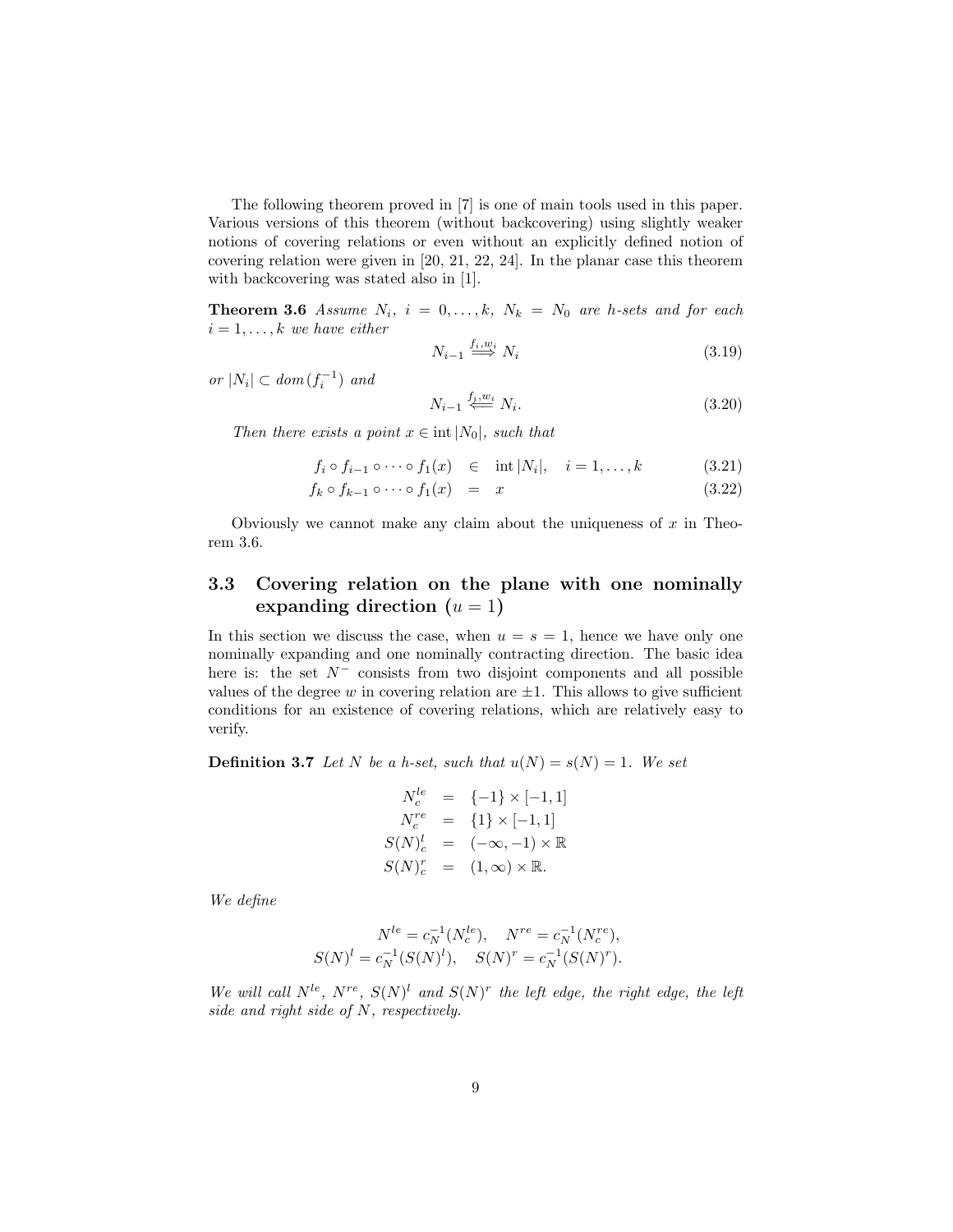

Figure 2: An example of h-set on the plane.



Figure 3: An example of an  $f$ −covering relation:  $N_0 \Longrightarrow N_0, N_1$ 

It is easy to see that  $N^- = N^{le} \cup N^{re}$ .

The triple  $(|N|, S(N)^l, S(N)^r)$  is a t-set from [2]. As in [2] we will use the following notation for  $S(N)^{r,l}$ .

$$
N^l = \overline{S(N)^l}, \qquad N^r = \overline{S(N)^r}
$$

Remark 3.8 For all h-sets used in this paper the support is a parallelogram. A usual picture of a h-set is given in Figure 2.

A typical picture illustrating covering relation on the plane with one 'unstable' direction is given on Figure 3.

The following theorem was proved in [7] for any  $n > 1$  and  $u(N) = 1$ . Here we rewrite it for the planar case in a slightly different notation (we use  $N^l$  and  $N^r$  for  $S(N)^l$  and  $S(M)^r$ , respectively).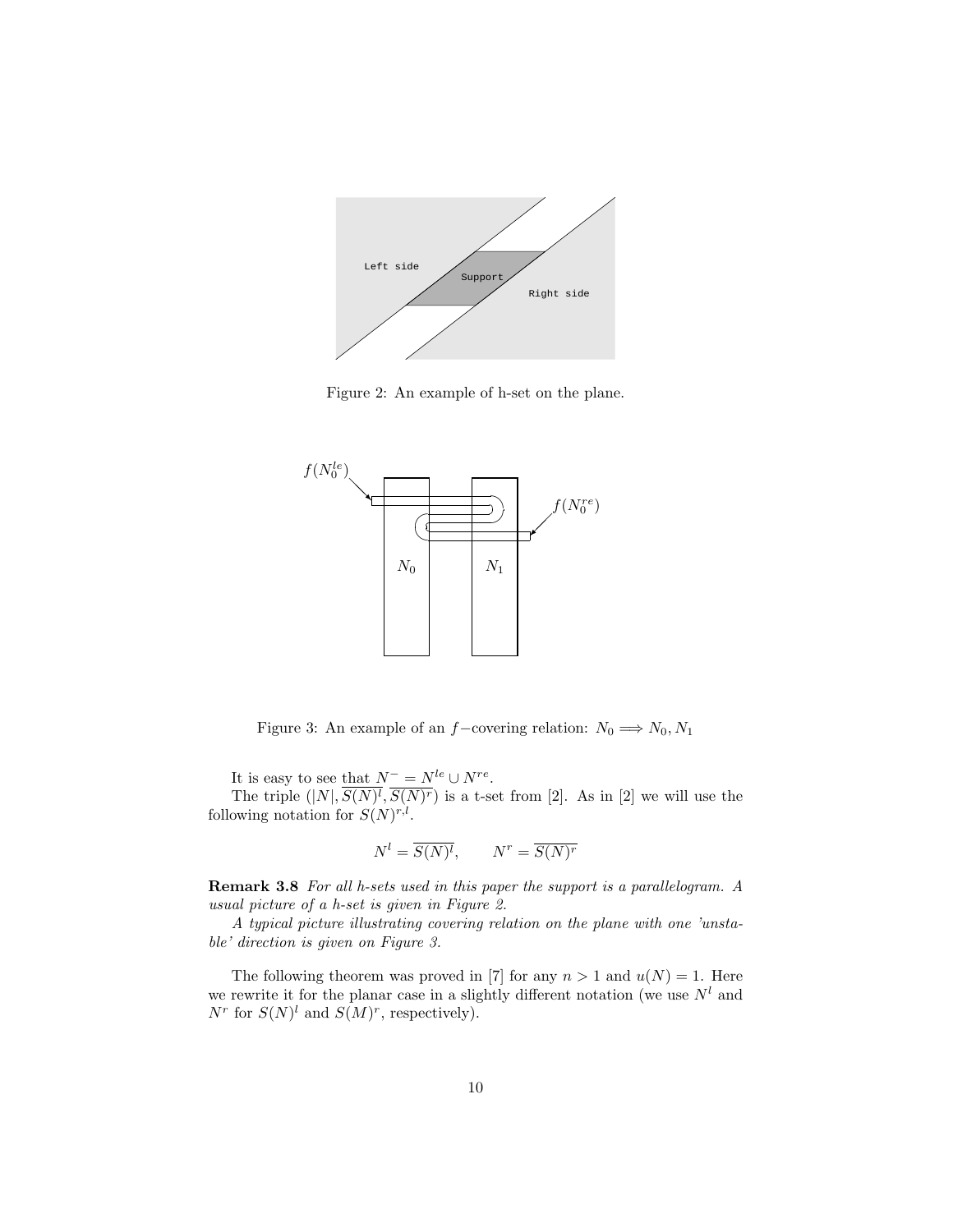**Theorem 3.9** Let  $n = 2$  and let N, M be two h-sets in  $\mathbb{R}^n$ , such that  $u(N) =$  $u(M) = 1$  and  $s(N) = s(M) = 1$ . Let  $f: |N| \to \mathbb{R}^n$  be continuous.

Assume that there exists  $q_0 \in \overline{B}_s(0,1)$ , such that following conditions are satisfied

$$
f(c_N([-1,1] \times \{q_0\})) \quad \subset \quad \text{int}\,(M^l \cup |M| \cup M^r) \tag{3.23}
$$

$$
f(|N|) \cap M^+ = \emptyset, \tag{3.24}
$$

and one of the following two conditions holds

$$
f(N^{le}) \subset M^l \quad and \quad f(N^{re}) \subset M^r \tag{3.25}
$$

$$
f(N^{le}) \subset M^r \quad and \quad f(N^{re}) \subset M^l. \tag{3.26}
$$

Then there exists  $w = \pm 1$ , such that

$$
N \stackrel{f,w}{\Longrightarrow} M
$$

#### 3.4 Representation of the h-sets

In this paper we use very simple h-sets, namely the support is a parallelogram.

A h-set is defined by specifying the triple  $N = t(c, u, s)$ , where  $c, u, s \in \mathbb{R}^2$ , such that  $u, s$  are linearly independent. We set

$$
|N| = \{x \in \mathbb{R}^2 \mid \exists_{t_1, t_2 \in [-1, 1]} x = c + t_1 u + t_2 s\}
$$
  
=  $c + [-1, 1] \cdot u + [-1, 1] \cdot s$   
 $c_N(t_1, t_2) = c + t_1 u + t_2 s$ 

In this representation  $c$  is a center point of the parallelogram  $N$ , u represents an oriented half-length in the 'unstable' direction and s is an oriented half-length in the 'stable' direction. See Fig. 2 for an example of h-set in this representation.

We have

$$
N^{le} = c - u + [-1, 1] \cdot s
$$
  
\n
$$
N^{re} = c + u + [-1, 1] \cdot s
$$
  
\n
$$
N^{l} = c + (-\infty, -1]u + (-\infty, \infty)s
$$
  
\n
$$
N^{r} = c + [1, \infty)u + (-\infty, \infty)s.
$$

We introduce notions of top and bottom edges of  $N$ ,  $N^{te}$  and  $N^{be}$  by

$$
N^{be} = c + [-1, 1] \cdot u - s
$$
  

$$
N^{te} = c + [-1, 1] \cdot u + s
$$

Let us recall that the symmetry  $R : \mathbb{R}^2 \to \mathbb{R}^2$  introduced in section 2.1 was given by

$$
R(x_1, x_2) = (x_1, -x_2)
$$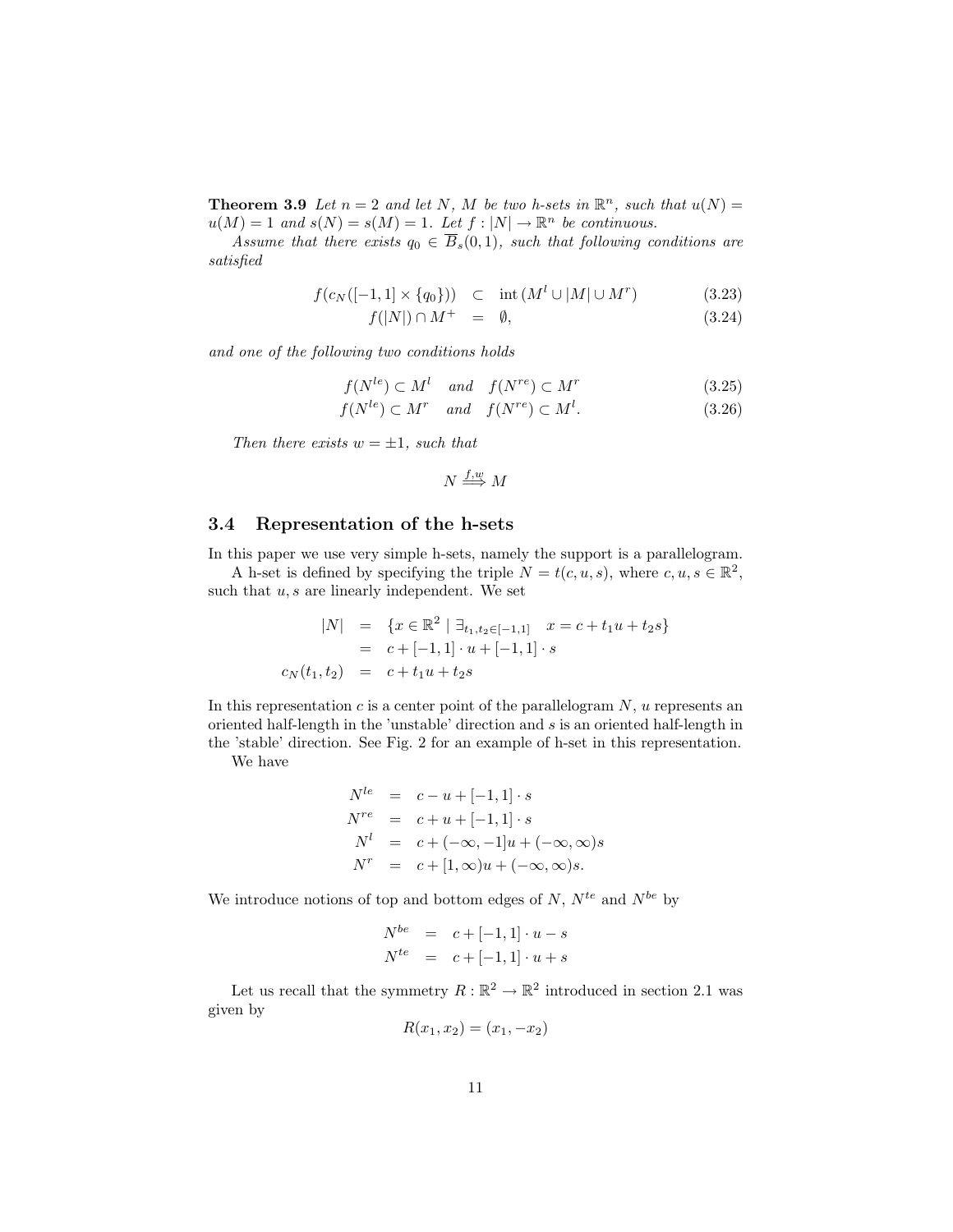

Figure 4: An example of an R-symmetric h-set

**Definition 3.10** A h-set, N, will be called an R-symmetric h-set if  $N = t(c, u, s)$ for some  $c, u, s \in \mathbb{R}^2$ , such that

$$
R(c) = c
$$
  

$$
R(u) = s \qquad or \qquad R(u) = -s
$$

Figure 4 shows an example of a R-symmetric h-set. Symmetry properties of such h-set are apparent.

### 3.5 Action of  $R$  on h-sets

The symmetry of  $P_{1/2,\pm}$  and  $P_{\pm}$  expressed in (2.7) relates the maps and theirs inverse, hence beside mapping the support of  $N$  by  $R$  it will switch also the nominally stable and unstable directions. This motivates the following definition of the action of the symmetry  $R$  on h-sets

**Definition 3.11** Let N be a h-set. We define a h-set  $R(N)$  as follows

- $|R(N)| = R(|N|)$
- $u(R(N)) = s(N)$  and  $s(R(N)) = u(N)$
- the homeomorphism  $c_{R(N)} : \mathbb{R}^n \to \mathbb{R}^{u(R(N))} \times \mathbb{R}^{u(S(N))}$  is given by

$$
c_{R(N)} = c_{N^T} \circ R^{-1}
$$

Observe that according to above definition we have

$$
R(N)^{-} = R(N^{+}) = R(N^{T,-})
$$
  
\n
$$
R(N)^{+} = R(N^{-}) = R(N^{T,+})
$$
  
\n
$$
R(t(c, u, s)) = t(R(c), R(s), R(u))
$$
\n(3.27)

П

As an immediate consequence of equation (3.27) we obtain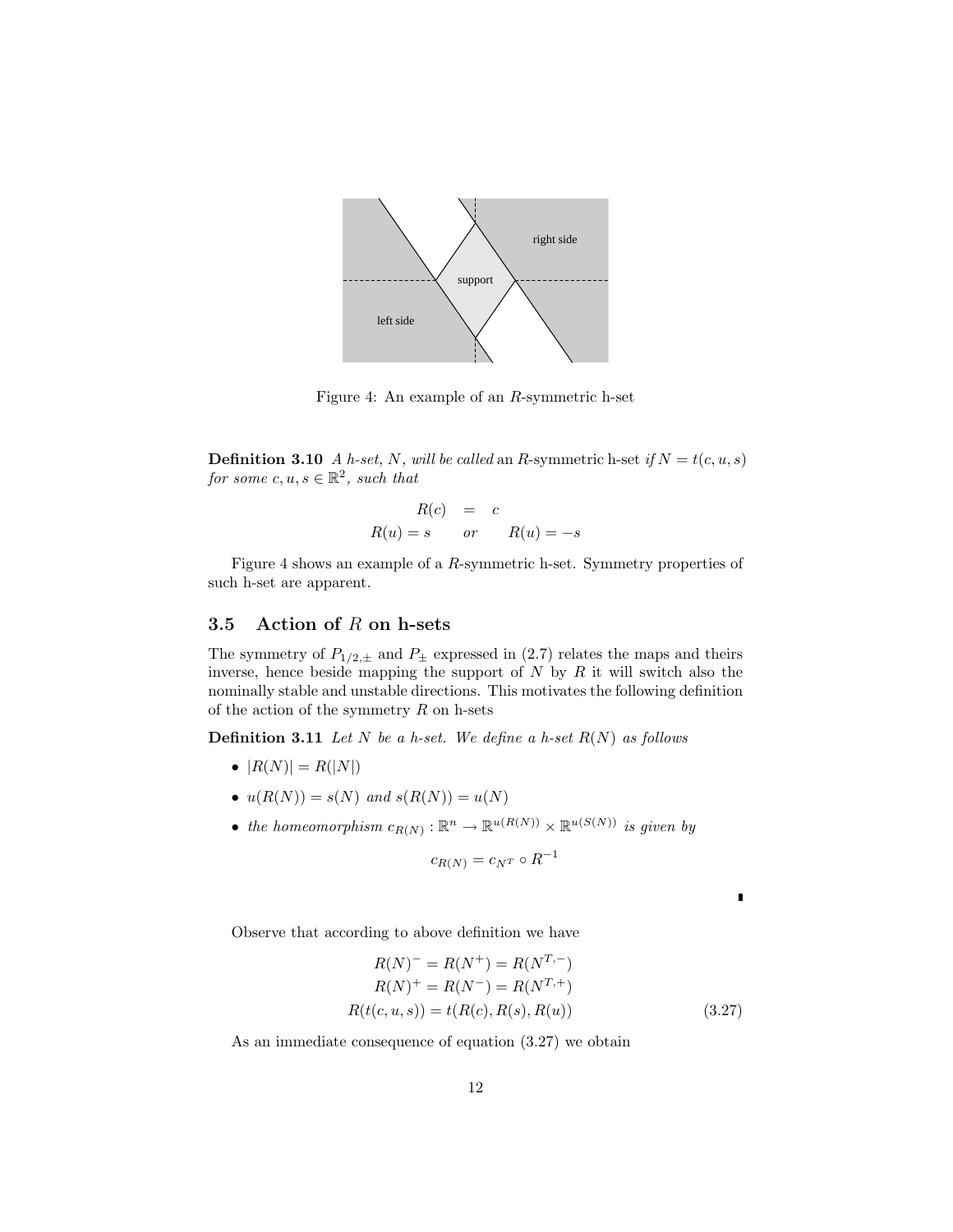**Lemma 3.12** Let  $N = t(c, u, s)$  be an R-symmetric h-set. Then  $R(N) = N$ .

We have the following easy lemma

**Lemma 3.13** Let  $f_i: dom(f_i) \subset \mathbb{R}^2 \to \mathbb{R}^2$  for  $i = 1, 2$  continuous and invertible on some open sets. Assume that

if 
$$
f_1(x) = x_1
$$
, then  $f_2(Rx_1) = R(x)$ . (3.28)

Let  $N_1$ ,  $N_2$  be h-sets such that

$$
N_1 \stackrel{f_1}{\Longrightarrow} N_2.
$$

Then

$$
R(N_2) \stackrel{f_2}{\Longleftarrow} R(N_1)
$$

Proof: From Def. 3.11 and the assumed symmetry it follows immediately that

$$
R(N_1)^T \stackrel{f_2^{-1}}{\Longrightarrow} R(N_2^T). \tag{3.29}
$$

 $\blacksquare$ 

From above Lemma and (2.8) we obtain

Corollary 3.14 If 
$$
N_1 \stackrel{P_{\pm}}{\Longrightarrow} N_2
$$
, then  $R(N_2) \stackrel{P_{\pm}}{\Longleftarrow} R(N_1)$ .  
\nIf  $N_1 \stackrel{\stackrel{P_{1,1}}{\Longrightarrow} N_2}$ , then  $R(N_2) \stackrel{P_{1}}{\Longleftarrow} R(N_1)$ .  
\nIf  $N_1 \stackrel{P_{1,-}}{\Longrightarrow} N_2$ , then  $R(N_2) \stackrel{P_{1,-}}{\Longleftarrow} R(N_1)$ .

# $4\quad C^1 \textrm{ tools}$

The goal of this section is to describe the tools which allow in the presence of hyperbolic fixed points for a map to prove an existence of homo- and heteroclinic trajectories.

In this section we recall the results from [6] with some additions (see also [19] where the method was outlined for the first time). In the symbol of covering relation we will drop the degree part, hence we will use  $N \stackrel{f}{\Longrightarrow} M$  instead of  $N \stackrel{f,w}{\Longrightarrow} M$  for some nonzero w.

#### 4.1 General theorems

Let  $P : \mathbb{R}^n \to \mathbb{R}^n$  be a  $C^1$ -map. For any set X we define an interval matrix  $[DP(X)] \subset \mathbb{R}^{n \times n}$  to be an interval enclosure of  $DP(X)$  given by

$$
M \in [DP(X)] \quad \text{iff} \quad \inf_{x \in X} DP(x)_{ij} \le M_{ij} \le \sup_{x \in X} DP(x)_{ij} \quad i, j = 1, 2, \dots, n
$$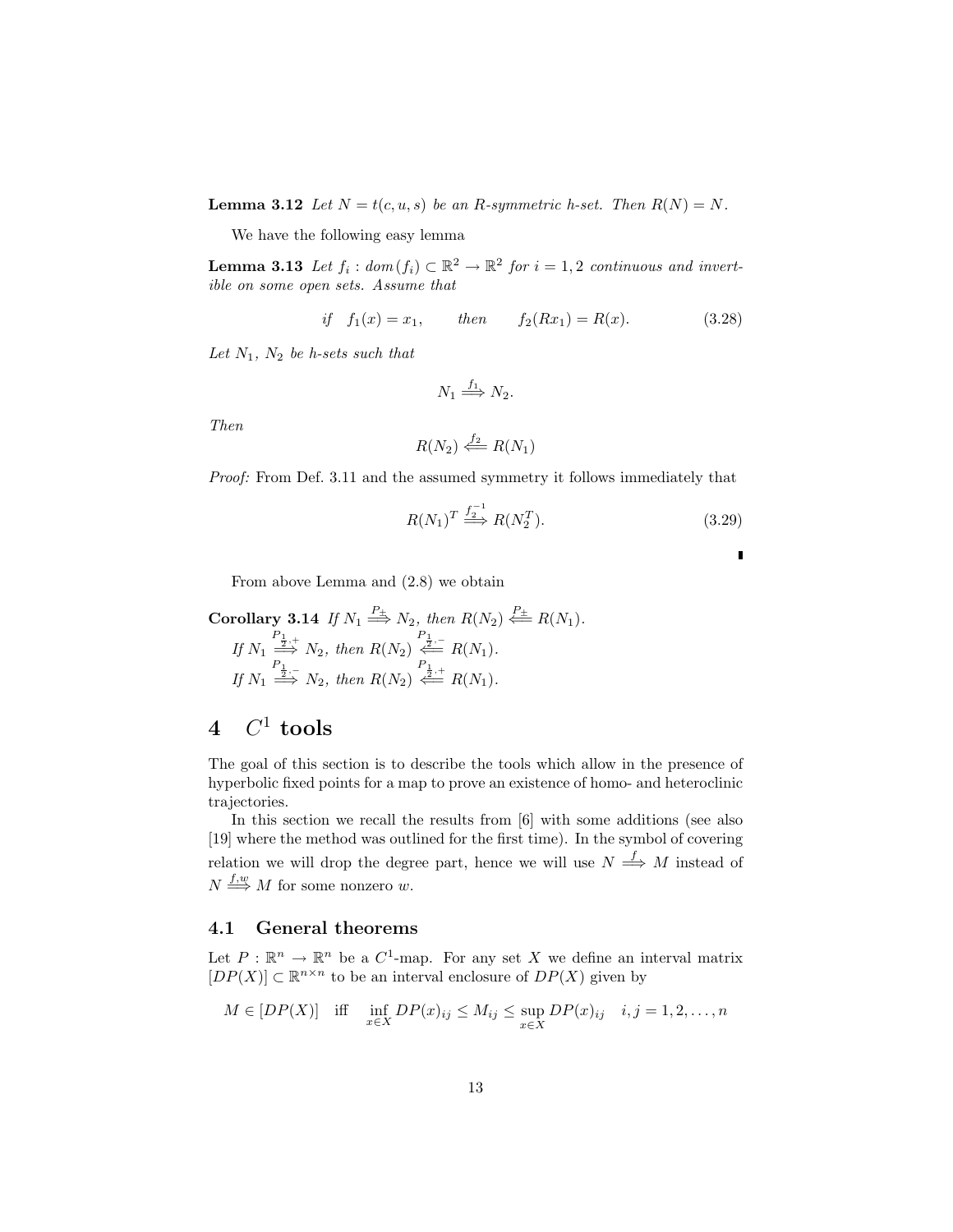**Lemma 4.1** Let N be a convex set. Assume  $x_0, x_1 \in N$ . Then

$$
P(x_1) - P(x_0) \in [DP(N)] \cdot (x_1 - x_0). \tag{4.30}
$$

Moreover, there exists a matrix  $M \in [DP(N)]$  such that

$$
P(x_1) - P(x_0) = M \cdot (x_1 - x_0) \tag{4.31}
$$

Proof:

$$
P(x_1) - P(x_0) = \int_0^1 \frac{dP}{dt}(x_0 + t(x_1 - x_0))dt =
$$
  

$$
\int_0^1 \frac{\partial P}{\partial x}(x_0 + t(x_1 - x_0))dt \cdot (x_1 - x_0)
$$

To finish the proof observe that

$$
M = \int_0^1 \frac{\partial P}{\partial x}(x_0 + t(x_1 - x_0))dt \in [DP(N)]
$$

Let  $Id: \mathbb{R}^n \to \mathbb{R}^n$  denote the identity map.

Theorem 4.2 Let N be a convex set. Assume that

$$
0 \notin \det([DP(N)] - Id) = \{t = \det(M - Id) \mid M \in [DP(N)]\},\
$$

then  $N$  contains at most one fixed point of  $P$ .

*Proof:* Assume that  $x_0, x_1 \in N$  are fixed points for P. Then from lemma 4.1 it follows that

$$
x_1 - x_0 = P(x_1) - P(x_0) = M \cdot (x_1 - x_0)
$$
\n(4.32)

for some matrix  $M \in [DP(N)]$ . Hence  $x_1 - x_0$  is in the kernel of  $M - Id$ . From our assumption it follows that  $\det(M - Id) \neq 0$ , hence  $x_1 = x_0$ . Ė

Consider a two–dimensional function  $f(x) = (f_1(x), f_2(x))^T$ , where  $x =$  $(x_1, x_2)^T$ . We assume that  $f(0) = 0$ , i.e. 0 is a fixed point of f. For a convex set U, such that  $0 \in U$  we define intervals  $\lambda_1(U)$ ,  $\varepsilon_1(U)$ ,  $\varepsilon_2(U)$  and  $\lambda_2(U)$  by

$$
Df(U) = \begin{pmatrix} \lambda_1(U) & \varepsilon_1(U) \\ \varepsilon_2(U) & \lambda_2(U) \end{pmatrix}.
$$
 (4.33)

Since  $f(0) = 0$  then from Lemma 4.1 it follows that

$$
f_1(x) \in \lambda_1(U)x_1 + \varepsilon_1(U)x_2
$$
  

$$
f_2(x) \in \varepsilon_2(U)x_1 + \lambda_2(U)x_2
$$

Let

$$
\varepsilon'_1(U) = \sup\{|\varepsilon| : \varepsilon \in \varepsilon_1(U)\}, \qquad \varepsilon'_2(U) = \sup\{|\varepsilon| : \varepsilon \in \varepsilon_2(U)\},\newline \lambda'_1(U) = \inf\{|\lambda_1| : \lambda_1 \in \mathbf{\lambda}_1(U)\}, \qquad \lambda'_2(U) = \sup\{|\lambda_2| : \lambda_2 \in \mathbf{\lambda}_2(U)\}.
$$

Let us define the rectangle  $N_{\alpha_1,\alpha_2}$  by

$$
N_{\alpha_1,\alpha_2} = [-\alpha_1,\alpha_1] \times [-\alpha_2,\alpha_2].
$$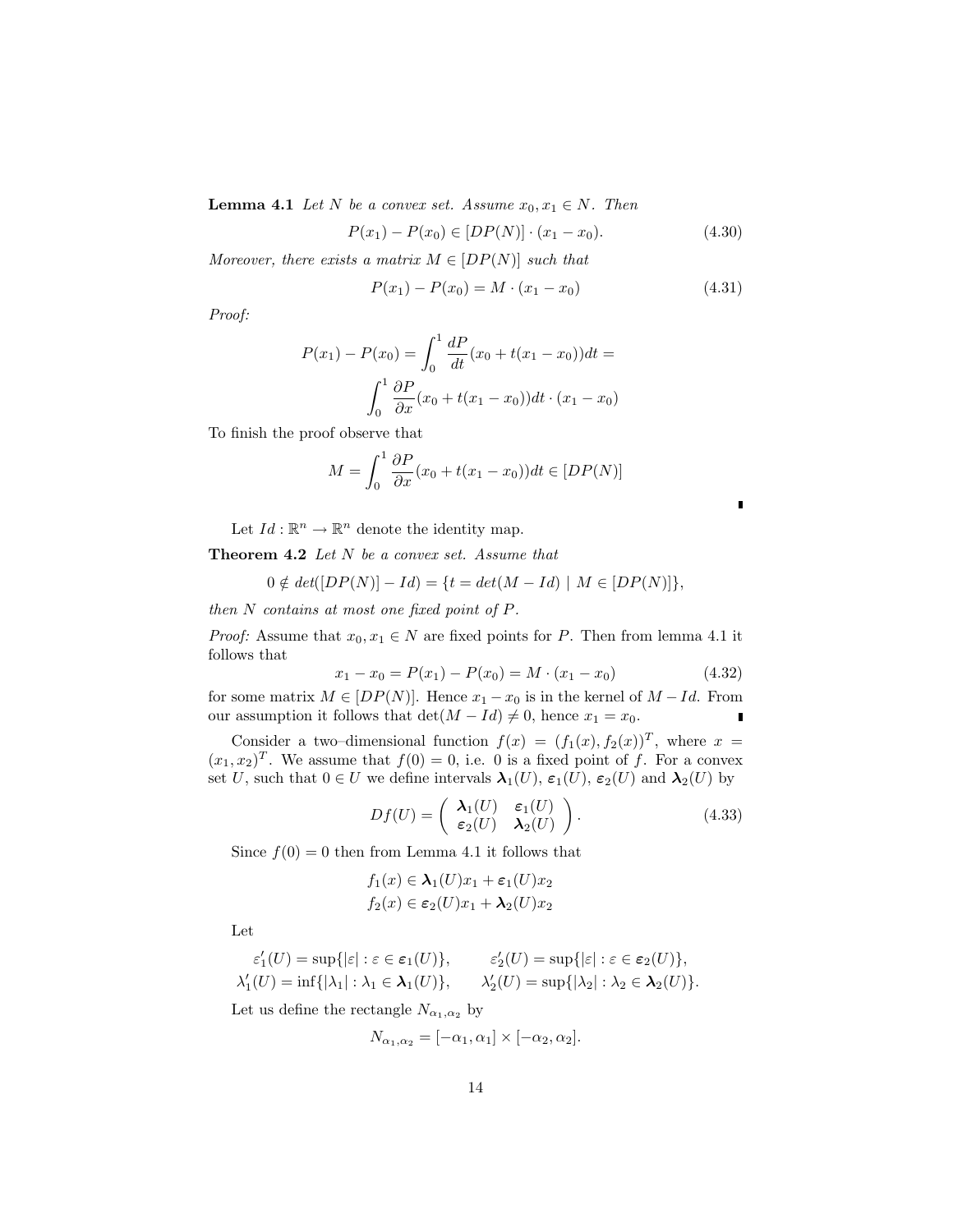**Definition 4.3** [6, Def. 1] Let  $x_*$  be a fixed point for the map f. We say that f is hyperbolic on  $N \ni x_*$ , if there exists a local coordinate system on N, such that in this coordinate system

$$
x_* = 0 \tag{4.34}
$$

$$
\varepsilon_1'(N)\varepsilon_2'(N) \quad < \quad (1 - \lambda_2'(N))(\lambda_1'(N) - 1). \tag{4.35}
$$

$$
N = N_{\alpha_1, \alpha_2}, \tag{4.36}
$$

where  $\alpha_1 > 0$ ,  $\alpha_2 > 0$  are such that the following conditions are satisfied

$$
\frac{\varepsilon_1'(N)}{\lambda_1'(N)-1} < \frac{\alpha_1}{\alpha_2} < \frac{1-\lambda_2'(N)}{\varepsilon_2'(N)}.\tag{4.37}
$$

It is easy to see that that for the map  $f$  to be hyperbolic on  $N$  it is necessary that  $\lambda'_1 > 1, \lambda'_2 < 1$  and the linearization of f at  $x_*$  is hyperbolic with one stable and unstable direction.

**Theorem 4.4** [6, Thm. 3] Assume that  $f$  is hyperbolic on  $N$ . Then

- 1. if  $f^k(x) \in N$  for  $k \geq 0$ , then  $\lim_{k \to \infty} f^k(x) = x_*$ ,
- 2. if  $y_k \in N$  and  $f(y_{k-1}) = y_k$  for  $k \leq 0$ , then  $\lim_{k \to \infty} y_k = x_*$ .

The next theorem shows how we can combine  $\mathcal{C}^0$ - and  $\mathcal{C}^1$ -tools to prove the existence of asymptotic orbits with prescribed itinerary.

**Theorem 4.5** [6, Thm. 4] Assume that g is hyperbolic on  $N_m$  and f hyperbolic on N<sub>0</sub>. Let  $x_q \in N_m$  be a fixed point for g and  $x_f \in N_0$  be a fixed point for f.

1. If

$$
N_0 \stackrel{f_0}{\Longrightarrow} N_1 \stackrel{f_1}{\Longrightarrow} N_2 \stackrel{f_2}{\Longrightarrow} \dots \stackrel{f_{m-1}}{\Longrightarrow} N_m \stackrel{g}{\Longrightarrow} N_m \tag{4.38}
$$

then there exists  $x_0 \in N_0$  such that

$$
f_{i-1} \circ f_{i-2} \circ \cdots \circ f_0(x_0) \in N_i \quad \text{for} \quad i = 1, \dots, m,
$$
  
\n
$$
g^k \circ f_{m-1} \circ \cdots \circ f_0(x_0) \in N_m \quad \text{for} \quad k > 0,
$$
  
\n
$$
\lim_{k \to \infty} g^k \circ f_{m-1} \circ \cdots \circ f_0(x_0) = x_g.
$$

2. If

$$
N_0 \xrightarrow{f} N_0 \xrightarrow{f_0} N_1 \xrightarrow{f_1} N_2 \xrightarrow{f_2} \dots \xrightarrow{f_{m-1}} N_m \tag{4.39}
$$

then there exists a sequence  $(x_k)_{k=-\infty}^0$ ,  $f(x_k) = x_{k+1}$  for  $k < 0$  such that

$$
x_k \in N_0 \quad \text{for} \quad k \le 0,
$$
  

$$
f_{i-1} \circ f_{i-2} \circ \cdots \circ f_0(x_0) \in N_i \quad \text{for} \quad i = 1, \dots, m,
$$
  

$$
\lim_{k \to -\infty} x_k = x_f.
$$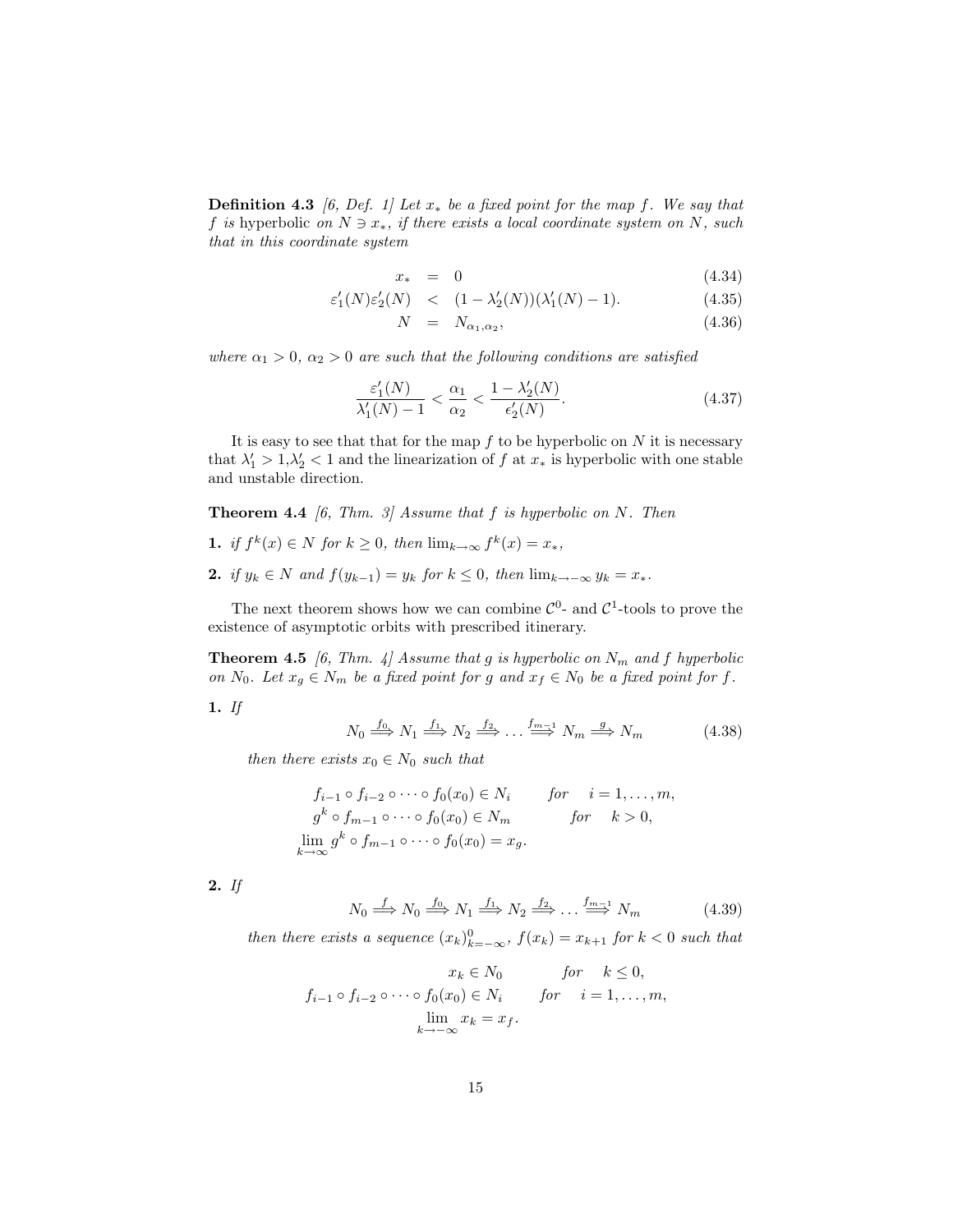3. If

$$
N_0 \stackrel{f}{\Longrightarrow} N_0 \stackrel{f_0}{\Longrightarrow} N_1 \stackrel{f_1}{\Longrightarrow} N_2 \stackrel{f_2}{\Longrightarrow} \dots \stackrel{f_{m-1}}{\Longrightarrow} N_m \stackrel{g}{\Longrightarrow} N_m \tag{4.40}
$$

then there exists a sequence  $(x_k)_{k=-\infty}^0$ ,  $f(x_k) = x_{k+1}$  for  $k < 0$  such that

$$
x_k \in N_0, \quad k \le 0,
$$
  
\n
$$
f_{i-1} \circ f_{i-2} \circ \cdots \circ f_0(x_0) \in N_i \quad \text{for} \quad i = 1, \ldots, m,
$$
  
\n
$$
g^n \circ f_{m-1} \circ \cdots \circ f_0(x_0) \in N_m \quad \text{for} \quad n > 0,
$$
  
\n
$$
\lim_{k \to \infty} x_k = x_f,
$$
  
\n
$$
\lim_{k \to \infty} g^k \circ f_{m-1} \circ \cdots \circ f_0(x_0) = x_g.
$$

The above theorem can be used without any modifications for proving the existence of trajectories converging to periodic orbits. In this case we consider higher iterates of maps f and g in  $(4.38)$ ,  $(4.39)$  and  $(4.40)$ .

### 4.2 How to prove an existence of an heteroclinic orbit, fuzzy sets.

To prove an existence of an heteroclinic orbit we want to use the third assertion in Theorem 4.5 for  $g = f$ , but in order to make the exposition easier to follow we use two different maps  $f$  and  $g$ . Observe that to apply this theorem directly one needs to know an exact location of two fixed points  $x_f \in N_0$  and  $x_g \in N_m$ , because the sets  $N_0$  and  $N_m$  are centered on  $x_f$  and  $x_g$  respectively. But exact coordinates of  $x_f$  and  $x_g$  are usually unknown. We overcome this obstacle in three steps as follows

1. Finding very good estimates for  $x_f$  and  $x_g$ . In this paper we use an argument based on symmetry to obtain tight bounds for  $x_f$  and  $x_g$ . In [6] a rigorous interval Newton algorithm was used. Let us denote by  $M_f$  and  $M_g$ obtained estimates for  $x_f$  and  $x_g$ , respectively.

We choose one fixed point  $x_f \in M_f$  and  $x_g \in M_g$  for further considerations. 2.  $C^1$ -computations, hyperbolicity We choose a set  $U_f$ ,  $M_f \subset U_f$ , on which we compute rigorously  $[Df(U_f)]$ . Then we have to choose a coordinate system, in which the matrix  $[Df(U_f)]$  will be as close as possible to the diagonal one. In this paper we have chosen numerically obtained stable and unstable eigenvectors. Let us denote these eigenvectors by  $u$  and  $s$ , where  $u$  corresponds to unstable direction and s is pointing in the stable direction. Assume that this process gives us a coordinate frame in which

$$
\varepsilon_1'(U_f)\varepsilon_2'(U_f) < (1 - \lambda_2'(U_f))(\lambda_1'(U_f) - 1). \tag{4.41}
$$

From (4.41) it follows easily that there exists  $\alpha_1 > 0$ ,  $\alpha_2 > 0$  such that

$$
\frac{\varepsilon_1'(U_f)}{\lambda_1'(U_f) - 1} < \frac{\alpha_1}{\alpha_2} < \frac{1 - \lambda_2'(U_f)}{\epsilon_2'(U_f)},\tag{4.42}
$$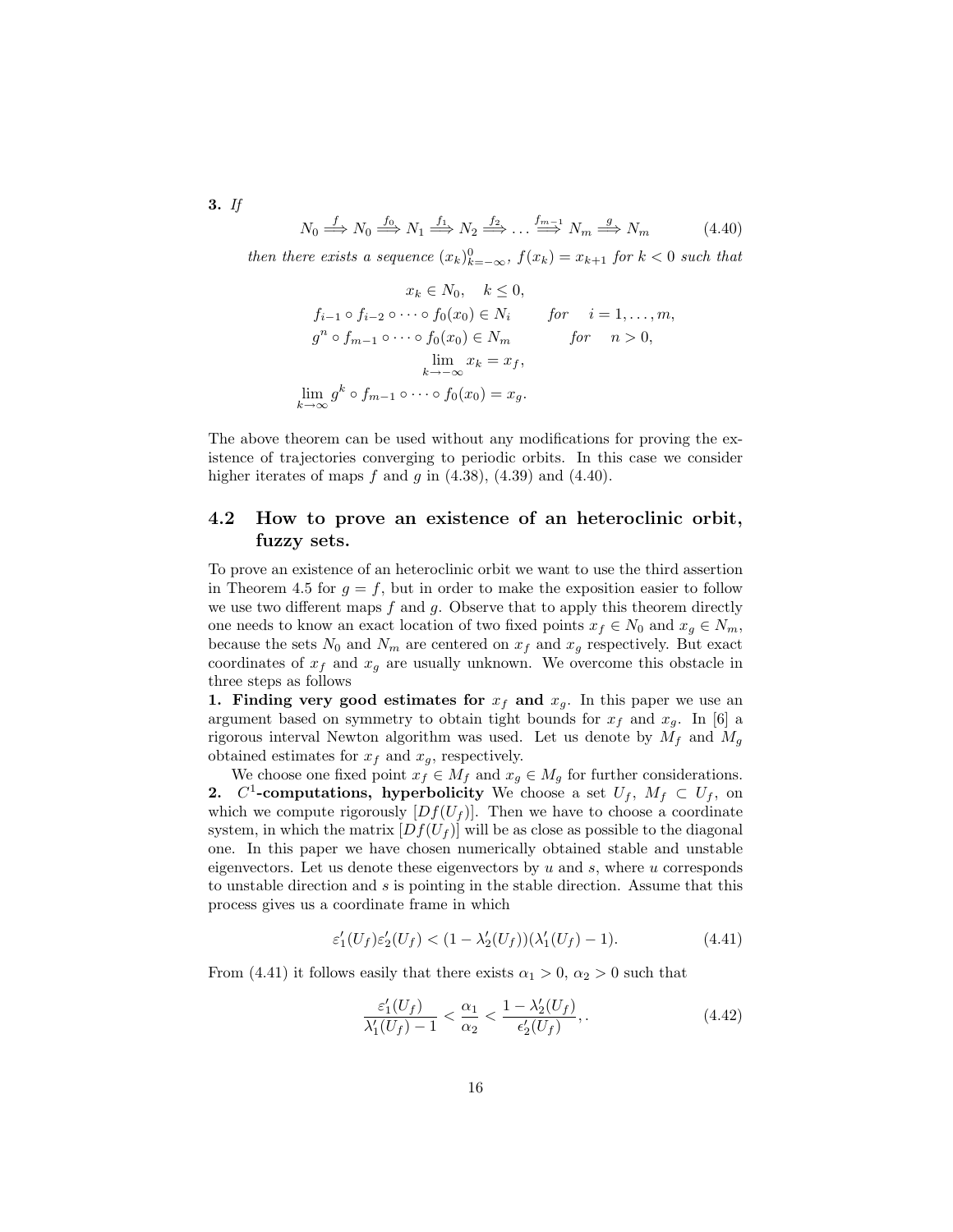Observe that above inequality specifies only the ratio  $\alpha_1/\alpha_2$ , hence we can find a pair  $(\alpha_1, \alpha_2)$  such that condition (4.42) and the following condition holds

$$
M_f + \alpha_1 \cdot [-1, 1] \cdot u + \alpha_2 \cdot [-1, 1] \cdot s \subset U_f \tag{4.43}
$$

We now define a h-set  $N_0$  by

$$
N_0 = t(x_f, \alpha_1 u, \alpha_2 s). \tag{4.44}
$$

Obviously  $f$  is hyperbolic on  $N_0$ . Observe that the hyperbolicity implies uniqueness of  $x_f$  in  $N_0$ .

We do similar construction for g to obtain  $N_m = t(x_q, \beta_1 \bar{u}, \beta_2 \bar{s}).$ 

3. Covering relations for fuzzy h-sets. We have to verify the following covering relations

$$
N_0 \stackrel{f}{\Longrightarrow} N_0 \stackrel{f}{\Longrightarrow} N_1 \tag{4.45}
$$

$$
N_{m-1} \stackrel{f_{m-1}}{\Longrightarrow} N_m \stackrel{g}{\Longrightarrow} N_m. \tag{4.46}
$$

As was mentioned above we don't know the h-sets  $N_0$ ,  $N_m$  explicitly, but we know that

$$
N_0 \in \widetilde{N}_0 = \{t(c, \alpha_1 u, \alpha_2 s) \mid c \in M_f\}
$$
  

$$
N_m \in \widetilde{N}_m = \{t(c, \beta_1 \bar{u}, \beta_2 \bar{s}) \mid c \in M_g\}.
$$

Above equations define a fuzzy h-set, as a collection of h-sets. We can now extend the definition of covering relations to fuzzy h-sets as follows.

**Definition 4.6** Let f be a continuous map on the plane. Assume  $\widetilde{N}_1$ ,  $\widetilde{N}_2$  are fuzzy h-sets (collections of h-set) and R is a h-set.

- we say that  $\widetilde{N}_1 \stackrel{f}{\Longrightarrow} R$  iff  $M \stackrel{f}{\Longrightarrow} R$  for all  $M \in \widetilde{N}_1$ .
- we say that  $R \stackrel{f}{\Longrightarrow} \widetilde{N}_1$  iff  $R \stackrel{f}{\Longrightarrow} M$  for all  $M \in \widetilde{N}_1$ .
- we say that  $\widetilde{N}_1 \stackrel{f}{\Longrightarrow} \widetilde{N}_2$  iff  $M_1 \stackrel{f}{\Longrightarrow} M_2$  for all  $M_1 \in \widetilde{N}_1$  and  $M_2 \in \widetilde{N}_2$ .

With the above definition is obvious that to prove the covering relations in equations (4.45) and (4.46) it is enough to show that

$$
\widetilde{N}_0 \stackrel{f}{\Longrightarrow} \widetilde{N}_0 \stackrel{f}{\Longrightarrow} N_1 \tag{4.47}
$$

$$
N_{m-1} \stackrel{f_{m-1}}{\Longrightarrow} \widetilde{N}_m \stackrel{g}{\Longrightarrow} \widetilde{N}_m. \tag{4.48}
$$

In practice (in rigorous numerical computations) it is convenient to think about a fuzzy h-set  $\tilde{N}$  as an parallelogram with thickened edges, hence all tools developed to verify covering relations for h-sets can be easily extended to fuzzy h-sets.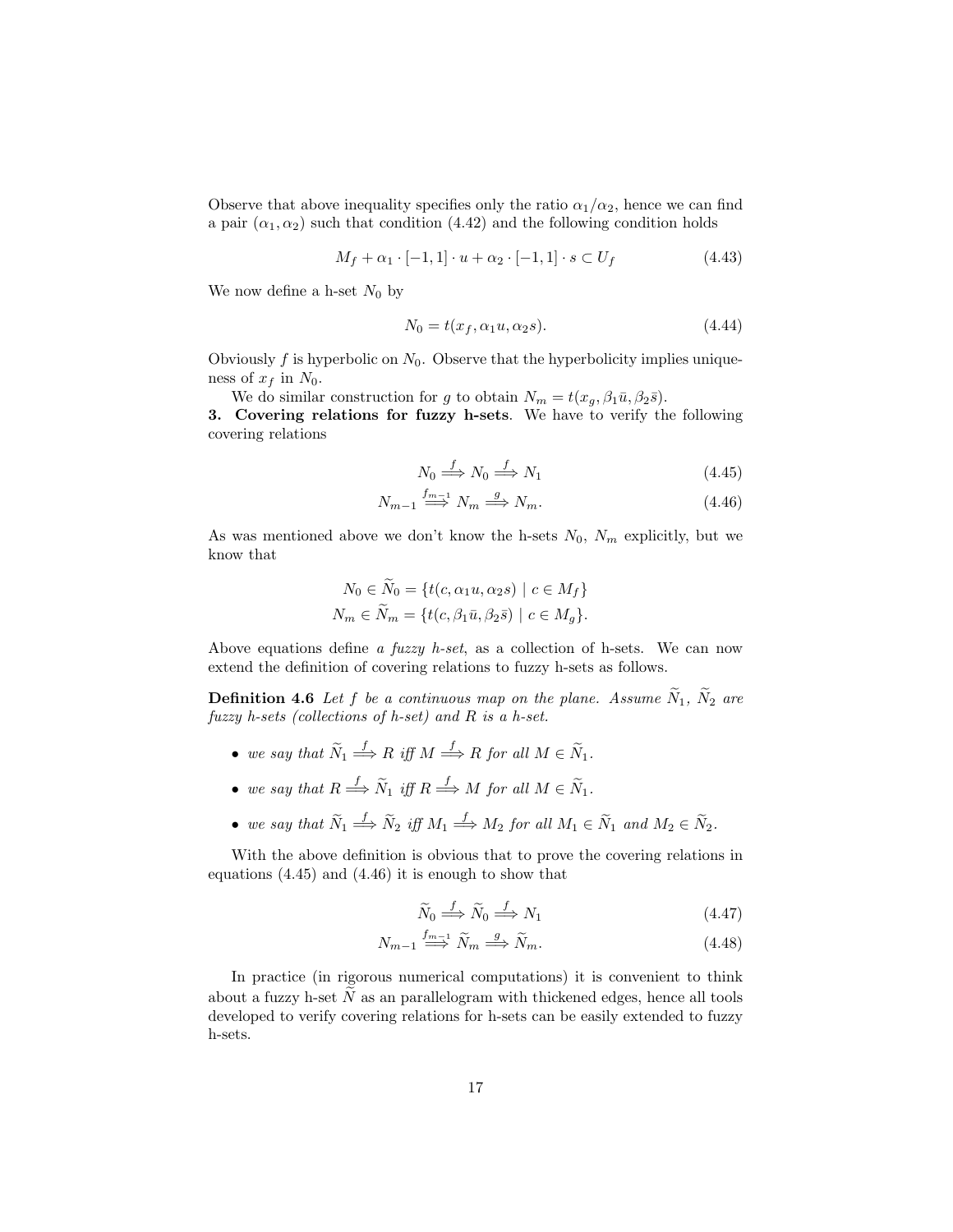# 5 The Lyapunov orbits.

In this section we present a computer assisted proof of an existence and hyperbolicity of the Lyapunov orbits around libration points. Hence we realize here step 1 and 2 from section 4.2 on our way to the proof of an existence of heteroclinic connection.

As in previous section in the symbol of covering relation we will drop the degree part, hence we will use  $N \stackrel{f}{\Longrightarrow} M$  instead of  $N \stackrel{f,w}{\Longrightarrow} M$  for some nonzero  $w$ .

#### 5.1 Existence of Lyapunov orbits.

**Theorem 5.1** Let  $x_1 = 0.9208034913207400196$ ,  $x_2 = 1.081929486841799903$ .

• There exists a fixed point  $L_1^* = (x_1^*, 0) \in \Theta_+$  for  $P_+$ , such that

$$
|x_1^* - x_1| < \eta_1 = 6 \cdot 10^{-14} \tag{5.49}
$$

• There exists a fixed point  $L_2^* = (x_2^*, 0) \in \Theta_-$  for  $P_-$  such that

$$
|x_2^* - x_2| < \eta_2 = 10^{-13} \tag{5.50}
$$

*Proof:* We consider two intervals  $I_1 := [x_1 - \eta_1, x_1 + \eta_1] \times \{0\} \subset \Theta_+,$  $I_2 := [x_2 - \eta_2, x_2 + \eta_2] \times \{0\} \subset \Theta_-.$  The location of  $x_i$  is schematically shown on Figure 5.



Figure 5: The Lyapunov orbits and the location of  $x_i^*$ .

Let us recall, that by  $\pi_{\dot{x}} : \Theta \longrightarrow \mathbb{R}$  we denote the projection onto  $\dot{x}$  coordinate. With a computer assistance we proved the following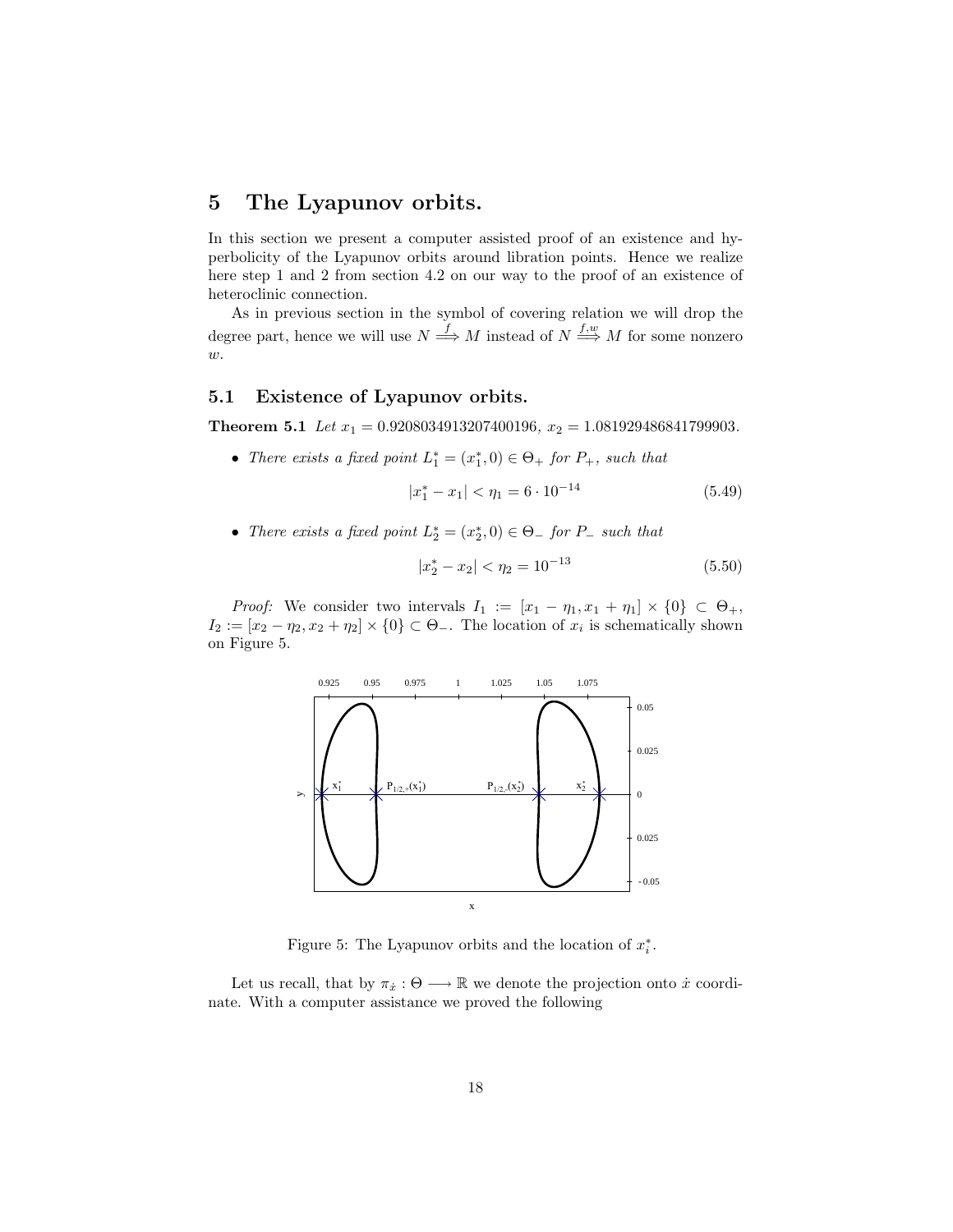**Lemma 5.2** The maps  $P_{\frac{1}{2},+}: I_1 \longrightarrow \Theta_-$  and  $P_{\frac{1}{2},-}: I_2 \longrightarrow \Theta_+$  are well defined and continuous. Moreover we have the following properties

 $\pi_{\dot{x}}(P_{\frac{1}{2},+}(x_1-\eta_1,0)) < 0, \qquad \pi_{\dot{x}}(P_{\frac{1}{2},+}(x_1+\eta_1,0)) > 0$  (5.51)

 $\pi_{\dot{x}}(P_{\frac{1}{2},-}(x_2-\eta_2,0)) < 0, \qquad \pi_{\dot{x}}(P_{\frac{1}{2},-}(x_2+\eta_2,0)) > 0$  (5.52)

Figures 6 and 7 display rigorous enclosures for  $P_{\frac{1}{2},+}(x_1 \pm \eta_1,0)$  and  $P_{\frac{1}{2},-}(x_2 \pm$  $\eta_2, 0),$  respectively.



Figure 6: Rigorous enclosure of  $P_{\frac{1}{2},+}(x_1-\eta_1,0)$  (a box in lower left corner ) and  $P_{\frac{1}{2},+}(x_1+\eta_1,0)$  (a box in upper right corner)



Figure 7: Rigorous enclosure of  $P_{\frac{1}{2},-}(x_2-\eta_2,0)$  (a box in lower left corner) and  $P_{\frac{1}{2},-}(x_2+\eta_2,0)$  (a box in upper right corner )

Now we are ready to finish the proof of Theorem 5.1. From Lemma 5.2 and the Darboux property it follows that there exist points  $x_1^* \in \text{int}(I_1)$  and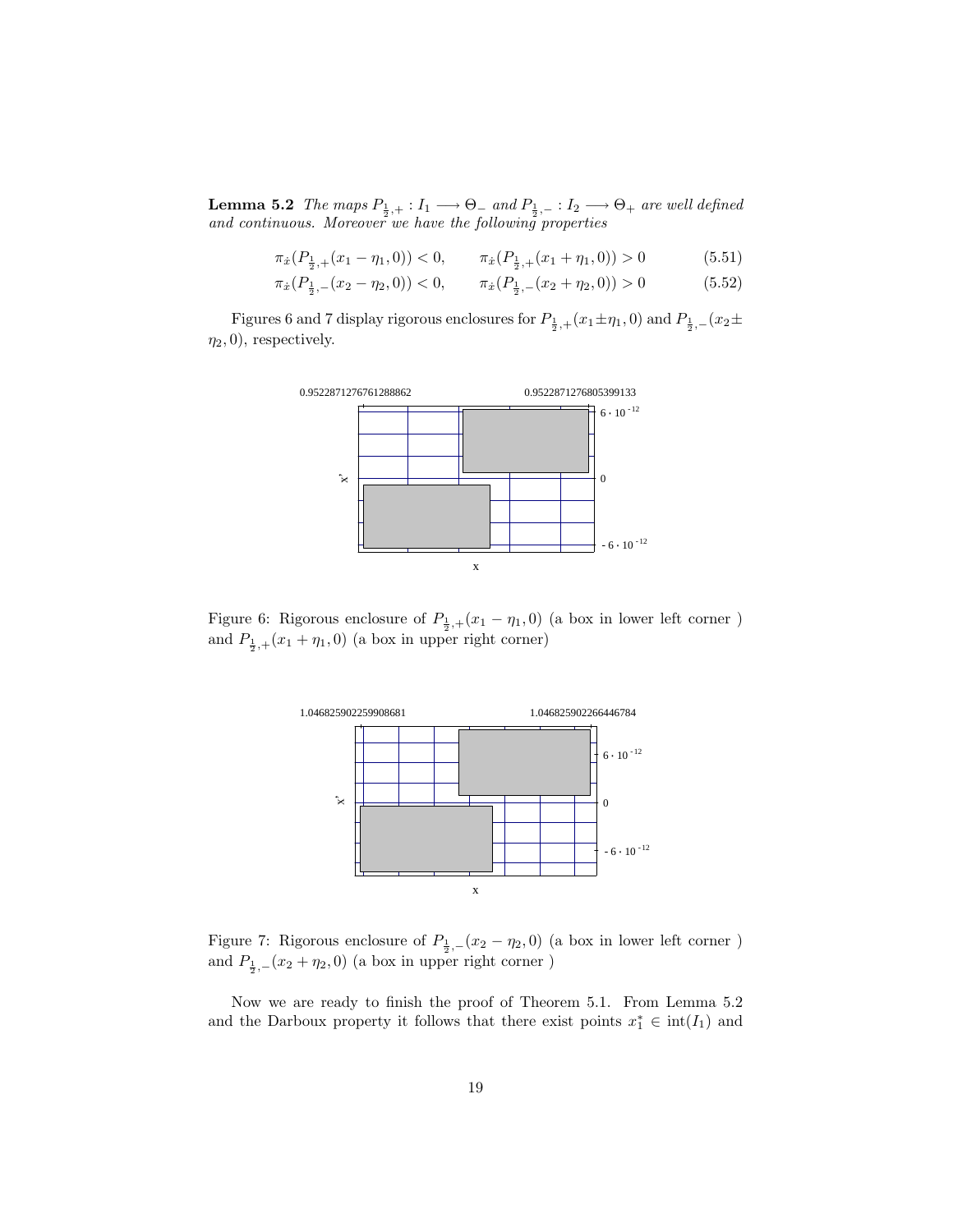$x_2^* \in \text{int}(I_2)$ , such that

$$
P_{\frac{1}{2},+}(x_1^*,0) = (x_1^0,0) \tag{5.53}
$$

$$
P_{\frac{1}{2},-}(x_2^*,0)=(x_2^0,0). \hspace{2.5cm} (5.54)
$$

An application of symmetry properties of  $P_{1/2,\pm}$  (see eq. (2.7)) gives

$$
P_{+}(x_{1}^{*},0) = (x_{1}^{*},0) \tag{5.55}
$$

$$
P_{-}(x_2^*,0) = (x_2^*,0). \tag{5.56}
$$

П

## 5.2 Hyperbolicity in the neighborhood of Lyapunov orbits.

The goal of this section is to prove that  $P$  is hyperbolic in the sense of Definition 4.3 in some neighborhood of points  $L_1^*$  and  $L_2^*$ .

Let us define

$$
u_1 = (1, 2.5733011),
$$
  $s_1 = (-1, 2.5733011),$   
\n $u_2 = (1, 2.2817915),$   $s_2 = (-1, 2.2817915).$ 

These vectors appear to be a good approximation for unstable  $(u_i)$  and stable eigenvectors  $(s_i)$  at  $L_i^*$  on the  $(x, \dot{x})$ -plane. Observe that  $R(u_i) = -s_i$ , this is in agreement with symmetry of  $P_{\pm}$  stated in equation (2.7). We will also use  $(u_i, s_i)$  later, as the coordinate directions for good coordinate frame in the proof of hyperbolicity of  $P_+$  and  $P_-$  in the neighborhood of  $L_i^*$ .

Let  $H_i^1 = t(h_i, u_i^1, s_i^1)$  and  $H_i^2 = t(h_i, u_i^2, s_i^2)$  for  $i = 1, 2$  denote h-sets on the  $(x, \dot{x})$  plane, where

$$
h_1 = (x_1, 0), \t h_2 = (x_2, 0)
$$
  
\n
$$
\alpha_1 = 3 \cdot 10^{-10}, \t \alpha_2 = 4 \cdot 10^{-10}
$$
  
\n
$$
u_1^1 = \alpha_1 u_1, \t u_2^1 = \alpha_2 u_2
$$
  
\n
$$
s_1^1 = \alpha_1 s_1, \t s_2^1 = \alpha_2 s_2
$$
  
\n
$$
u_1^2 = 2 \cdot 10^{-7} u_1, \t u_2^2 = 1.2 \cdot 10^{-8} u_2,
$$
  
\n
$$
s_1^2 = 2 \cdot 10^{-7} s_1, \t s_2^2 = 2.8 \cdot 10^{-7} s_2
$$
\n(5.57)

We assume that  $H_1^1, H_1^2 \subset \Theta_+$  and  $H_2^1, H_2^2 \subset \Theta_-$ . Observe that  $I_1 \subset H_1^1 \subset$  $H_1^2$  and  $I_2 \subset H_2^1 \subset H_2^2$ , where sets  $I_i$  were defined in the proof of Theorem 5.1. Let

$$
W_i = [-\eta_i, \eta_i] \times \{0\}, \quad i = 1, 2 \tag{5.58}
$$

where  $\eta_i$  where defined in Theorem 5.1. Let  $U_i$ , for  $i = 1, 2$  be given by

$$
U_i = H_i^1 + W_i = \{ (x + p, \dot{x}) \; : \; (x, \dot{x}) \in H_i^1, (p, 0) \in W_i \} \tag{5.59}
$$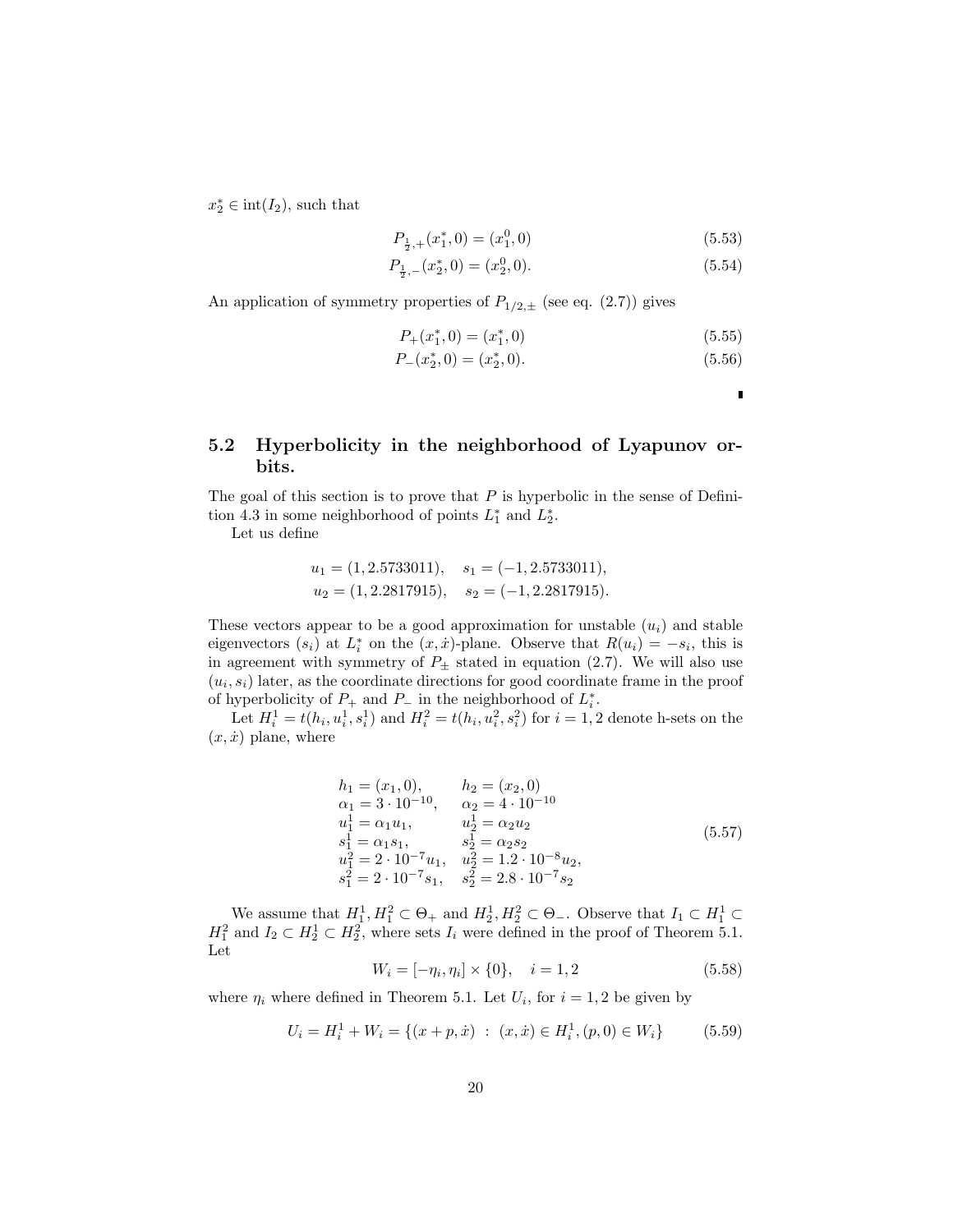The choices made in (5.57) are motivated by the following considerations: since we want exploit hyperbolicity of  $P$  around  $L_i^*$  it is desirable to choose stable and unstable directions as  $s_i$  and  $u_i$ . Sets  $H_i^1$  (in fact  $U_i$ ) will be used to establish hyperbolicity around  $L_i^*$ , hence it desirable to choose them very small, as we need to perform a costly rigorous computation of  $DP$  on  $U_i$  (a  $C^1$ -computation). Sets  $H_i^2$  are used as a link in the chain of covering relations between small  $H_i^1$  and relatively large sets  $N_i$  defined later in Section 6. Since the unstable eigenvalue is bigger than  $10^3$  (see proof of Lemma 5.5), we can choose  $H_i^2$  to be of three order of magnitude larger than  $H_i^1$  and still have a covering relation between them.

The following lemma was proved with a computer assistance

**Lemma 5.3** The maps  $P_+ : U_1 \to \Theta_+$  and  $P_- : U_2 \to \Theta_-$  are well defined. Moreover we have

$$
[DP_+(U_1)] \subset \begin{pmatrix} \mathbf{A}_1 & \mathbf{B}_1 \\ \mathbf{C}_1 & \mathbf{D}_1 \end{pmatrix}, \qquad [DP_-(U_2)] \subset \begin{pmatrix} \mathbf{A}_2 & \mathbf{B}_2 \\ \mathbf{C}_2 & \mathbf{D}_2 \end{pmatrix} \tag{5.60}
$$

where intervals  $\mathbf{A}_i$ ,  $\mathbf{B}_i$ ,  $\mathbf{C}_i$ ,  $\mathbf{D}_i$  are given below

$$
\begin{array}{ccl} \mathbf{A}_1 &=& [695.6589, 696.1086] & \mathbf{B}_1 &=& [270.3511, 270.4974] \\ \mathbf{C}_1 &=& [1789.91096, 1791.46262] & \mathbf{D}_1 &=& [695.6197, 696.12451] \\ \mathbf{A}_2 &=& [573.3982, 573.8351] & \mathbf{B}_2 &=& [251.3098, 251.4675] \\ \mathbf{C}_2 &=& [1308.16775, 1309.52027] & \mathbf{D}_2 &=& [573.3612, 573.84802] \end{array}
$$

Using the above lemma and symmetry  $R$  we can now prove the following

**Lemma 5.4** There exists exactly one fixed point  $L_1^* = (x_1^*, 0) \in U_1$  for  $P_+$ . Moreover we have  $|x_1^*-x_1| < \eta_1$ .

There exists exactly one fixed point  $L_2^* = (x_2^*, 0) \in U_2$  for P\_. Moreover we have  $|x_2^* - x_2| < \eta_2$ .

*Proof:* We write down the proof for  $L_1^*$ , only. The proof for  $L_2^*$  is analogous. An easy computation shows that

$$
\det([DP_+(U_1)] - Id) < 0
$$

hence from Theorem 4.2 it follows that there exists at most one fixed point for  $P_+$  in  $U_1$ . Since  $I_1 \subset U_1$  then we know from Theorem 5.1 that one such fixed point  $L_1^* = (x_1^*, 0) \in I_1$  exists. The estimate for  $|x_1^* - x_1|$  was also given in Theorem 5.1.

**Lemma 5.5** There exist R-symmetric h-sets  $H_1$  and  $H_2$ , such that  $|H_1| \subset U_1$ ,  $|H_2| \subset U_2$ ,  $t L_1^* \in H_1$  and  $L_2^* \in H_2$  and the following conditions hold

- 1.  $P_+$  is hyperbolic on  $|H_1|$
- 2. P\_ is hyperbolic on  $|H_2|$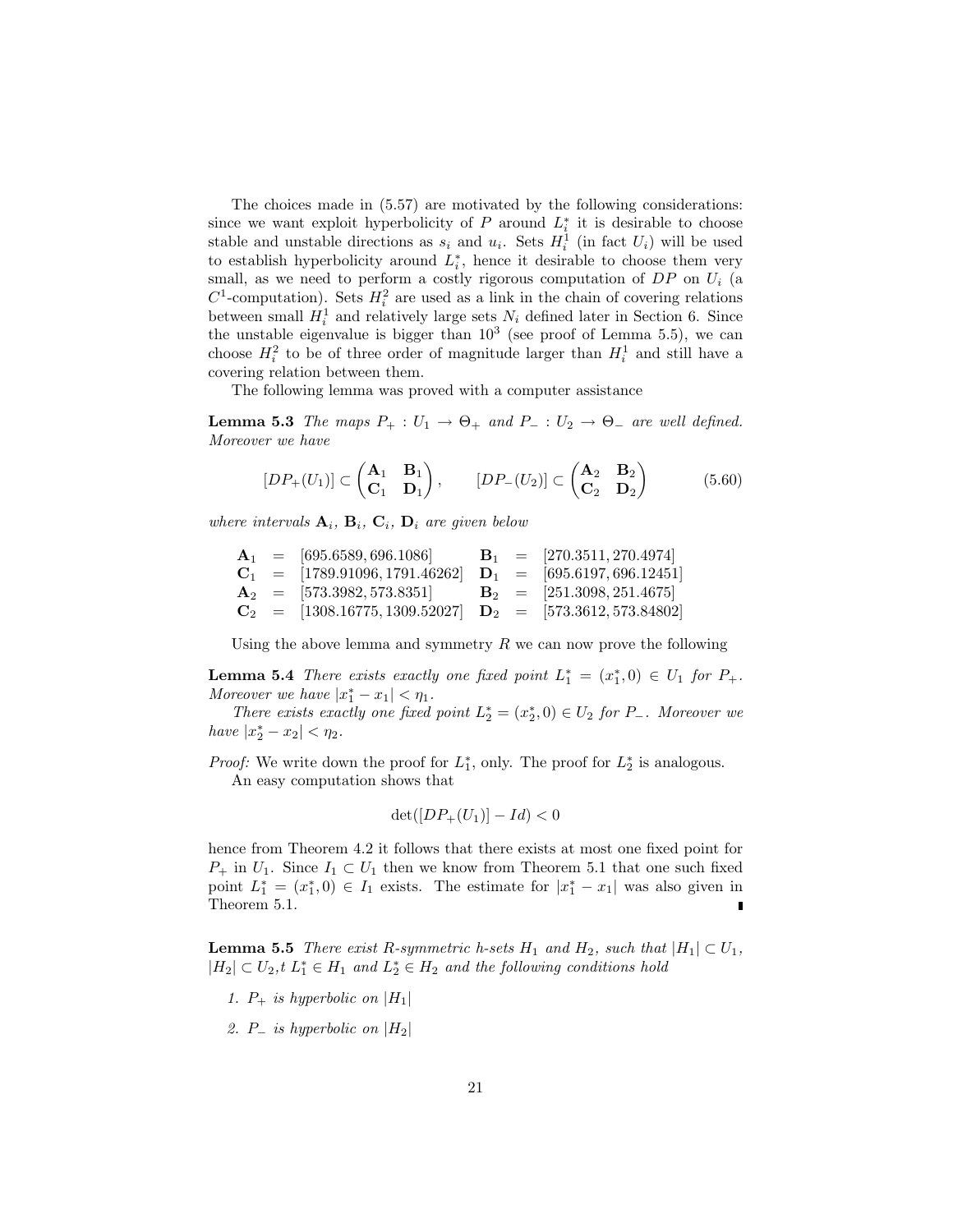Proof: We will proceed as it was outlined in step 2 in section 4.2. First we need to find a coordinate frame (via an affine transformation) in which the inequality (4.41) is satisfied for  $(f = P_+, U_f = U_1)$  and  $(f = P_-, U_f = U_2)$ . Form Lemma 5.3 it follows that  $P_+$  is defined on  $U_1$  and  $P_-\$  is defined on  $U_2$ .

Observe that the transformation of  $[DP_+(U_1)]$  ( $[DP_-(U_2)]$ ) to new coordinates does not depend on the exact location  $L_1^*$   $(L_2^*)$ . In new coordinates  $L_1^* = L_2^* = 0$ , but we have to choose the coordinate directions in  $U_1$  and  $U_2$ . It turns out that the vectors  $(u_i, s_i)$  which were used in the definition of  $H_i^1$  are good for this purpose, as they are reasonably good approximations of unstable and stable directions of corresponding Poincaré map.

A short computation shows that in new coordinates we obtain

$$
[DP_{+}(U_1)] \subset \begin{pmatrix} \lambda_{1,1} & \varepsilon_{1,1} \\ \varepsilon_{1,2} & \lambda_{1,2} \end{pmatrix}, \qquad [DP_{-}(U_2)] \subset \begin{pmatrix} \lambda_{2,1} & \varepsilon_{2,1} \\ \varepsilon_{2,2} & \lambda_{2,2} \end{pmatrix}
$$
(5.61)

where

$$
\begin{array}{rcl}\n\lambda_{1,1} & = & [1391.271, 1392.239] \\
\boldsymbol{\epsilon}_{1,1} & = & [-0.4951, 0.4719] \\
\boldsymbol{\epsilon}_{2,1} & = & [1146.751, 1147.69] \\
\boldsymbol{\epsilon}_{2,1} & = & [-0.4836, 0.4835] \\
\boldsymbol{\epsilon}_{2,1} & = & [-0.4815, 0.4567] \\
\end{array}
$$
\n
$$
\begin{array}{rcl}\n\lambda_{1,2} & = & [-0.4829, 0.4842] \\
\boldsymbol{\epsilon}_{1,2} & = & [-0.4836, 0.4835] \\
\lambda_{2,2} & = & [-0.4686, 0.4697] \\
\boldsymbol{\epsilon}_{2,2} & = & [-0.4687, 0.4695].\n\end{array}
$$

It is clear that  $\lambda_{i,2} < 1 < \lambda_{i,1}$  and  $\varepsilon_{i,1} \varepsilon_{i,2} < (1 - \lambda_{i,2})(\lambda_{i,1} - 1)$ . Moreover

$$
\frac{\varepsilon_{1,1}}{\lambda_{1,1} - 1} < 1 < \frac{1 - \lambda_{1,2}}{\varepsilon_{1,2}}\tag{5.62}
$$

$$
\frac{\varepsilon_{2,1}}{\lambda_{2,1} - 1} < 1 < \frac{1 - \lambda_{2,2}}{\varepsilon_{2,2}}\tag{5.63}
$$

We define  $H_i$  for  $i = 1, 2$  as follows

$$
H_i = t(L_i^*, \alpha_i u_1, \alpha_i s_i), \tag{5.64}
$$

where  $\alpha_i$  were given in (5.57). Observe that by construction

$$
|H_i| \subset |H_i^1| \subset U_i. \tag{5.65}
$$

This shows that  $P_+$  is hyperbolic on  $|H_1|$  and  $P_-$  is hyperbolic on  $|H_2|$ .

With a computer assistance we proved the following lemma

**Lemma 5.6** Let  $H_1$  and  $H_2$  be the h-sets obtained in Lemma 5.5, then

- $H_1 \stackrel{P_+}{\Longrightarrow} H_1 \stackrel{P_+}{\Longrightarrow} H_1^2$
- $H_2 \stackrel{P_-}{\Longrightarrow} H_2 \stackrel{P_-}{\Longrightarrow} H_2$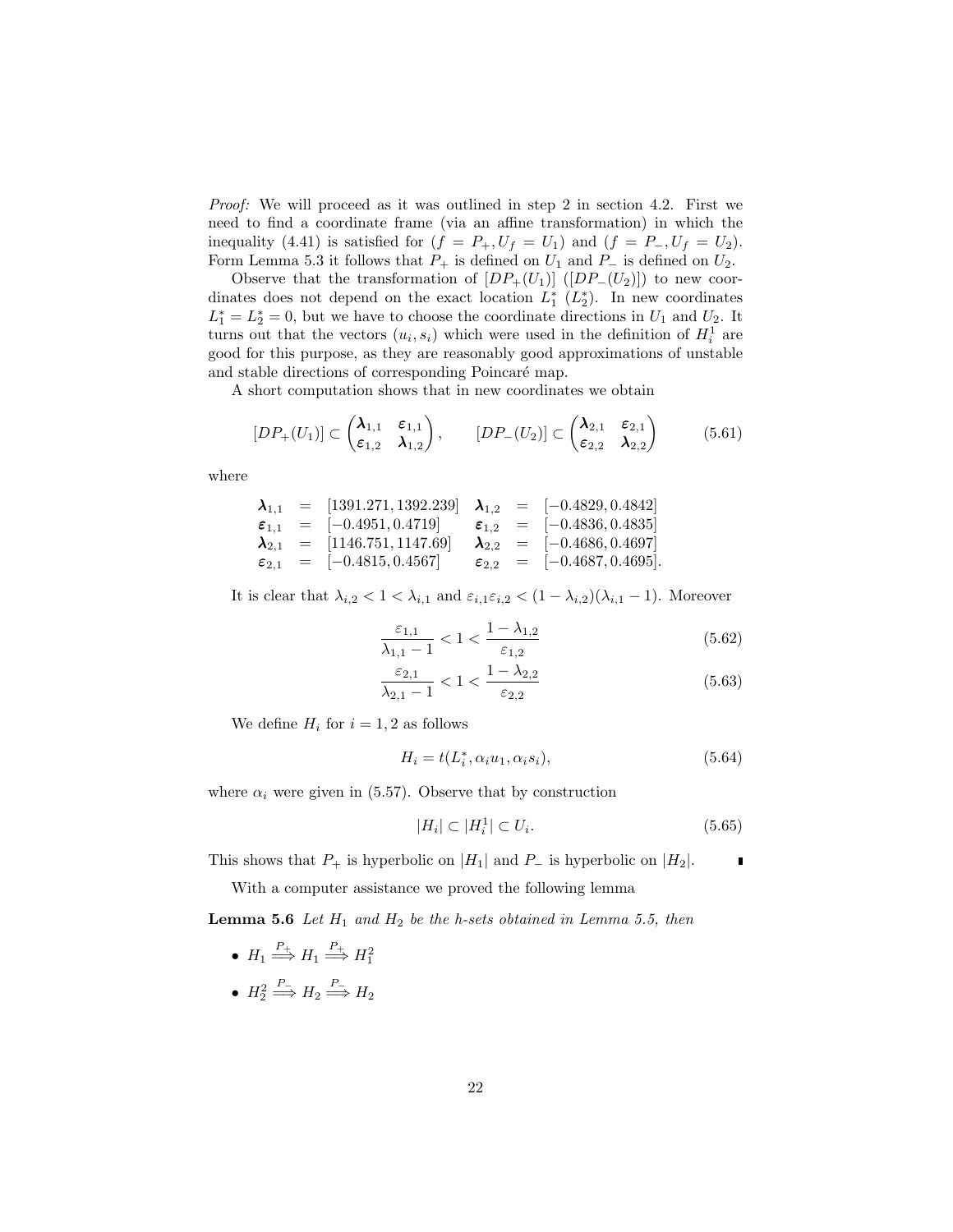

Figure 8: The Set  $H_1^2$  (the large parallelogram), the fuzzy set  $H_1$  (a small set in the center) and  $P_+(\hat{H}_1)$  (the nearly diagonal segment across  $H_1^2$ ) illustrating covering relation:  $\tilde{H}_1 \stackrel{P_+}{\Longrightarrow} \tilde{H}_1 \stackrel{P_+}{\Longrightarrow} H_1^2$ . Vertical edges (when in color: red and blue) are marked by a bold line.

Proof: Consider the following fuzzy h-sets

$$
\widetilde{H_i} = t(W_i, \alpha_i u_i, \alpha_i s_i),\tag{5.66}
$$

where  $W_i$  are defined by equation (5.58). We assume that  $|\widetilde{H_1}| \subset \Theta_+$  and  $|\widetilde{H_2}| \subset \Theta_-.$ 

Observe that  $H_i \in \widetilde{H}_i$ . The fuzzy sets  $\widetilde{H}_i$  reflect out lack of knowledge of exact coordinates of  $L_i^*$ .

The following covering relations were established with a computer assistance (see Fig. 8)

$$
\widetilde{H}_1 \stackrel{P_+}{\Longrightarrow} \widetilde{H}_1 \stackrel{P_+}{\Longrightarrow} H_1^2 \tag{5.67}
$$

$$
H_2^2 \stackrel{P_-}{\Longrightarrow} \widetilde{H}_2 \stackrel{P_-}{\Longrightarrow} \widetilde{H}_2. \tag{5.68}
$$

Ľ

The assertion of the lemma follows now immediately from Def. 4.6.

# 6 An existence of homo- and heteroclinic connections for Lyapunov orbits.

In this section we prove with a computer assistance Theorem 1.1. During the proof we define h-sets which will be used later in the construction of symbolic dynamics in the proof of Theorem 1.2.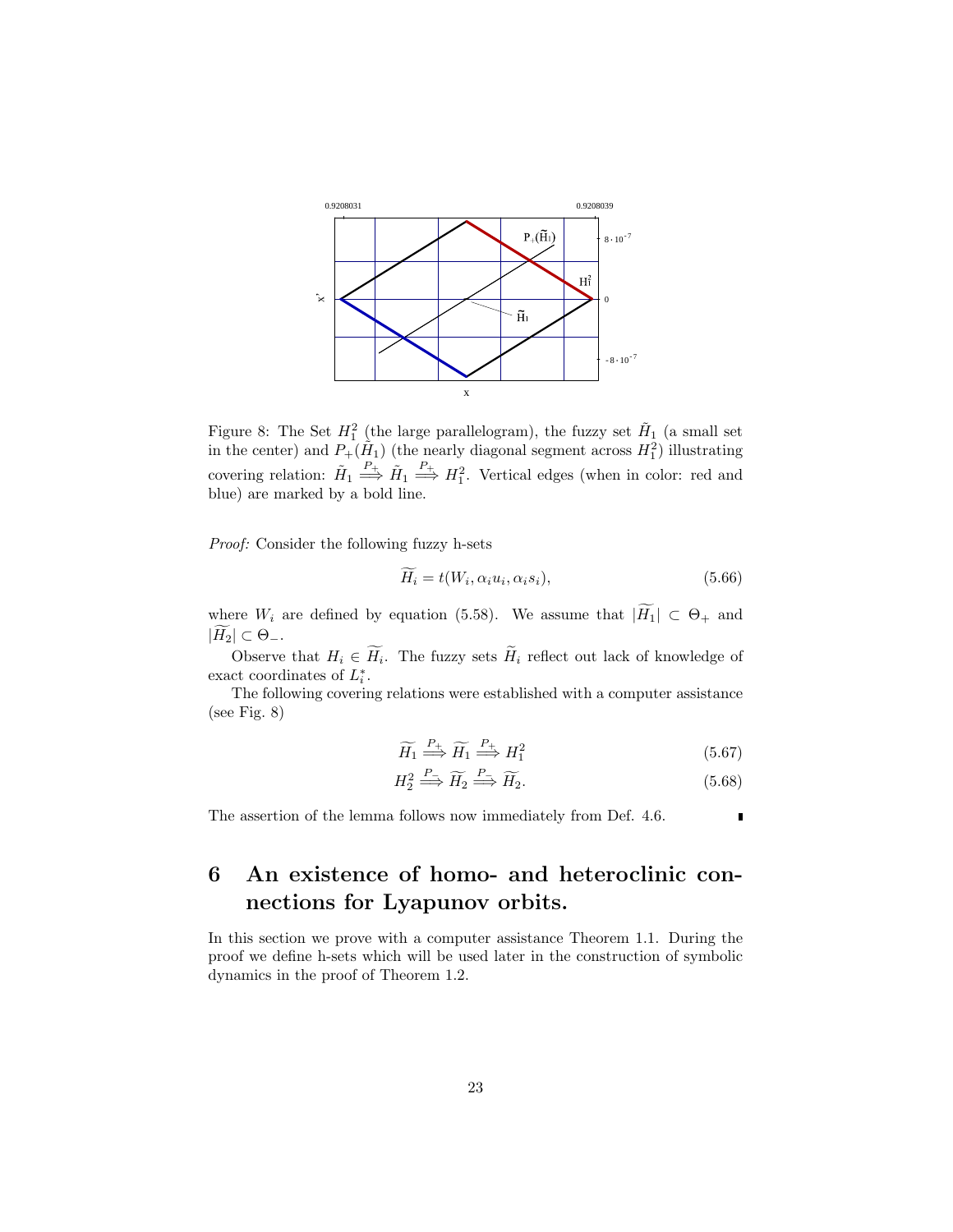

Figure 9: The location of sets  $N_i$  along a heteroclinic orbit in  $(x, y)$ -coordinates.

# 6.1 An existence of heteroclinic connection between Lyapunov orbits.

In order to prove an existence of heteroclinic connection between  $L_1^*$  and  $L_2^*$  we need to find a chain of covering relations which starts close to  $L_1^*$  (begins with  $H_1^2$ ) and ends close to  $L_2^*$  (with  $H_2^2$ ). For this sake we choose the sets  $N_i$  along a numerically constructed, (nonrigorous), heteroclinic orbit in the vicinity of the intersection of such orbit with the section  $\Theta$  (see Fig. 9). Let  $N_i = t(X_i, u_i, s_i)$ be h-sets, where

|  | $X_0$ = $(0.9522928423486199945, 1.23 \cdot 10^{-5})$               |
|--|---------------------------------------------------------------------|
|  | $X_1 = (0.921005737890425169, 0.0005205932817646883714)$            |
|  | $X_2 = (0.957916338594066441, 0.02191497366476494527)$              |
|  | $X_3$ = $(1.030069865952822683, 0.00330658676251664686)$            |
|  | $X_4 = (0.967306682018305608, 0.003703230165036550462)$             |
|  | $X_5 = (1.040628850444842879, 0.02317063455298806404)$              |
|  | $X_6 = (1.081670357450509545, 0.0005918226490172379421)$            |
|  | $X_7$ = $(1.046819673646057103, 2.13365065043902489 \cdot 10^{-5})$ |
|  |                                                                     |
|  |                                                                     |

$$
\quad \text{and} \quad
$$

$$
s_0 = (-4 \cdot 10^{-6}, 1.45 \cdot 10^{-5}) \qquad u_0 = -R(s_0)/10
$$
  
\n
$$
s_1 = (-4 \cdot 5 \cdot 10^{-7}, \frac{7}{6} \cdot 10^{-6}) \qquad u_1 = -R(s_1)/10
$$
  
\n
$$
s_2 = (-1 \cdot 2 \cdot 10^{-7}, 2.92 \cdot 10^{-7}) \qquad u_2 = -R(s_2)
$$
  
\n
$$
s_3 = (-1 \cdot 05 \cdot 10^{-7}, 2.92 \cdot 10^{-7}) \qquad u_3 = -R(s_3)
$$
  
\n
$$
s_4 = (-1 \cdot 10^{-7}, 2 \cdot 9 \cdot 10^{-7}) \qquad u_4 = -R(s_4)/2
$$
  
\n
$$
s_5 = (-1.44 \cdot 10^{-7}, 5 \cdot 8 \cdot 10^{-7}) \qquad u_5 = -R(s_5)/6
$$
  
\n
$$
s_6 = (-1.625 \cdot 10^{-7}, 3.75 \cdot 10^{-7}) \qquad u_6 = -R(s_6)/2
$$
  
\n
$$
s_7 = (-8 \cdot 3 \cdot 10^{-7}, 2 \cdot 9 \cdot 10^{-6}) \qquad u_7 = -R(s_7)/5
$$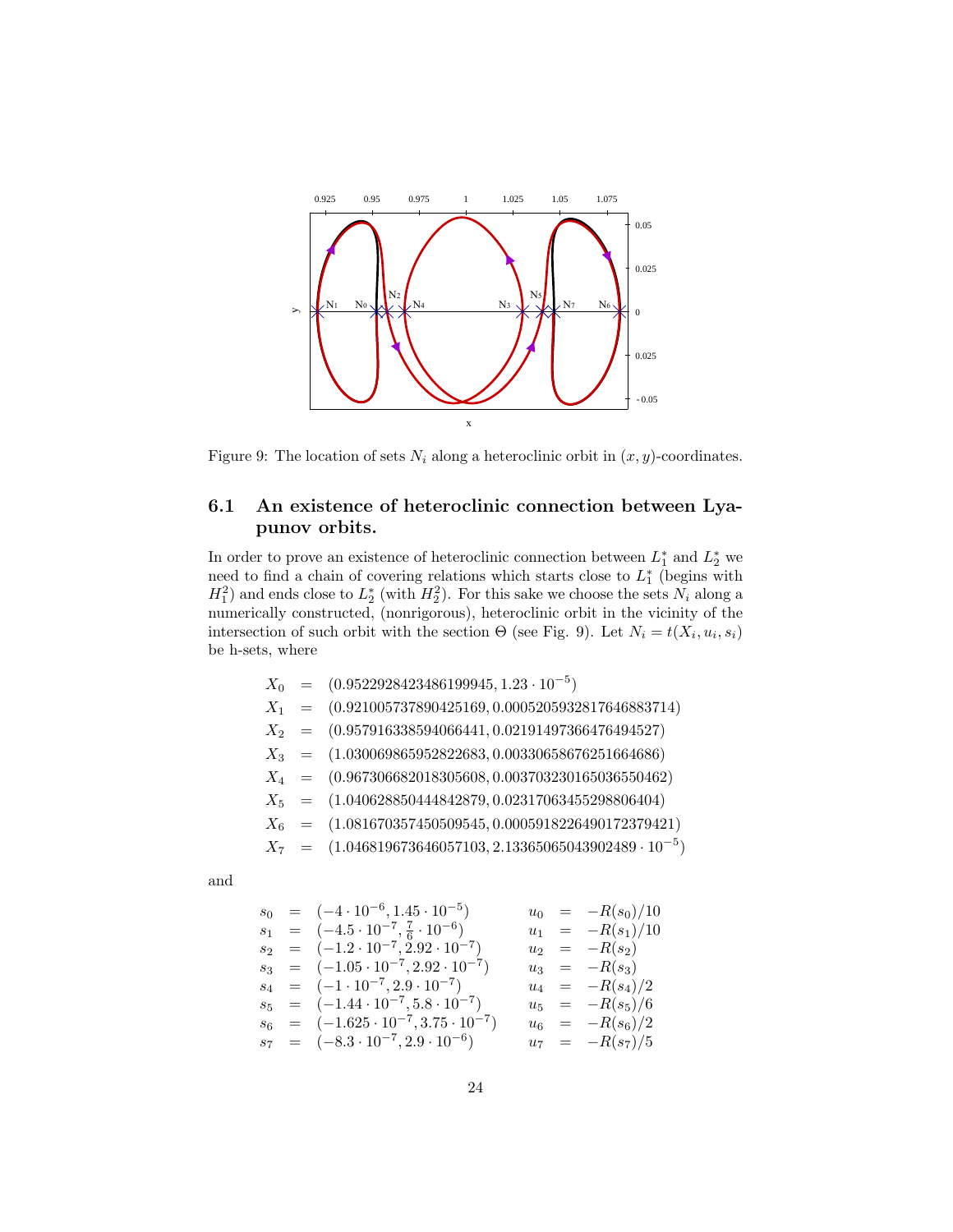Vectors  $s_i$  were chosen to be a good approximation of the stable direction at  $X_i$ . Vectors  $u_i$  were chosen as symmetric image of  $s_i$ , but usually with different length.

**Remark 6.1** For our computations to succeed vectors  $u_i$  might have been chosen quite arbitrarily (but not too close to  $s_i$ ). For example, numerical explorations show that if we choose  $u_i = \alpha R(s_i)$  then we can reduce time of rigorous computation (Lemma 6.2) around 3 times in comparison to  $u_i$  parallel to x-axis.

We assume that  $N_0, N_2, N_4, N_6 \subset \Theta_-$  and  $N_1, N_3, N_5, N_7 \subset \Theta_+$ . With a computer assistance we proved

Lemma 6.2 The maps

$$
P_{\frac{1}{2},+}:H_1^2\cup N_1\cup N_3\cup N_5\cup N_7\longrightarrow\Theta_-
$$

and

$$
P_{\frac{1}{2},-}: N_0 \cup N_2 \cup N_4 \cup N_6 \longrightarrow \Theta_+
$$

are well defined and continuous. Moreover, we have the following chain of covering relations

$$
H_1^2 \stackrel{P_{1/2,+}}{\Longrightarrow} N_0 \stackrel{P_{1/2,-}}{\Longrightarrow} N_1 \stackrel{P_{1/2,+}}{\Longrightarrow} N_2 \stackrel{P_{1/2,-}}{\Longrightarrow} N_3 \stackrel{P_{1/2,+}}{\Longrightarrow} N_4
$$
  

$$
\stackrel{P_{1/2,-}}{\Longrightarrow} N_5 \stackrel{P_{1/2,+}}{\Longrightarrow} N_6 \stackrel{P_{1/2,-}}{\Longrightarrow} N_7 \stackrel{P_{1/2,+}}{\Longrightarrow} H_2^2
$$

Figure 10 illustrates the chain of covering relations from Lemma 6.2 obtained by a nonrigorous procedure.

Now we are ready to prove the part of Theorem 1.1 concerning an existence of heteroclinic connections.

**Theorem 6.3** For PCR3BP with  $C = 3.03$ ,  $\mu = 0.0009537$  there exist two periodic solutions in the Jupiter region,  $L_1^*$  and  $L_2^*$ , called Lyapunov orbits, and there exists heteroclinic connections between them, in both directions.

**Proof:** We prove only an existence of the connection from  $L_1^*$  to  $L_2^*$ . An existence of connection in the opposite direction is obtained by symmetry R.

¿From Lemmas 5.6 and 6.2 it follows that there exists the following chain of covering relations

$$
H_1 \stackrel{P_+}{\Longrightarrow} H_1 \stackrel{P_+}{\Longrightarrow} H_1^2 \stackrel{P_{1/2,+}}{\Longrightarrow} N_0 \stackrel{P_{1/2,-}}{\Longrightarrow} N_1 \stackrel{P_{1/2,+}}{\Longrightarrow} N_2 \stackrel{P_{1/2,-}}{\Longrightarrow} N_3 \stackrel{P_{1/2,+}}{\Longrightarrow} N_4
$$
  

$$
\stackrel{P_{1/2,-}}{\Longrightarrow} N_5 \stackrel{P_{1/2,+}}{\Longrightarrow} N_6 \stackrel{P_{1/2,-}}{\Longrightarrow} N_7 \stackrel{P_{1/2,+}}{\Longrightarrow} H_2^2 \stackrel{P_-}{\Longrightarrow} H_2 \stackrel{P_-}{\Longrightarrow} H_2
$$

The assertion follows now from Lemma 5.5 and Theorem 4.5.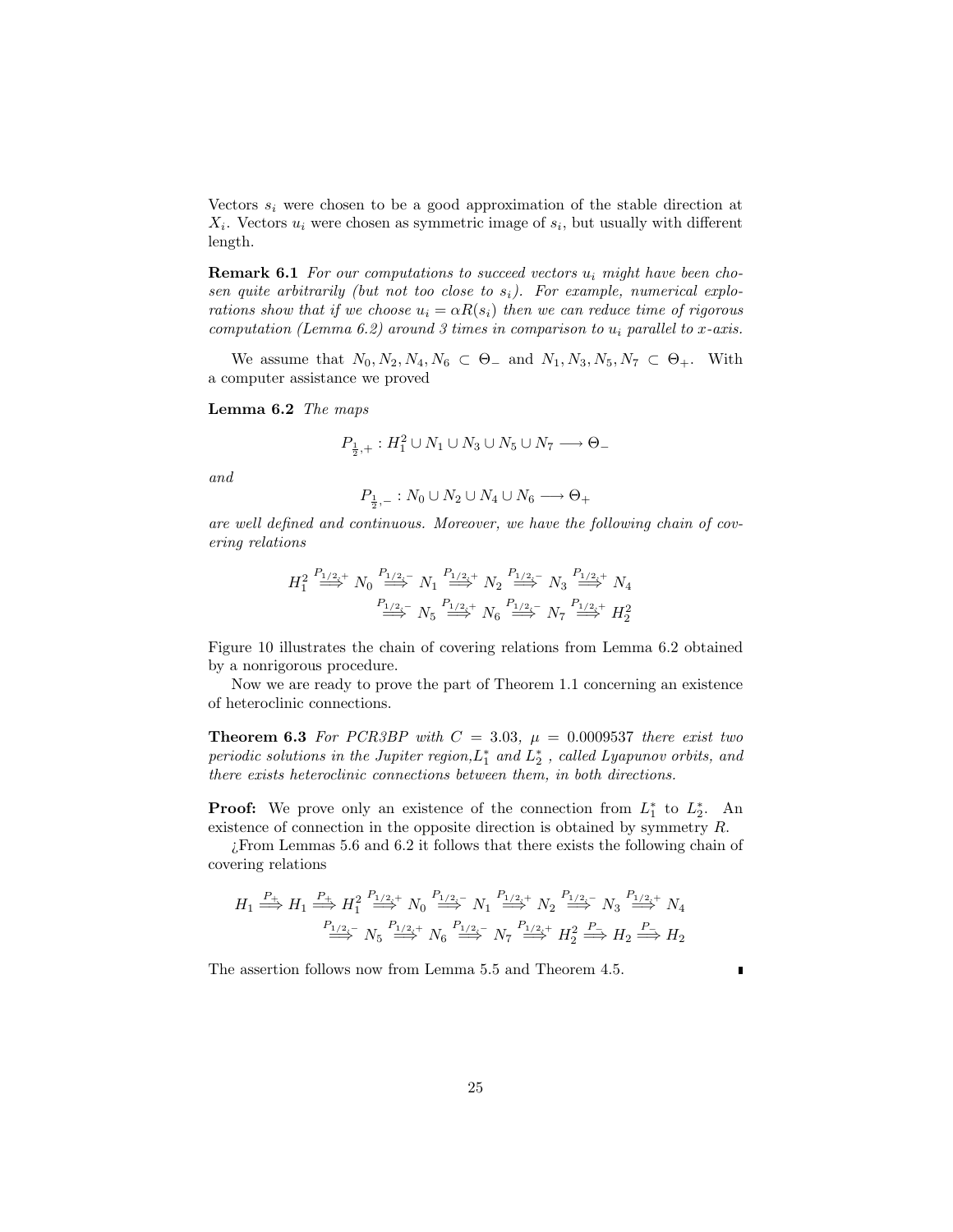















Figure 10: A chain of covering relations. a)  $H_1^2$  $\stackrel{P_{1/2,+}}{\Longrightarrow} N_0$ , b)  $N_0 \stackrel{P_{1/2,-}}{\Longrightarrow} N_1$ , c)  $N_1 \stackrel{P_{1/2,+}}{\Longrightarrow} N_2$ , d)  $N_2 \stackrel{P_{1/2,-}}{\Longrightarrow} N_3$ , e)  $N_3 \stackrel{P_{1/2,+}}{\Longrightarrow} N_4$ , f)  $N_4 \stackrel{P_{1/2,-}}{\Longrightarrow} N_5$ , g)  $N_5 \stackrel{P_{1/2,+}}{\Longrightarrow} N_6$ , h)  $N_6 \stackrel{P_{1/2,-}}{\Longrightarrow} N_7$ . These pictures are'nt produced by a rigorous procedure, as we checked the covering relations by less direct approach to reduce the computation time - see section 8 for details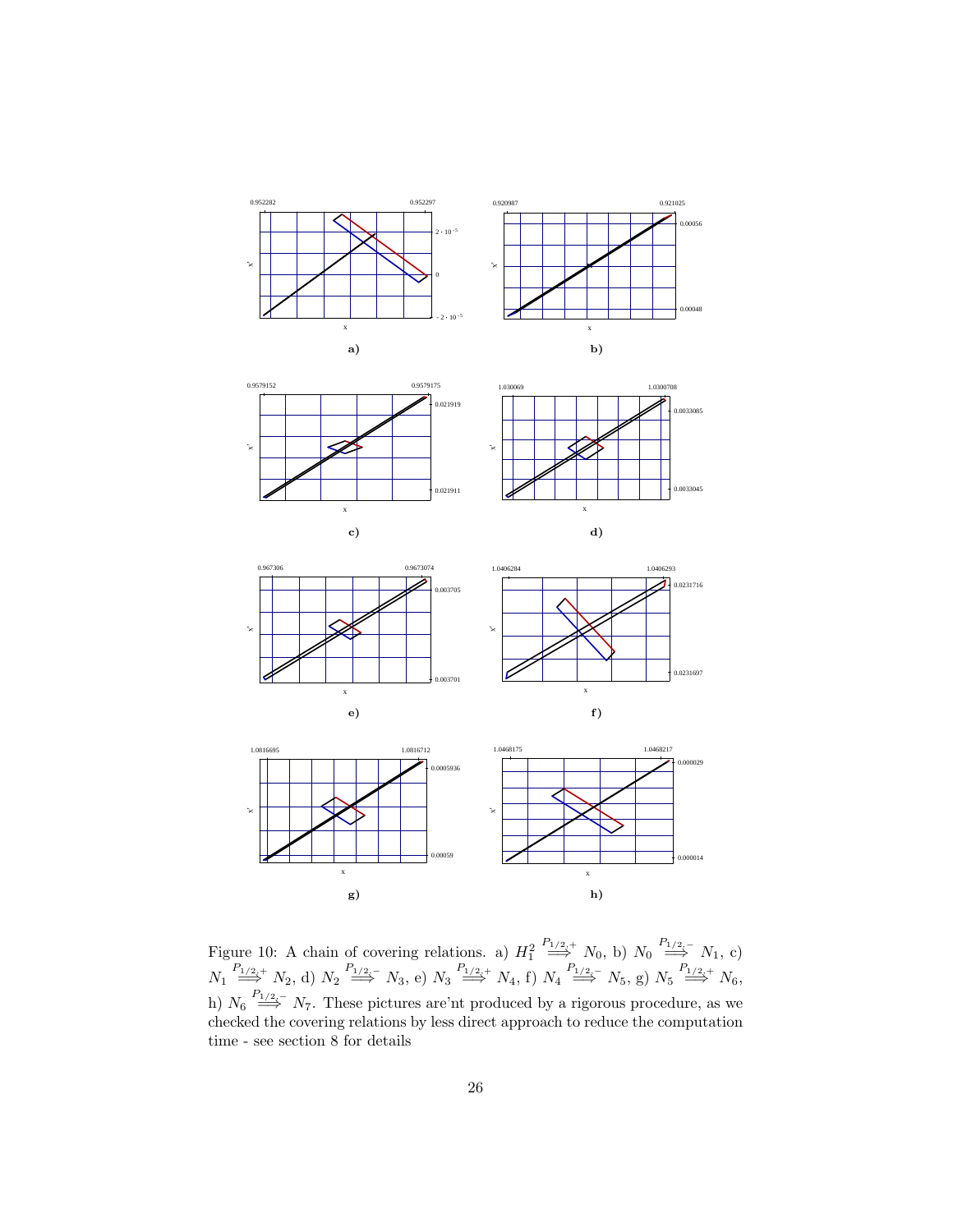## 6.2 Homoclinic connection in an exterior region.

In this section we establish an existence of an orbit homoclinic to  $L_2^*$  (see Figure 11). For this end we find a chain of covering relations, which starts close to  $L_2^*$  passes through the sets located in the exterior region and then ends close to  $L_2^*$ . For this sake we choose the sets  $E_i$  along a numerically constructed, (nonrigorous), homoclinic orbit in the vicinity of the intersection of such orbit with the section  $\Theta$  (see Fig. 11).





We define the following h-sets  $E_i = t(Y_i, u_i, s_i)$ , where

|  | $Y_0 = (-2.08509704964865536, 0),$                           |
|--|--------------------------------------------------------------|
|  | $Y_1 = (1.160261327316386816, -0.1812035059427922688),$      |
|  | $Y_2 = (1.059527808809695232, -0.03871458787165545984),$     |
|  | $Y_3 = (1.082284499686768768, -0.0008090412116073312256),$   |
|  | $Y_4 = (1.046834433386131072, -0.00002957990840481726976),$  |
|  | $Y_5$ = (1.081929798158888576, -0.0000007068412578518833152) |

and

|  | $s_0 = (-1 \cdot 10^{-7}, 3 \cdot 10^{-8})$         |  | $u_0 = -R(s_0)$    |
|--|-----------------------------------------------------|--|--------------------|
|  | $s_1 = (1 \cdot 10^{-7}, 8 \cdot 10^{-8})$          |  | $u_1 = -4R(s_1)$   |
|  | $s_2 = (-3 \cdot 10^{-7}, 81 \cdot 10^{-8})$        |  | $u_2 = -R(s_2)/10$ |
|  | $s_3 = (-1 \cdot 10^{-7}, 23 \cdot 10^{-8})$        |  | $u_3 = -R(s_3)/4$  |
|  | $s_4 = (-1 \cdot 10^{-7}, 35 \cdot 10^{-8})$        |  | $u_4 = -R(s_4)/4$  |
|  | $s_5 = (-1 \cdot 10^{-8}, 22817915 \cdot 10^{-15})$ |  | $u_5 = -R(s_5)/2$  |

We assume, that  $E_0, E_2, E_4 \subset \Theta_+$  and  $E_1, E_3, E_5 \subset \Theta_-$ .

With a computer assistance we proved the following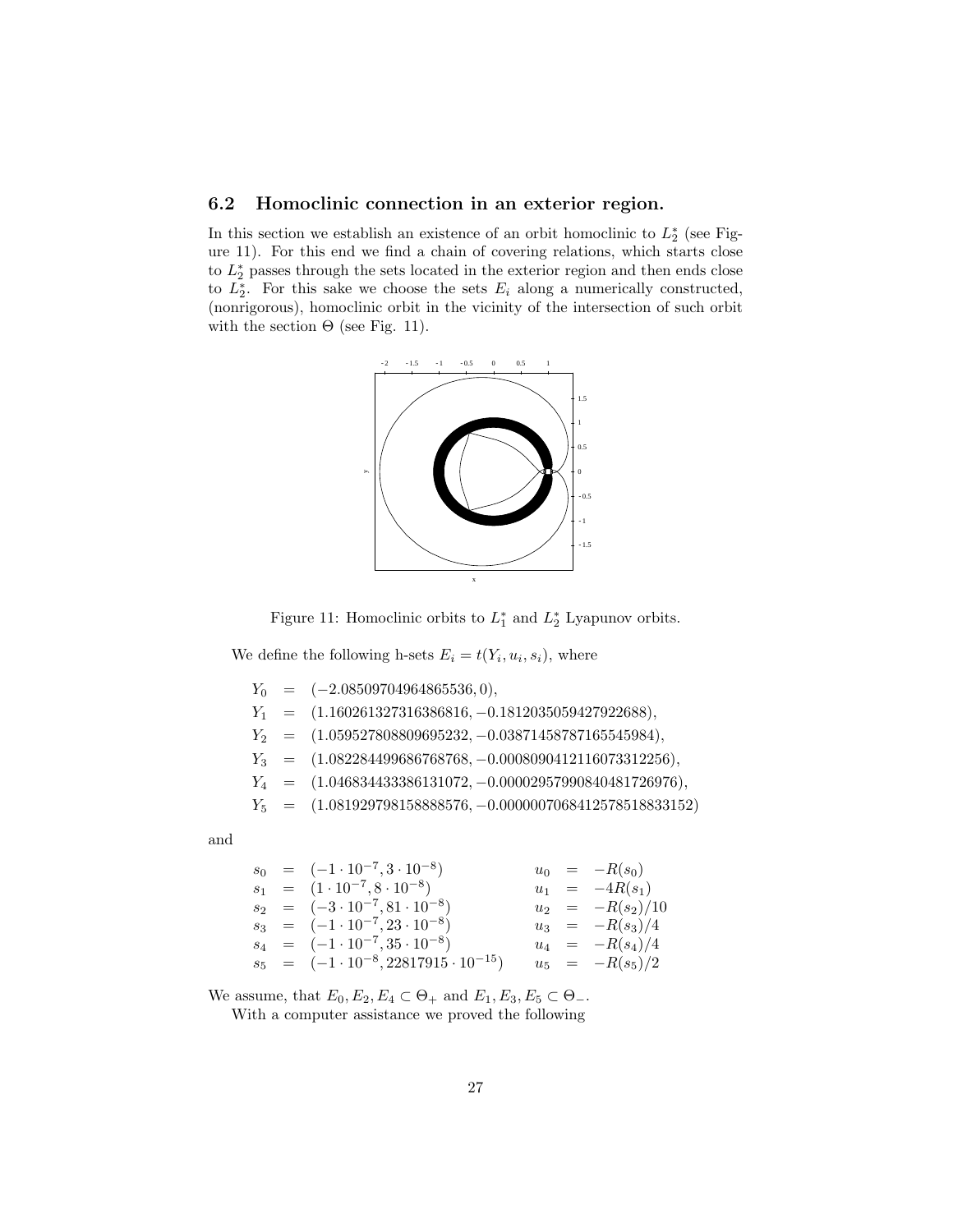Lemma 6.4 The maps

$$
P_{\frac{1}{2},+} : E_0 \cup E_2 \cup E_4 \to \Theta_-
$$
  

$$
P_{\frac{1}{2},-} : E_1 \cup E_3 \to \Theta_+
$$
  

$$
P_- : E_5 \to \Theta_i
$$

are well defined and continuous. Moreover, we have the following chain of covering relations

$$
E_0 \stackrel{P_{1/2,+}}{\Longrightarrow} E_1 \stackrel{P_{1/2,-}}{\Longrightarrow} E_2 \stackrel{P_{1/2,+}}{\Longrightarrow} E_3 \stackrel{P_{1/2,-}}{\Longrightarrow} E_4 \stackrel{P_{1/2,+}}{\Longrightarrow} E_5 \stackrel{P_{-}}{\Longrightarrow} H_2^2
$$

We are now ready to state the basic theorem in this section.

**Theorem 6.5** For PCR3BP with  $C = 3.03$ ,  $\mu = 0.0009537$  there exists a an orbit homoclinic to  $L_2^*$ .

п

Proof: From Lemmas 6.4 and 5.6 it follows that

$$
E_0 \stackrel{P_{1/2,+}}{\Longrightarrow} E_1 \stackrel{P_{1/2,-}}{\Longrightarrow} E_2 \stackrel{P_{1/2,+}}{\Longrightarrow} E_3 \stackrel{P_{1/2,-}}{\Longrightarrow} E_4 \stackrel{P_{1/2,+}}{\Longrightarrow} E_5 \stackrel{P_{-}}{\Longrightarrow} H_2^2 \stackrel{P_{-}}{\Longrightarrow} H_2. \tag{6.69}
$$

Observe that from the definition of  $E_0$  it follows that  $E_0$  is R-symmetric. From Corollary 3.14, Lemma 5.6 and equation (6.69) we obtain

$$
H_2 = R(H_2) \stackrel{P_-}{\Longleftarrow} R(H_2^2) \stackrel{P_-}{\Longleftarrow} R(E_5) \stackrel{P_{1/2,-}}{\Longleftarrow} R(E_4) \stackrel{P_{1/2,+}}{\Longleftarrow}
$$
  

$$
R(E_3) \stackrel{P_{1/2,-}}{\Longleftarrow} R(E_2) \stackrel{P_{1/2,+}}{\Longleftarrow} R(E_1) \stackrel{P_{1/2,-}}{\Longleftarrow} E_0 = R(E_0)
$$
 (6.70)

 $E$ From  $(6.69)$ ,  $(6.70)$ , Lemmas 5.6 and Theorem 4.5 we obtain an orbit homoclinic to  $L_2^*$ .

#### 6.3 Homoclinic connection in interior region.

In this section we establish an existence of an orbit homoclinic to  $L_1^*$  (see Figure 11). For this sake we find a chain of covering relations, which starts close to  $L_1^*$  passes through the sets located in the interior region and then ends close to  $L_1^*$ . For this sake we choose the sets  $F_i$  along a numerically constructed, (nonrigorous), homoclinic orbit in the vicinity of the intersection of such orbit with the section  $\Theta$  (see Fig. 11).

We define the following h-sets  $F_i = t(Z_i, u_i, s_i)$  where

- $Z_0$  =  $(-0.6160415155975000064, 0),$
- $Z_1$  =  $(0.84668503722876047360, 0.17563753764246766080),$
- $Z_2$  =  $(0.94793695784874987520, 0.01522141990729746432),$
- $Z_3 \quad = \quad (0.92067611200358768640, 0.00032764933375860776),$
- $Z_4$  =  $(0.95228425894935162880, 0.00001048139819208300)$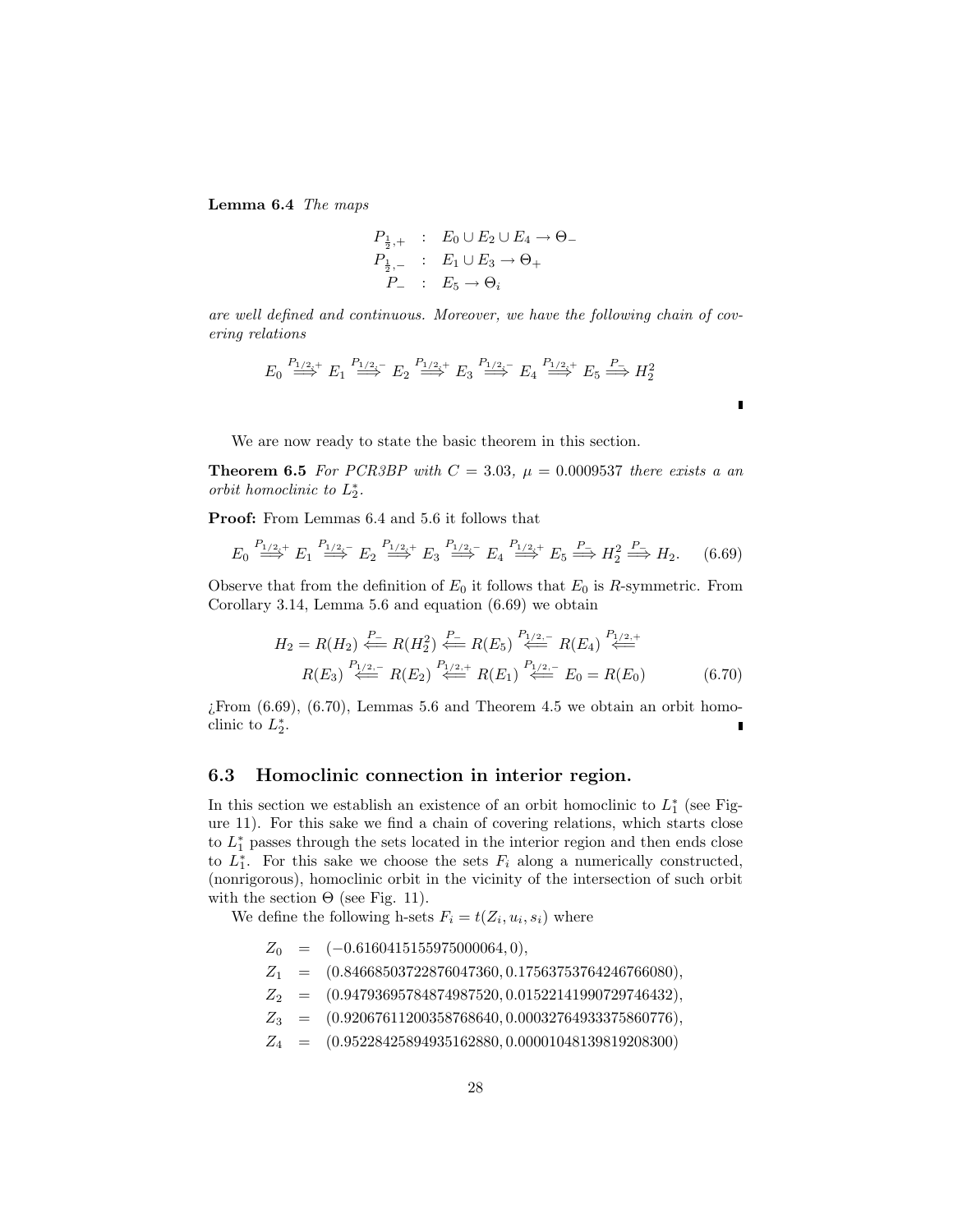$s_0 = (-1 \cdot 10^{-7}, 25 \cdot 10^{-8})$  $u_0 = -R(s_0)$  $s_1 = (1 \cdot 10^{-7}, 92 \cdot 10^{-9})$  $u_1 = -2.2R(s_1)$  $s_2 = (-25 \cdot 10^{-9}, \frac{33}{4} \cdot 10^{-8})$  $u_2 = -R(s_2)/5$  $s_3 = (-1 \cdot 10^{-7}, 26 \cdot 10^{-8})$  $u_3 = -R(s_3)/6$  $s_4 = (-1 \cdot 10^{-7}, 37 \cdot 10^{-8})$  $u_4 = -R(s_4)/6$ 

We assume, that  $F_0, F_2, F_4 \subset \Theta_-$  and  $F_1, F_3 \subset \Theta_+$ .

With a computer assistance we proved the following

Lemma 6.6 The maps

$$
P_{\frac{1}{2},-} : F_0 \cup F_2 \cup F_4 \to \Theta_+
$$
  

$$
P_{\frac{1}{2},+} : F_1 \cup F_3 \to \Theta_-
$$

are well defined and continuous. Moreover, we have the following covering relations

$$
F_0 \stackrel{P_{1/2,-}}{\Longrightarrow} F_1 \stackrel{P_{1/2,+}}{\Longrightarrow} F_2 \stackrel{P_{1/2,-}}{\Longrightarrow} F_3 \stackrel{P_{1/2,+}}{\Longrightarrow} F_4 \stackrel{P_{1/2,-}}{\Longrightarrow} H_1^2
$$

We are now ready to state the basic theorem in this section.

**Theorem 6.7** For PCR3BP with  $C = 3.03$ ,  $\mu = 0.0009537$  there exists a an orbit homoclinic to  $L_1^*$ .

Proof: From Lemmas 6.6 and 5.6 it follows that

$$
F_0 \stackrel{P_{1/2,-}}{\Longrightarrow} F_1 \stackrel{P_{1/2,+}}{\Longrightarrow} F_2 \stackrel{P_{1/2,-}}{\Longrightarrow} F_3 \stackrel{P_{1/2,+}}{\Longrightarrow} F_4 \stackrel{P_{1/2,-}}{\Longrightarrow} H_1^2 \stackrel{P_{+}}{\Longrightarrow} H_1 \tag{6.71}
$$

 $\blacksquare$ 

Observe that from the definition of  $F_0$  it follows that  $F_0$  is R-symmetric. From Corollary 3.14, Lemma 5.6 and equation (6.71) we obtain

$$
H_1 = R(H_1) \stackrel{P_+}{\Longleftarrow} R(H_1^2) \stackrel{P_{1/2,+}}{\Longleftarrow} R(F_4) \stackrel{P_{1/2,-}}{\Longleftarrow} R(F_3) \stackrel{P_{1/2,+}}{\Longleftarrow} R(F_2) \stackrel{P_{1/2,-}}{\Longleftarrow}
$$

$$
R(F_1) \stackrel{P_{1/2,+}}{\Longleftarrow} R(F_0) = F_0 \quad (6.72)
$$

 $i$ From  $(6.71)$ ,  $(6.72)$ , Lemmas 5.6 and Theorem 4.5 we obtain an orbit homoclinic to  $L_1^*$ .

Proof of Theorem 1.1: We combine together Theorems 6.3, 6.5 and 6.7.  $\sim$  10

and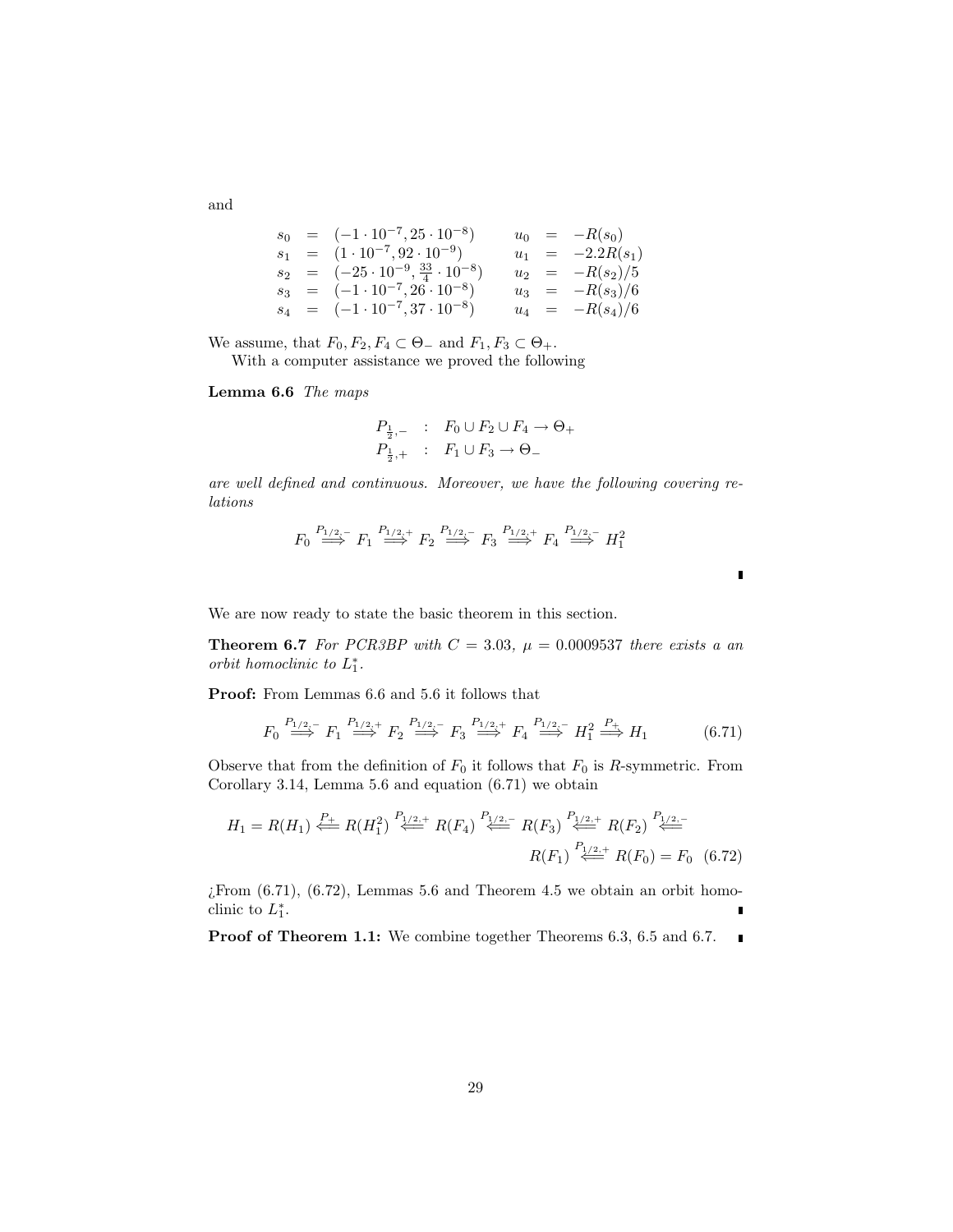# 7 Symbolic dynamics on four symbols

The goal of this section is to give a precise meaning and a proof to Theorem 1.2

As in previous sections in the symbol of covering relation we will drop the degree part, hence we will use  $N \stackrel{f}{\Longrightarrow} M$  instead of  $N \stackrel{f,w}{\Longrightarrow} M$  for some nonzero  $w$ .

From Lemmas 5.6 and 6.2 we know that there exists the following chain of covering relations

$$
H_1 \stackrel{P_+}{\Longrightarrow} H_1 \stackrel{P_+}{\Longrightarrow} H_1^2 \stackrel{P_{1/2,+}}{\Longrightarrow} N_0 \stackrel{P_{1/2,-}}{\Longrightarrow} N_1 \stackrel{P_{1/2,-}}{\Longrightarrow} N_2 \stackrel{P_{1/2,-}}{\Longrightarrow} N_3 \stackrel{P_{1/2,+}}{\Longrightarrow} N_4
$$
\n
$$
\stackrel{P_{1/2,-}}{\Longrightarrow} N_5 \stackrel{P_{1/2,+}}{\Longrightarrow} N_6 \stackrel{P_{1/2,-}}{\Longrightarrow} N_7 \stackrel{P_{1/2,+}}{\Longrightarrow} H_2^2 \stackrel{P_-}{\Longrightarrow} H_2. \tag{7.73}
$$

From Lemmas 5.5 and 3.12 we have  $R(H_i) = H_i$  for  $i = 1, 2$ . From Lemmas 5.6, 6.2 and Corollary 3.14 it follows that

$$
H_2 = R(H_2) \stackrel{P_-}{\Longleftarrow} R(H_2^2) \stackrel{P_{1/2,-}}{\Longleftarrow} R(N_7) \stackrel{P_{1/2,+}}{\Longleftarrow} R(N_6) \stackrel{P_{1/2,-}}{\Longleftarrow} R(N_5)
$$
\n
$$
\stackrel{P_{1/2,+}}{\Longleftarrow} R(N_4) \stackrel{P_{1/2,-}}{\Longleftarrow} R(N_3) \stackrel{P_{1/2,+}}{\Longleftarrow} R(N_2) \stackrel{P_{1/2,-}}{\Longleftarrow} R(N_1) \qquad (7.74)
$$
\n
$$
\stackrel{P_{1/2,+}}{\Longleftarrow} R(N_0) \stackrel{P_{1/2,-}}{\Longleftarrow} R(H_1^2) \stackrel{P_{+}}{\Longleftarrow} R(H_1) = H_1
$$

From Lemma 6.4 and the proof of Theorem 6.5 it follows that

$$
E_0 \stackrel{P_{1/2,+}}{\Longrightarrow} E_1 \stackrel{P_{1/2,-}}{\Longrightarrow} E_2 \stackrel{P_{1/2,+}}{\Longrightarrow} E_3 \stackrel{P_{1/2,-}}{\Longrightarrow} E_4 \stackrel{P_{1/2,+}}{\Longrightarrow} E_5 \stackrel{P_{-}}{\Longrightarrow} H_2^2 \stackrel{P_{-}}{\Longrightarrow} H_2. \tag{7.75}
$$

and

$$
H_2 = R(H_2) \stackrel{P_-}{\Longleftarrow} R(H_2^2) \stackrel{P_-}{\Longleftarrow} R(E_5) \stackrel{P_{1/2,-}}{\Longleftarrow} R(E_4) \stackrel{P_{1/2,+}}{\Longleftarrow}
$$
  
 
$$
R(E_3) \stackrel{P_{1/2,-}}{\Longleftarrow} R(E_2) \stackrel{P_{1/2,+}}{\Longleftarrow} R(E_1) \stackrel{P_{1/2,-}}{\Longleftarrow} E_0 = R(E_0).
$$
 (7.76)

From Lemma 6.6 and the proof of Theorem 6.7 it follows that

$$
F_0 \stackrel{P_{1/2,-}}{\Longrightarrow} F_1 \stackrel{P_{1/2,+}}{\Longrightarrow} F_2 \stackrel{P_{1/2,-}}{\Longrightarrow} F_3 \stackrel{P_{1/2,+}}{\Longrightarrow} F_4 \stackrel{P_{1/2,-}}{\Longrightarrow} H_1^2 \stackrel{P_+}{\Longrightarrow} H_1 \tag{7.77}
$$

and

$$
H_1 = R(H_1) \stackrel{P_+}{\Longleftarrow} R(H_1^2) \stackrel{P_{1/2,+}}{\Longleftarrow} R(F_4) \stackrel{P_{1/2,-}}{\Longleftarrow} R(F_3) \stackrel{P_{1/2,+}}{\Longleftarrow} R(F_2) \stackrel{P_{1/2,-}}{\Longleftarrow}
$$

$$
R(F_1) \stackrel{P_{1/2,+}}{\Longleftarrow} R(F_0) = F_0. \tag{7.78}
$$

We will construct now the symbolic dynamics on four symbols. The construction is a little bit involved, because we have four different maps in all covering relations listed above.

We assign symbols as follows: 1 - the set  $H_1$ , 2 -  $H_2$ , 3 -  $E_0$  and 4 -  $F_0$ . The covering relations allow for transitions  $1 \rightarrow 1, 1 \rightarrow 2, 1 \rightarrow 4, 2 \rightarrow 1, 2 \rightarrow 2$ ,  $2 \rightarrow 3, 3 \rightarrow 2$  and  $4 \rightarrow 1$ . For each such transition  $i \rightarrow j$  we associate a pair  $(j, i)$ . This defines a set of admissible pairs Γ.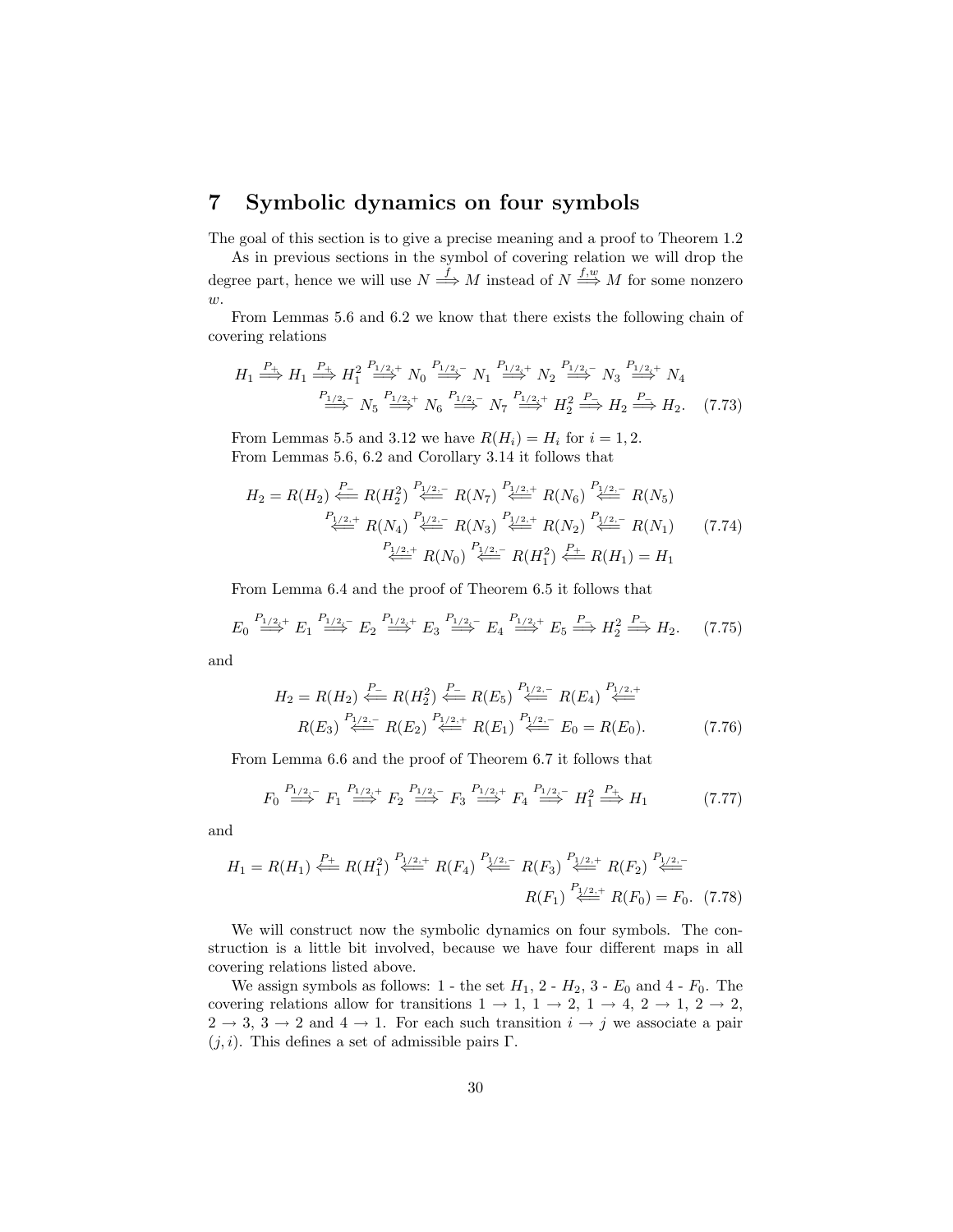For any  $(\alpha, \beta) \in \Gamma$  we define a map  $f_{(\alpha, \beta)}$  as follows

$$
f_{(\alpha,\beta)} = \begin{cases} P_+ & \text{if } (\alpha,\beta) = (1,1), \\ P_- \circ P_{1/2,+} \circ (P_{1/2,-} \circ P_{1/2,+})^4 \circ P_+ & \text{if } (\alpha,\beta) = (2,1), \\ P_+ \circ P_{1/2,-} \circ (P_{1/2,+} \circ P_{1/2,-})^4 \circ P_- & \text{if } (\alpha,\beta) = (1,2), \\ P_- & \text{if } (\alpha,\beta) = (2,2) \\ P_{\frac{1}{2},+} \circ (P_{1/2,-} \circ P_{1/2,+})^2 \circ P_{1/2,+} & \text{if } (\alpha,\beta) = (4,1) \\ P_{\frac{1}{2},-} \circ (P_{1/2,+} \circ P_{1/2,-})^2 \circ P_-^2 & \text{if } (\alpha,\beta) = (3,2) \\ P_+ \circ P_{1/2,-} \circ (P_{1/2,+} \circ P_{1/2,0})^2 & \text{if } (\alpha,\beta) = (1,4) \\ P_-^2 \circ P_{1/2,+} \circ (P_{1/2,-} \circ P_{1/2,+})^2 & \text{if } (\alpha,\beta) = (2,3) \end{cases}
$$

Let  $\Sigma_{\Gamma} \subset \{1, 2, 3, 4\}^{\mathbb{Z}}$  be defined as follows  $c \in \Sigma_{\Gamma}$  iff for every  $i \in \mathbb{Z}$  $(c_i, c_{i+1}) \in \Gamma$ . We set  $S_1 = H_1$ ,  $S_2 = H_2$ ,  $S_3 = E_0$  and  $S_4 = F_0$ .

We can now formulate the theorem about an existence of symbolic dynamics on four symbols symbols

**Theorem 7.1** For any sequence  $\alpha = {\alpha_i} \in \Sigma_\Gamma$  there exists a point  $x_0 \in S_{\alpha_0}$ , such that

- its trajectory exists for  $t \in (-\infty, \infty)$
- $x_n = f_{(\alpha_n, \alpha_{n-1})} \circ \cdots \circ f_{(\alpha_2, \alpha_1)} \circ f_{(\alpha_1, \alpha_0)}(x_0) \in S_{\alpha_n}$  for  $n > 0$

• 
$$
x_n = f_{(\alpha_{n+1}, \alpha_n)}^{-1} \circ \cdots \circ f_{(\alpha_{-1}, \alpha_{-2})}^{-1} \circ f_{(\alpha_0, \alpha_{-1})}^{-1}(x_0) \in S_{\alpha_n}
$$
 for  $n < 0$ .

Moreover, we have

**periodic orbits:** If  $\alpha$  is periodic with the principal period equal to k, then  $x_0$ can be chosen so that  $x_k = x_0$ , hence its trajectory is periodic.

homo- and heteroclinic orbits: If  $\alpha$  is such that  $\alpha_k = i_{-}$  for  $k \leq k_{-}$  and  $\alpha_k = i_+$  for  $k \geq k_+$ , where  $i_-, i_+ \in \{1, 2\}$ , then

$$
\lim_{n \to -\infty} x_n = L_{i_-}^*, \qquad \lim_{n \to \infty} x_n = L_{i_+}^*
$$

Proof: From chains of covering relations (7.73),(7.74), (7.75), (7.76), (7.77), (7.78) and Theorem 3.6 we obtain the statement on periodic points for periodic α. To treat a nonperiodic α we approximate it with periodic sequences  $β_n$  with increasing periods to obtain sequence of points  $x^n$  and after eventually passing to a subsequence we obtain  $x_0$  with desired properties.

The statement on homo- and heteroclinic orbits is an easy consequence of Theorem 4.5 and the hyperbolicity of  $P_{\pm}$  on  $H_i$  established in Lemma 5.5

Our methods do not allow to make any claims about the uniqueness of  $x_0$ for a given  $\alpha$ . The only claims of this type we can make is if  $\alpha_n = i$  for all  $n \in \mathbb{Z}$ then  $x_0 = L_i^*$ .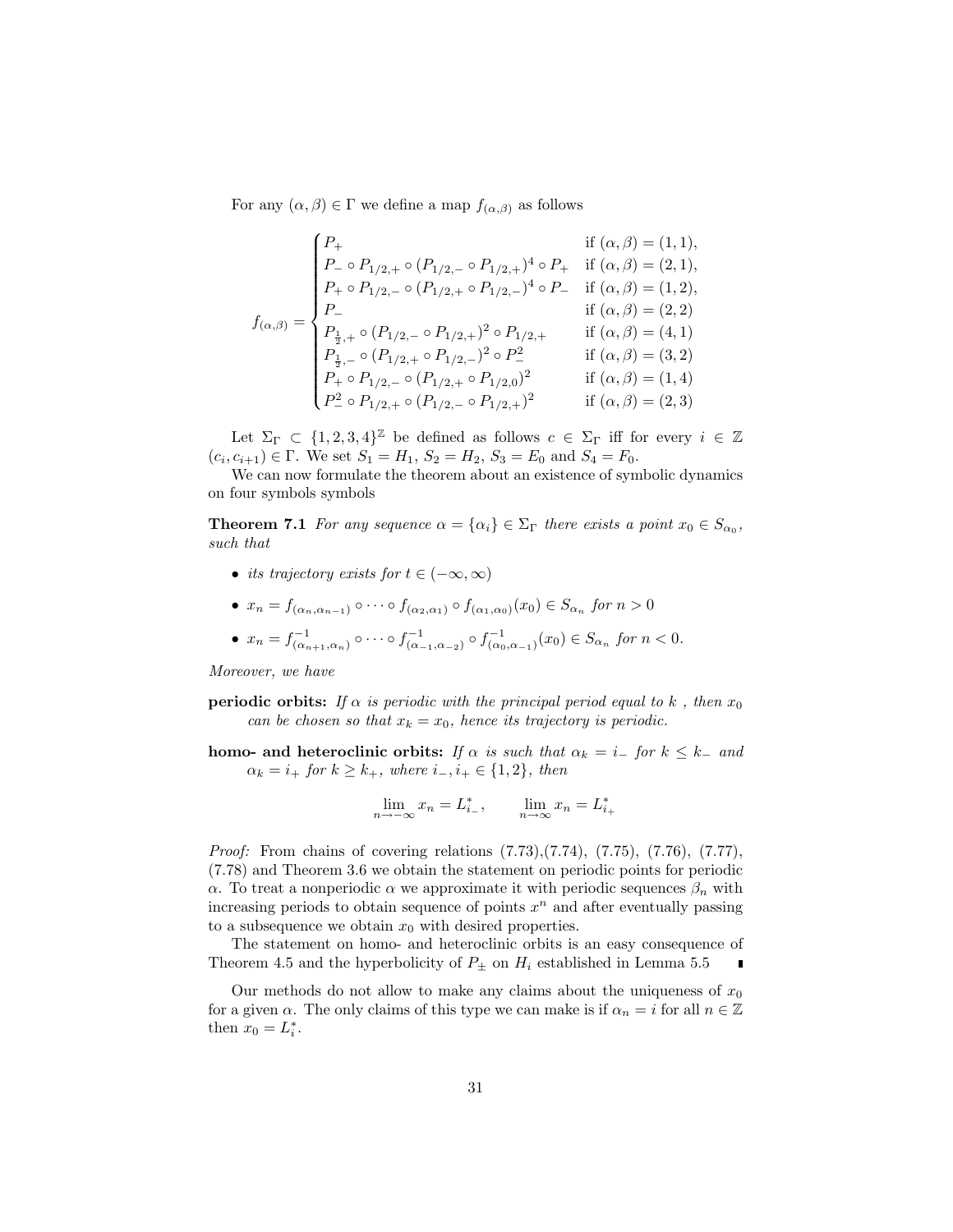## 8 Numerical aspects of the proof

In this section we give details of the computer assisted proofs of Lemmas 5.2, 5.3, 5.6 and 6.2. As in previous section in the symbol of covering relation we will drop the degree part, hence we will use  $N \stackrel{f}{\Longrightarrow} M$  instead of  $N \stackrel{f,w}{\Longrightarrow} M$  for some nonzero w.

## 8.1 The existence and continuity of Poincaré maps. Hyperbolicity on  $U_i$ .

All proofs required to check first that suitable Poincaré maps  $(P_{\pm}, P_{\frac{1}{2}, \pm})$  are defined on some parallelograms (supports of our h-sets) on  $\Theta_{\pm}$ . For this end the parallelogram,  $Z$ , was represented as a finite union of small parallelograms,  $Z_i$ , and each of  $Z_i$ 's was used as an initial condition for our routine computing the necessary Poincaré map,  $P_{1/2,\pm}$  or  $P\pm$ . We divided horizontal edges on n equal parts (a horizontal grid) and vertical edges on m equal parts (a vertical grid) and hence we covered Z by  $n \times m$  parallelograms. Our routine was constructed so that, if completed successfully, then we can claim that  $Z_i$  is contained in the domain of P and the computed image contains  $P(Z_i)$ . Our routine is based on the  $C^0$  and  $C^1$ -Lohner algorithms [14, 23].

We had to prove the following assertions

- 1. (in Lemma 5.2)  $P_{\frac{1}{2},+}$  is well defined and continuous on  $I_1$  and  $P_{\frac{1}{2},-}$  is well defined and continuous on  $I_2$ .
- 2. (in Lemma 5.3)  $P_+$  is well defined and smooth on  $U_1$ ,  $P_-$  is well defined and smooth on  $U_2$ .
- 3. (in Lemma 5.6 equations (5.67) and (5.68)).  $P_$  is well defined and continuous on  $H_2^2$ . Observe that since  $\widetilde{H}_1 \subset U_1$ ,  $\widetilde{H}_2 \subset U_2$ , then the previous assertion guarantees an existence and continuity of  $P_+$  on  $H_1$ and  $P_$  on  $H_2$ .
- 4. (in Lemmas 6.2, 6.4 and 6.6)  $P_{\frac{1}{2},+}$  is well defined and continuous on  $H_1^2$ ,  $N_1, N_3, N_5, N_7, E_0, E_2, E_4, F_1, F_3$ .  $P_1, P_2,$  is well defined and continuous on  $N_0$ ,  $N_2$ ,  $N_4$ ,  $N_6$ ,  $E_1$ ,  $E_3$ ,  $F_0$ ,  $F_2$  and  $F_4$ .  $P_-$  is well defined on  $E_5$ .

The first assertion follows easily from the second one. We reason as follows: since  $I_i \subset U_i$ , then an existence of  $P_-(P_+)$  on  $I_1$   $(I_2)$  implies that also  $P_{\frac{1}{2},-}$  $(P_{\frac{1}{2},+})$  is defined.

To prove the second assertion we cover  $U_i$  by finite number  $(13 \times 13)$  of parallelograms. Then we compute an image of each part and an enclosure of the derivative of the Poincaré map using a routine based on  $C<sup>1</sup>$ -Lohner algorithm recently proposed in [23]. As a consequence we obtain an estimation of  $DP_{\pm}$ (see Lemma 5.3). Parameter settings used in these computations are listed in Table 1. Let us stress also, that a successful termination of our routine proves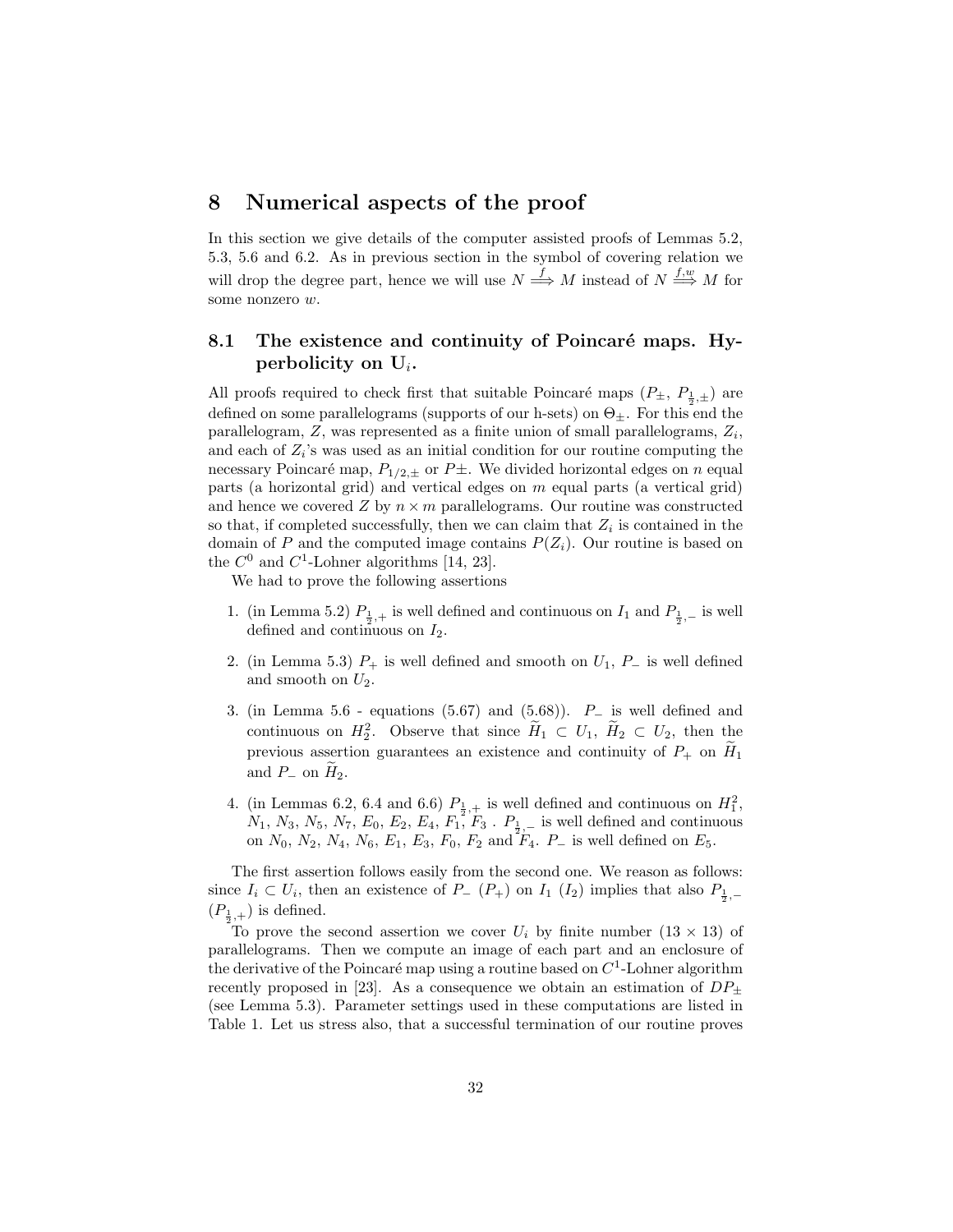| set   | order | step  | horizontal grid | vertical grid |
|-------|-------|-------|-----------------|---------------|
|       |       | 0.007 | 13              | 13            |
| $U_2$ |       | 0.007 | 13              | 13            |

Table 1: Parameter settings of the Taylor method used in  $C<sup>1</sup>$ -computations - in the proof of Lemma 5.3

also that  $P_+$  and  $P_-$  are defined on  $U_1$  and  $U_2$ , respectively. From the standard theory it follows that  $P_{\pm}$  are smooth on their domain.

To prove the third and fourth assertion we proceed in the similar way. We cover each set by finite number of parallelograms and compute an image of each parallelogram. Since an estimation of the derivative of the Poincaré map is not necessary we have used a  $C^0$ -Lohner algorithm [14, 23]. Parameter settings for these computations are listed in Table 2.

| covering relations                                                                                                                                                                       | order          | step | h. grid        | v. grid |
|------------------------------------------------------------------------------------------------------------------------------------------------------------------------------------------|----------------|------|----------------|---------|
| $\widetilde{H}_1 \stackrel{P_+}{\Longrightarrow} H_1^2 \stackrel{P_{1/2,+}}{\Longrightarrow} N_0 \stackrel{P_{1/2,-}}{\Longrightarrow} N_1 \stackrel{P_{1/2,+}}{\Longrightarrow} N_2$    |                |      |                |         |
| $N_2 \stackrel{P_{1/2,-}}{\Longrightarrow} N_3 \stackrel{P_{1/2,+}}{\Longrightarrow} N_4 \stackrel{P_{1/2,-}}{\Longrightarrow} N_5$                                                      | $\overline{5}$ | 0.01 | $\overline{1}$ |         |
| $N_5 \stackrel{P_{1/2,+}}{\Longrightarrow} N_6 \stackrel{P_{1/2,-}}{\Longrightarrow} N_7 \stackrel{P_{1/2,+}}{\Longrightarrow} H_2^2 \stackrel{P_{-}}{\Longrightarrow} \widetilde{H_2},$ |                |      |                |         |
| $E_0 \stackrel{P_{1/2,+}}{\Longrightarrow} E_1 \stackrel{P_{1/2,-}}{\Longrightarrow} E_2 \stackrel{P_{1/2,+}}{\Longrightarrow} E_3$                                                      |                |      |                |         |
| $E_3 \stackrel{P_{1/2,-}}{\Longrightarrow} E_4 \stackrel{P_{1/2,+}}{\Longrightarrow} E_5 \stackrel{P_{-}}{\Longrightarrow} H_2^2$                                                        | 5              | 0.02 | 1              | 1       |
| $F_0 \stackrel{P_{1/2,-}}{\Longrightarrow} F_1 \stackrel{P_{1/2,+}}{\Longrightarrow} F_2 \stackrel{P_{1/2,-}}{\Longrightarrow} F_3$                                                      |                |      |                |         |
| $F_3 \stackrel{P_{1/2,+}}{\Longrightarrow} F_4 \stackrel{P_{1/2,-}}{\Longrightarrow} H_1^2 \stackrel{P_+}{\Longrightarrow} H_1$                                                          | 5              | 0.02 |                |         |

Table 2: Parameters of the Taylor method used in the proof of an existence of the Poincaré map in Lemma 6.2, Lemma 5.6, Lemma 6.4 and Lemma 6.6

### 8.2 Details of the proof of Lemma 5.2

To prove inequalities (5.51),(5.52) we had to compute rigorous enclosures for  $P_{\frac{1}{2},+}(x_1 \pm \eta_1,0)$  and  $P_{\frac{1}{2},-}(x_2 \pm \eta_2,0)$ , respectively. The values of the time step and the order of the Taylor method used in our routine are listed in Table 3. Figures 6 and 7 display the actual enclosures obtained.

| orbit | order of Taylor method | time step |
|-------|------------------------|-----------|
| $L^*$ | 20                     | 0.05      |
|       | 19                     | 0.055     |

Table 3: Settings used in the proof of  $(5.51)$   $(L_1^*$ -row) and  $(5.52)(L_2^*$ -row)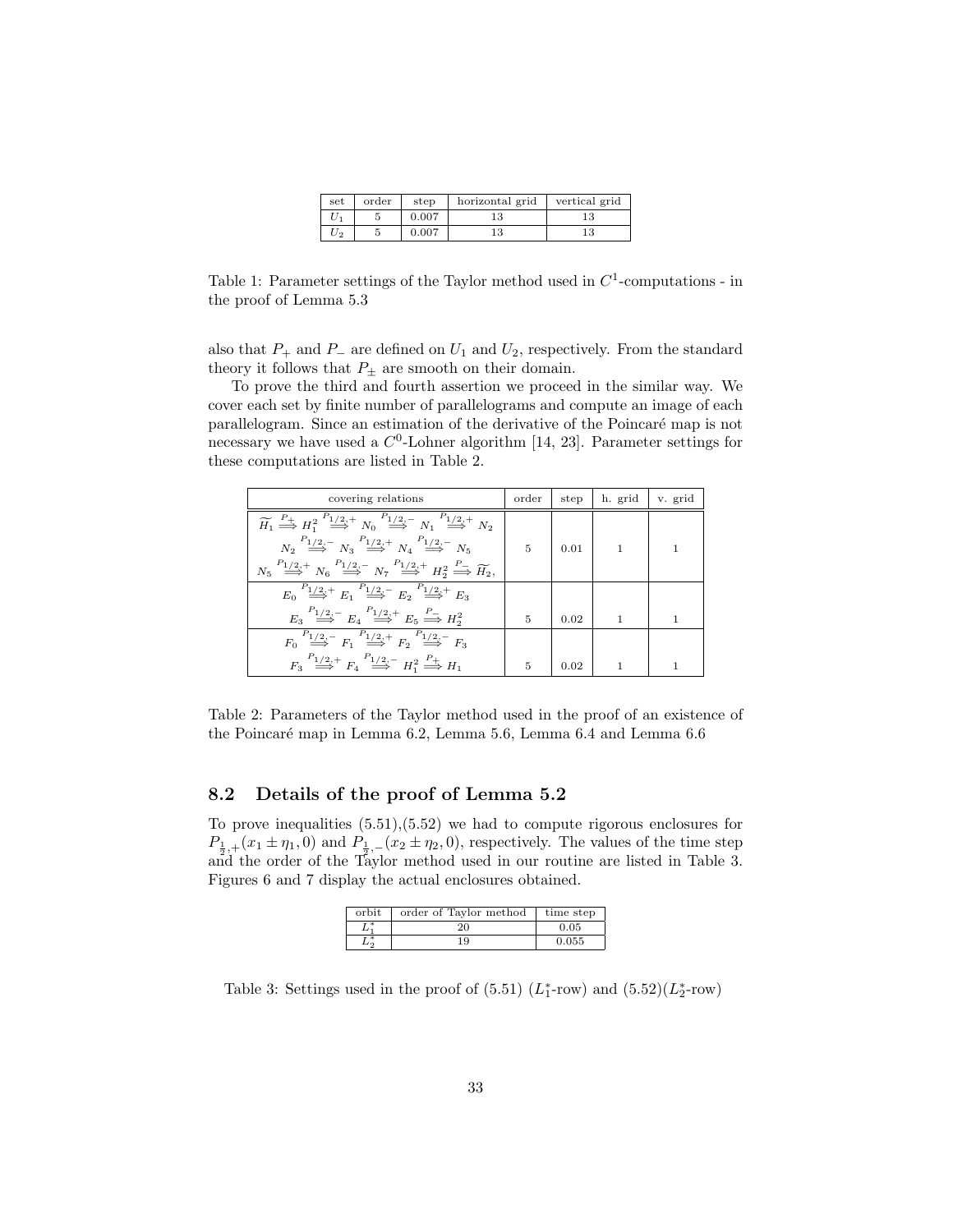## 8.3 How do we verify covering relations - details of proofs of Lemmas 6.2, 6.4 and 6.6

This is the most computationally demanding part of our programm.

In principle the same rigorous computations can be used to obtain both an existence of Poincaré maps and covering relations, but in practice this does'nt work, i.e. it will result in an enormous computation time (see the discussion in Sec. 6 of [5]).

It turns out that once an existence of Poincaré map is established, we can reduce the computations to the boundary of our h-sets and one interval inside, only (see Lemmas 8.3 and 8.4). Now, when we compute an image of an edge I, we still have to divide it into subintervals, but the number of subintervals of the order of square root of the number parallelograms need to achieve the same accuracy on the parallelogram build on two intervals of the linear size similar to that of I.

In order to establish an existence of covering relations we need to verify the assumptions of Theorem 3.9.

To facilitate a discussion about various conditions implying Theorem 3.9 we introduce the following

**Definition 8.1** Let  $f : \mathbb{R}^2 \to \mathbb{R}^2$  be a continuous map and let  $N_1 = t(c_1, u_1, s_1)$ and  $N_2 = t(c_2, u_2, s_2)$  be two h-sets.

We say that f satisfies condition ah, a0, a, b+, b- on  $N_1$  and  $N_2$  if

ah: there exists  $q_0 \in [-1, 1]$ , such that

$$
f(c_{N_1}([-1,1] \times \{q_0\})) \subset \text{int } (N_2^l \cup |N_2| \cup N_2^r)
$$

a0:  $f(|N_1|) \cap N_2^+ = \emptyset$ 

a:  $f(|N_1|) \subset \text{int}(N_2^l \cup |N_2| \cup N_2^r)$ 

**b**+:  $f(N_1^{le}) \subset \text{int}(N_2^l)$  and  $f(N_1^{re}) \subset \text{int}(N_2^r)$ 

**b-:**  $f(N_1^{le}) \subset \text{int}(N_2^r)$  and  $f(N_1^{re}) \subset \text{int}(N_2^l)$ 

We say that f satisfies condition **b** on  $N_1$  and  $N_2$  if either **b**+ or **b**- is satisfied.

Remark 8.2 Observe that conditions (3.23), (3.24), (3.25) and (3.26) from Theorem 3.9 coincide with conditions  $\mathbf{ah}, \mathbf{a0}, \mathbf{b}+ \text{ and } \mathbf{b}$ , respectively.

Observe that condition a implies conditions ah and a0.

The following lemma gives sufficient conditions for an existence of covering relations for injective maps.

**Lemma 8.3** Let  $f : \mathbb{R}^2 \to \mathbb{R}^2$  be a continuous map and let  $N_1$  and  $N_2$  be two h-sets. Assume that f is injective on  $|N_1|$  and f satisfies condition **b** on  $N_1$ and  $N_2$  and the following condition  $\mathbf{a}^*$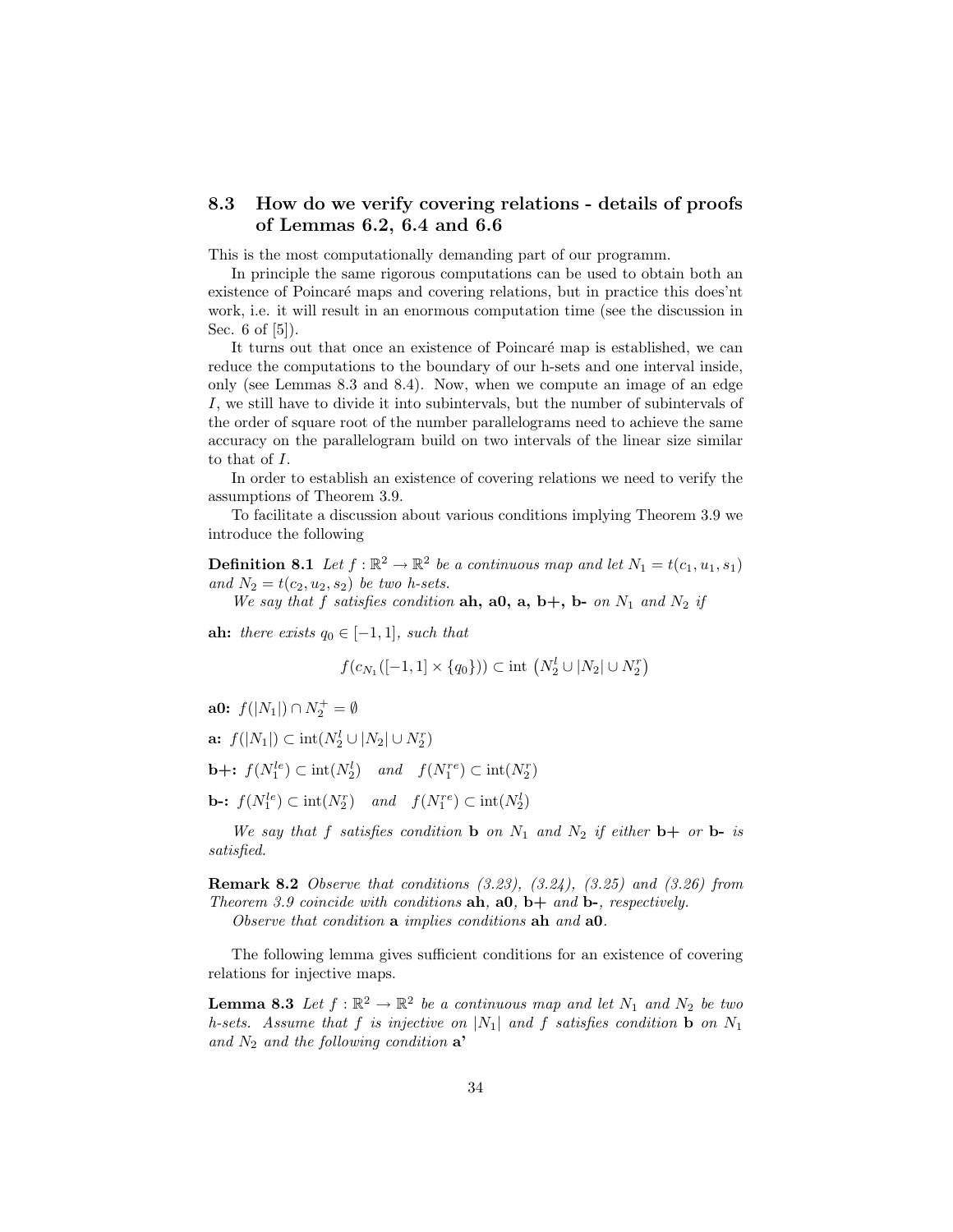$\mathbf{a'}$ :  $f(\partial |N_1|) \subset \text{int}(N_2^l \cup |N_2| \cup N_2^r)$ . Then  $N_1 \stackrel{f}{\Longrightarrow} N_2.$ 

Proof: From Remark 8.2 and Theorem 3.9 it follows that it is enough to verify condition  $a$ . This follows easily from  $a'$  and the Jordan theorem (see [5], page 180).

Figures illustrating covering relations obtained in Lemmas 6.2 and 5.6 suggest that condition a is satisfied in all relations. Unfortunately the verification of condition **a** ( or **a**) pose the following difficulty: In the relation  $N_1 \stackrel{f}{\Longrightarrow} N_2$ the set  $|N_1|$  is mapped across of  $N_2$ , without touching its horizontal edges, but if  $|N_2|$  is small then we need a very good estimation of image of horizontal edges of  $N_1$ . This forces us to make a very fine partition of the boundary of  $N_1$ , take small time steps and a high order in the numerical method resulting in very long computation times.

Above phenomenon is illustrated on Fig. 12, which shows enclosures obtained from our rigorous routines. On this picture we can see rigorous enclosure for an image of  $P_{1/2,-}(\partial N_6)$ . This image was obtained as follows: we divided the boundary of the set  $N_6$  into some number of subintervals (see Table 4) and computed an image of each part via  $P_{1/2,-}$ . This picture shows, that much tighter enclosure of an image of horizontal edge was required compared to an enclosure for an image of vertical edges (for example edge  $(N_6)^{le}$  was divided into 8 equal parts, but  $(N_6)^{be}$  into 5 equal parts). In other covering relations this disproportion was often much bigger.

To deal with this problem we use the following lemma, in which we indirectly verify conditions a0 and ah instead of a' . This approach allowed us to reduce the computation time by a factor of 5.

**Lemma 8.4** Let  $N_1 = t(c_1, u_1, s_1)$ ,  $N_2 = t(c_2, u_2, s_2)$  are h-sets,  $f : |N_1|$  →  $\mathbb{R}^2$  an injection of class  $\mathcal{C}^1$ . Let  $\gamma$  be a horizontal line in  $|N_1|$  connecting vertical edges given by

$$
\gamma : [-1, 1] \ni t \longrightarrow c_1 + t \cdot u_1 \in |N_1| \tag{8.79}
$$

Let  $g = (g_1, g_2) = c_{N_2}^{-1} \circ f \circ \gamma$ . Assume f satisfies condition **b** on  $N_1$  and  $N_2$ and the following conditions hold:

- **a1**  $\frac{dg_1}{dt}(t) \neq 0$  for  $t \in (-1, 1)$
- a2 there exists  $t_0 \in (-1, 1)$  such that  $f(\gamma(t_0)) \in \text{int}(|N_2|)$
- a3  $f^{-1}(N_2^+) \cap |N_1| = \emptyset$
- Then  $N_1 \stackrel{f}{\Longrightarrow} N_2$ .

Proof: We need to show that conditions ah and a0 are satisfied.

Observe that condition a0 follows immediately from condition a3 and injectivity of the map  $f$ . Namely, by applying  $f$  to both sides of  $a3$  we obtain  $N_2^+ \cap f(|N_1|) = \emptyset.$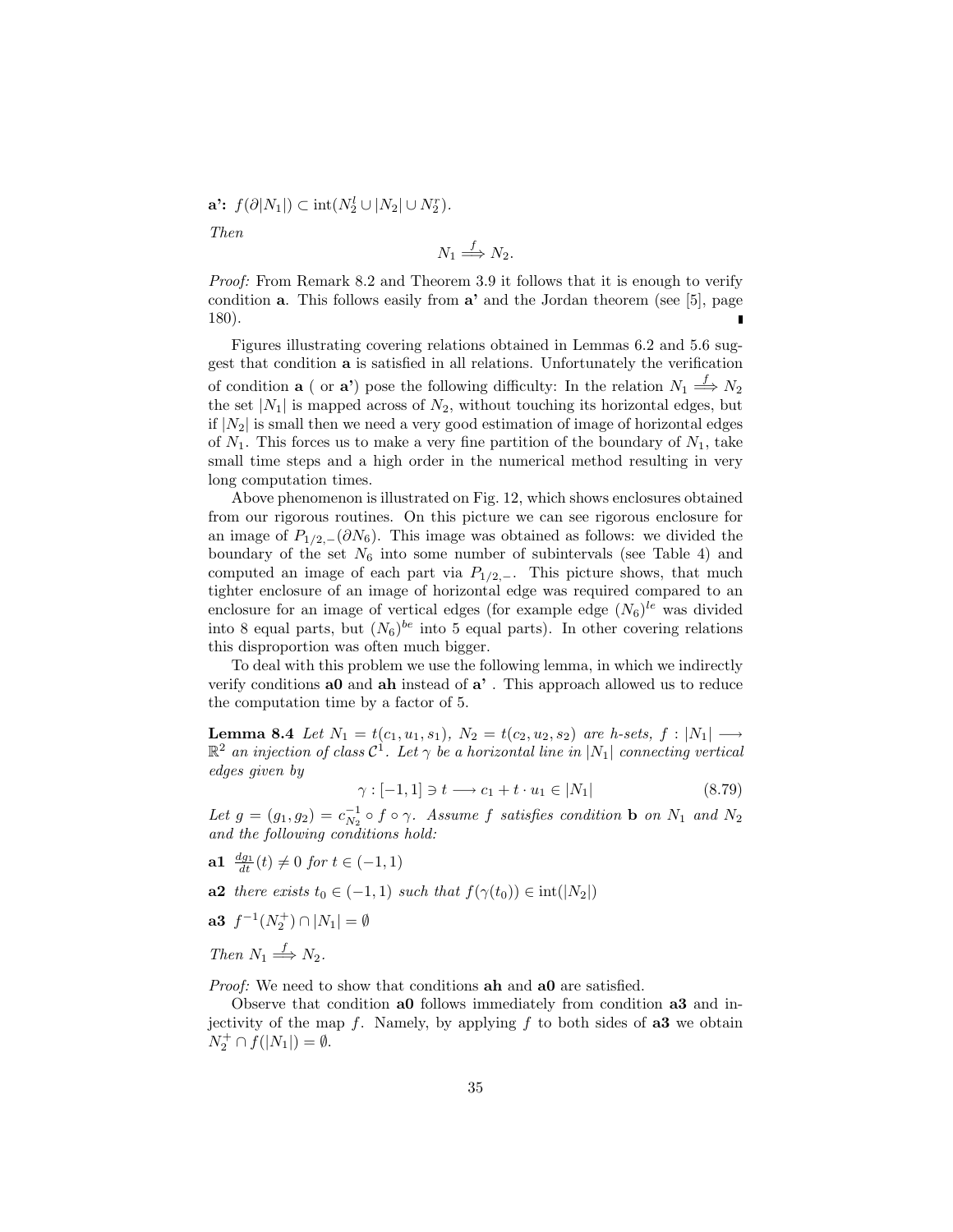We now show that condition ah is true.

For this end we consider  $f \circ \gamma$  in the coordinates induced by the map  $c_{N_2}$ . In these coordinates

$$
|N_2| = [-1,1] \times [-1,1] \tag{8.80}
$$

$$
N_2^r = [1, \infty) \times (-\infty, \infty) \tag{8.81}
$$

$$
N_2^l = (-\infty, -1] \times (-\infty, \infty) \tag{8.82}
$$

$$
f \circ \gamma = g \tag{8.83}
$$

Without any loss of generality we can assume that

$$
\frac{dg_1}{dt}(t) > 0, \quad \text{for} \quad t \in (-1, 1), \tag{8.84}
$$

Hence  $g_1$  is a strictly increasing function and from condition **b** it follows that b+ is satisfied.

We define two numbers

$$
t^* = \min\{t > t_0 \mid f(\gamma(t)) \in \partial |N_2|\},\tag{8.85}
$$

$$
t_* = \max\{t < t_0 \mid f(\gamma(t)) \in \partial |N_2|\}.
$$
\n(8.86)

l

¿From conditions a2, a3 and b it follows that these numbers are well defined  $t_* < t^*$  and

$$
f(\gamma([-1, t_*))) \subset \text{int}(N_2^l),\tag{8.87}
$$

$$
f(\gamma((t^*, 1])) \subset \text{int}(N_2^r),\tag{8.88}
$$

$$
f(\gamma((t_*,t^*))) \subset \text{int}(|N_2|). \tag{8.89}
$$

To finish the proof observe that from condition b it follows that

$$
f(\gamma(\pm 1)) \in \text{int } (N_2^r \cup N_2^l)
$$

**Remark 8.5** Observe that  $c_{N_2}^{-1}(x) = A^{-1}(x - c_2)$ , where  $A = [u_2^T, s_2^T]$ .

Hence

$$
\frac{dg_1}{dt}(t) = \sum_{i,j=1}^{2} A_{1i}^{-1} df(\gamma(t))_{ij} u_{1,j},
$$
\n(8.90)

where  $u_1 = (u_{1,1}, u_{1,2}).$ 

**Remark 8.6** Observe that, when  $N_1 = t(c_1, u, s)$  and  $N_2 = t(c_2, \alpha u, s_2)$ , which means that the unstable coordinate direction for both h-sets coincide, then

$$
\frac{dg_1}{dt}(t) = \alpha (A^{-1} \cdot df(\gamma(t)) \cdot A)_{11}.
$$
\n(8.91)

Hence it is enough to look at the  $(1,1)$  entry of df expressed in the coordinates of the h-set  $N_2$ .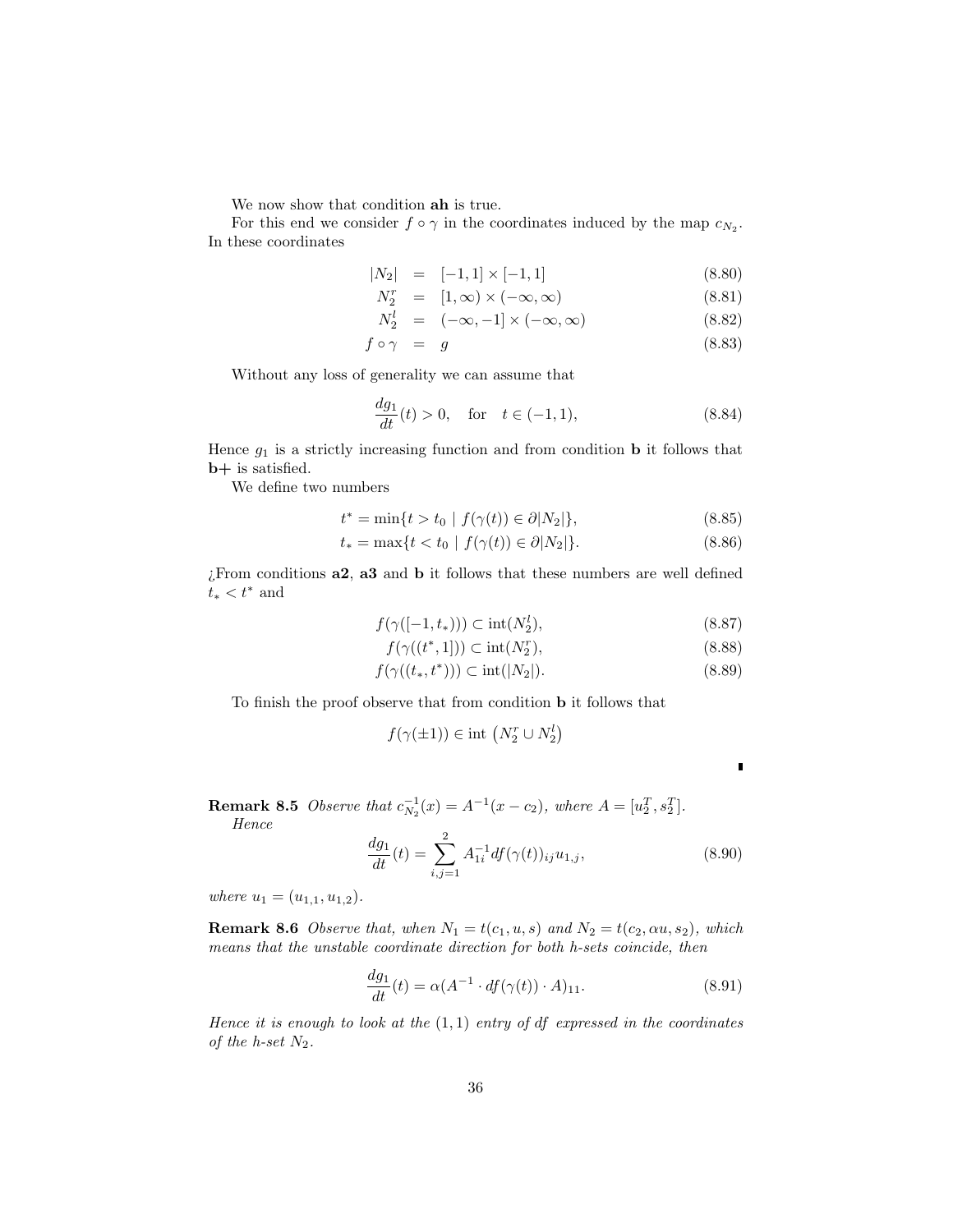

Figure 12: An example of the rigorous enclosure of an image of  $\partial N_6$  in relation  $N_6 \stackrel{P_{1/2,-}}{\Longrightarrow} N_7.$ 

In Table 4 we present settings used in the proof of Lemma 6.2. In particular the parameter grid gives the number of equal intervals into which we divide an edge. A positive time step means that Lemma 8.3 is used to verify a covering relation. A negative time step means that we use Lemma 8.4 and symbolizes the fact that we compute an inverse of the Poincaré map to verify condition a3. Parameter settings for the verification of a1 and a2 are given in Table 5. In this table *order(m)* and  $step(m)$  denote an order and a time step of Taylor method which we use to prove al and  $order(c)$ ,  $step(c)$  denote an order and a time step of Taylor method which we use to prove  $a2$ . Parameter  $grid(m)$ denotes a number of equal intervals used to cover the curve  $\gamma$  in condition a1.

To verify condition a2 we usually compute image of the center of the set  $(t_0 = 0)$ . Only in the case  $N_7 \stackrel{P_{1/2,+}}{\Longrightarrow} H_2^2$  we used  $t_0 = 0.228$ .

Parameters of the Taylor method used in the proof of conditions of Lemma 6.4 are listed in Tables 6 and 7. In the relation  $E_5 \stackrel{P_-}{\Longrightarrow} H_2^2$  we do not compute an image of the center of set  $E_5$  but an image of the point  $C = Y_5 - 0.155u_5$ .

Parameters settings used in the proof of Lemma 6.6 are listed in Tables 8 and 7.

## 8.4 Verification of covering relations for fuzzy set - details of the proof of Lemma 5.6

In this subsection we discuss how we verify covering relations for fuzzy h-sets. It is convenient to think about a fuzzy h-set  $\tilde{N}$  as an parallelogram with thickened edges. We define the support, left and right edges and left and right sides of a fuzzy set  $\tilde{N}$  as follows

$$
\begin{array}{rclcrcl} |\tilde{N}|&=&\langle \bigcup_{M\in \tilde{N}} |M| \rangle, &\quad \partial \tilde{N}&=&\bigcup_{M\in \tilde{N}} \partial |M|,\\ \tilde{N}^{le}&=&\langle \bigcup_{M\in \tilde{N}} M^{le} \rangle, &\quad \tilde{N}^{re}&=&\langle \bigcup_{M\in \tilde{N}} M^{re} \rangle\\ \tilde{N}^{l}&=&\bigcap_{M\in \tilde{N}} M^{l}, &\quad \tilde{N}^{r}&=&\bigcap_{M\in \tilde{N}} M^{r}. \end{array}
$$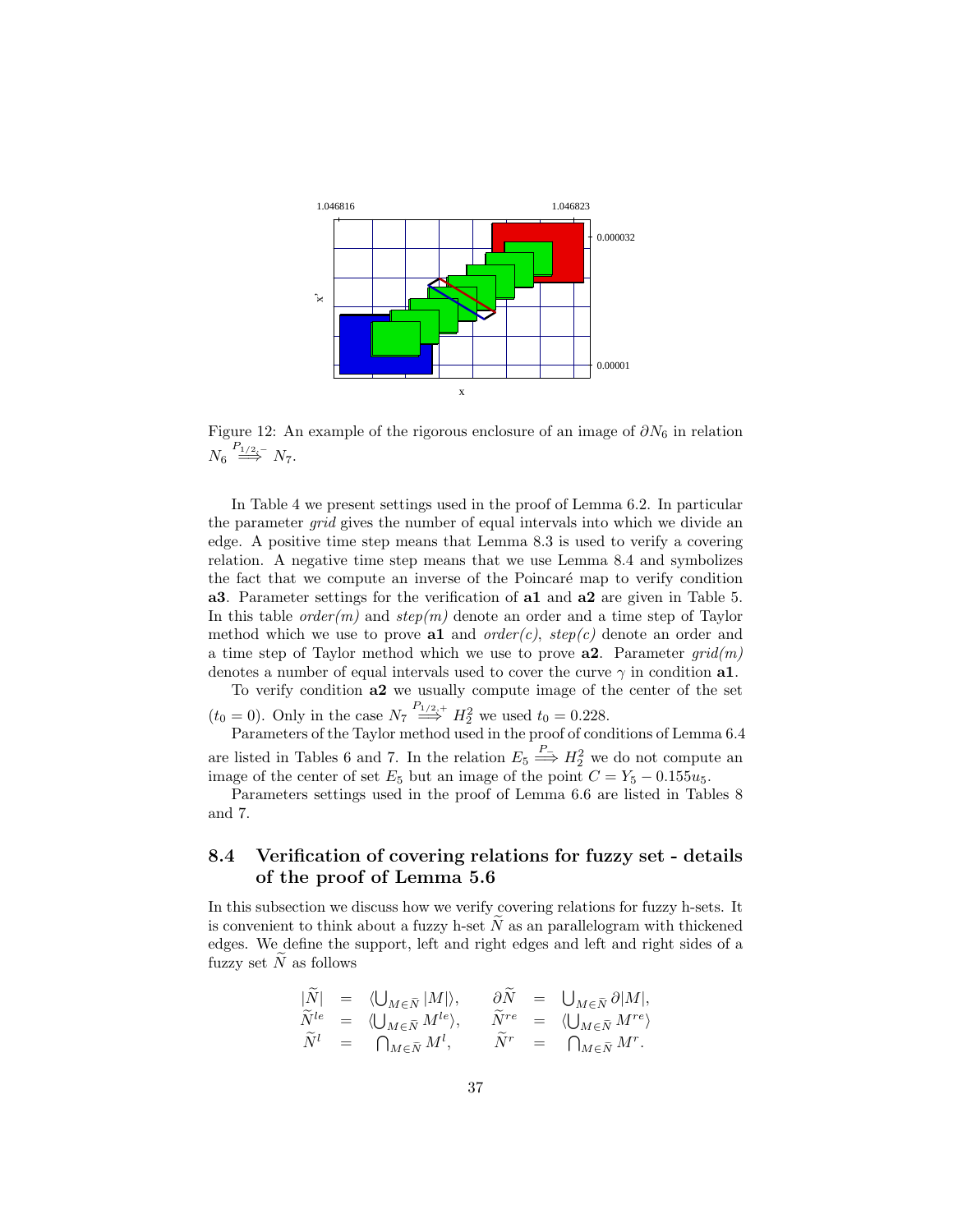| covering relation                                 | edges                                                       | grid           | order          | step     |
|---------------------------------------------------|-------------------------------------------------------------|----------------|----------------|----------|
|                                                   | $(H_1^2)^{be}$ and $(H_1^2)^{te}$                           | 6              | $\overline{4}$ | 0.01     |
| $H_1^2 \stackrel{P_{1/2,+}}{\Longrightarrow} N_0$ | $(H_1^2)^{re}$ and $(H_1^2)^{le}$                           | 7              | 5              | 0.01     |
|                                                   | $N_1^{be}$ and $N_1^{te}$                                   | 1              | 5              | $-0.01$  |
| $N_0 \stackrel{P_{1/2,-}}{\Longrightarrow} N_1$   | $N_0^{re}$ and $N_0^{le}$                                   | 40             | 8              | 0.04     |
|                                                   | $N_2^{be}$ and $N_2^{te}$                                   | 8              | 6              | $-0.01$  |
| $N_1 \stackrel{P_{1/2,+}}{\Longrightarrow} N_2$   | $N_1^{re}$ and $N_1^{le}$                                   | 25             | 5              | 0.01     |
|                                                   | $\overline{N_3^{be}}$ and $\overline{N_3^{te}}$             | 6              | 6              | $-0.004$ |
| $N_2 \stackrel{P_{1/2,-}}{\Longrightarrow} N_3$   | $N_2^{re}$ and $N_2^{le}$                                   | 5              | 6              | 0.004    |
|                                                   | $\overline{N_4^{be}}$ and $\overline{N_4^{te}}$             | 3              | 6              | $-0.005$ |
| $N_3 \stackrel{P_{1/2,+}}{\Longrightarrow} N_4$   | $N_3^{re}$ and $N_3^{le}$                                   | 5              | 6              | 0.004    |
|                                                   | $\overline{N_5^{be}}$ and $\overline{N_5^{te}}$             | $\mathcal{D}$  | 6              | $-0.01$  |
| $N_4 \stackrel{P_{1/2,-}}{\Longrightarrow} N_5$   | $\frac{N_4^{re}}{N_6^{be}}$ and $\frac{N_4^{le}}{N_6^{te}}$ | 15             | 6              | 0.006    |
|                                                   |                                                             | $\overline{2}$ | 6              | $-0.01$  |
| $N_5 \stackrel{P_{1/2,+}}{\Longrightarrow} N_6$   | $\frac{N_5^{re}}{N_6^{be}}$ and $\frac{N_5^{le}}{N_6^{te}}$ | $32\,$         | 6              | 0.01     |
|                                                   |                                                             | 8              | 6              | 0.01     |
| $N_6 \stackrel{P_{1/2,-}}{\Longrightarrow} N_7$   | $N_6^{re}$ and $N_6^{le}$                                   | 5              | 6              | 0.01     |
|                                                   | $\overline{(H_2^2)^{be}}$ and $\overline{(H_2^2)^{te}}$     | $\overline{2}$ | 5              | $-0.01$  |
| $N_7 \stackrel{P_{1/2,+}}{\Longrightarrow} H_2^2$ | $N_7^{re}$ and $N_7^{le}$                                   | 33             | 5              | 0.01     |

Table 4: Parameters of the Taylor method used in the proof of Lemma 6.2

| covering relations                                                                          | order(m)       | step(m) | grid(m)        | order(c) | step(c) |
|---------------------------------------------------------------------------------------------|----------------|---------|----------------|----------|---------|
| $N_0 \stackrel{P_{1/2,-}}{\Longrightarrow} N_1 \stackrel{P_{1/2,+}}{\Longrightarrow} N_2$   | $\overline{4}$ | 0.01    | 1              | 6        | 0.01    |
| $N_2 \stackrel{P_{1/2,-}}{\Longrightarrow} N_3$                                             | $\overline{4}$ | 0.004   | $\overline{4}$ | 6        | 0.004   |
| $N_3 \stackrel{P_{1/2,+}}{\Longrightarrow} N_4$                                             | $\overline{4}$ | 0.003   | $\overline{2}$ | 6        | 0.003   |
| $N_4 \stackrel{P_{1/2,-}}{\Longrightarrow} N_5$                                             | $\overline{4}$ | 0.004   |                | 6        | 0.004   |
| $N_5 \stackrel{P_{1/2,+}}{\Longrightarrow} N_6 \stackrel{P_{1/2,+}}{\Longrightarrow} H_2^2$ | $\overline{4}$ | 0.01    |                | 6        | 0.01    |
| $H_2^2 \stackrel{P_-}{\Longrightarrow} \tilde{H}_2$                                         | 4              | 0.01    |                |          |         |

Table 5: Parameters of the Taylor method used in the proof of conditions a1, a2 in Lemmas 6.2 and 5.6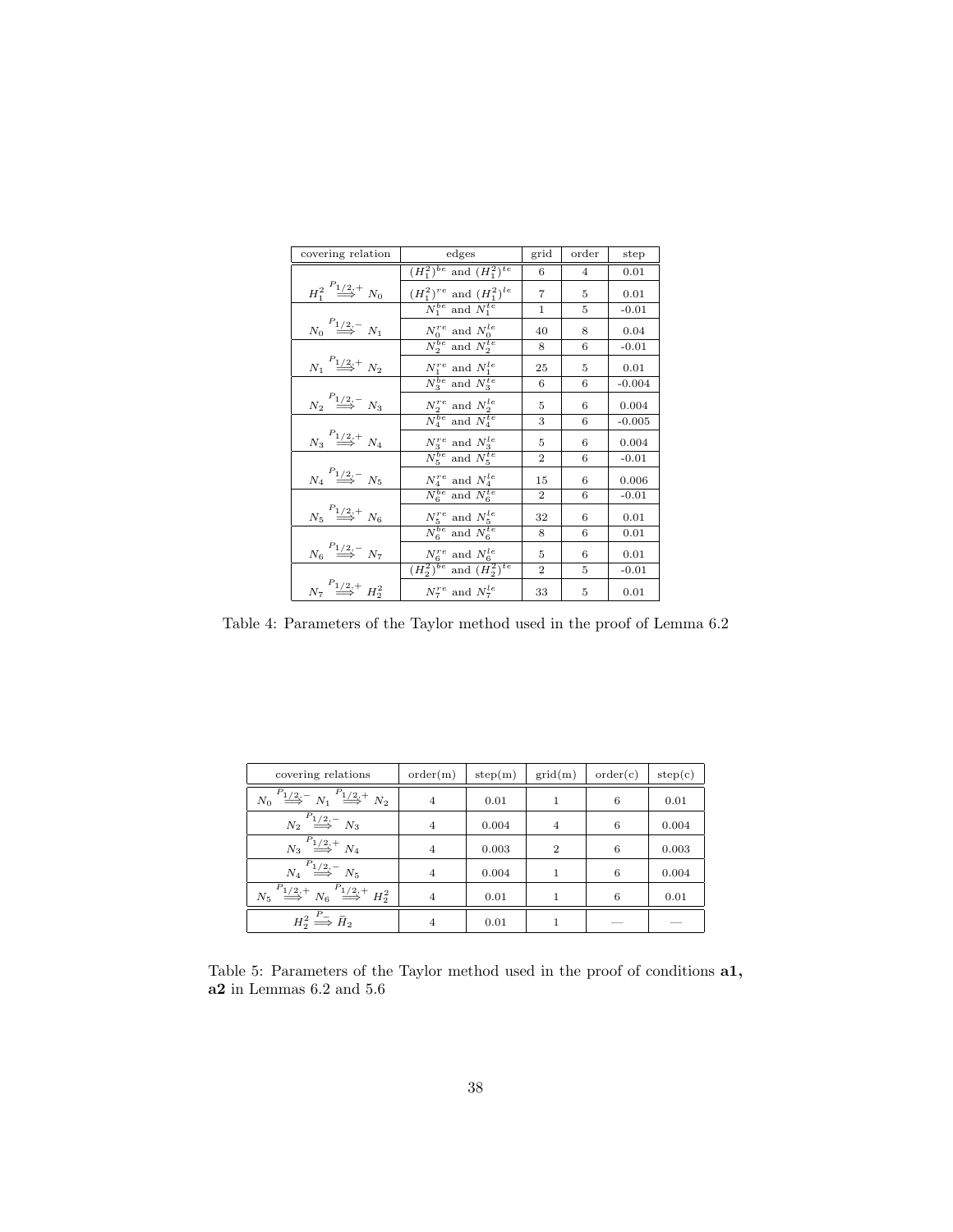| covering relation                               | edges                                    | grid           | order          | step    |
|-------------------------------------------------|------------------------------------------|----------------|----------------|---------|
|                                                 | $E_1^{be}$ and $E_1^{te}$                | 33             | 7              | $-0.04$ |
| $E_0 \stackrel{F_{1/2,+}}{\Longrightarrow} E_1$ | $E_0^{re}$ and $E_0^{le}$                | 12             | 7              | 0.04    |
|                                                 | $E_2^{be}$ and $E_2^{te}$                | 12             | 8              | $-0.02$ |
| $E_1 \stackrel{P_{1/2,-}}{\Longrightarrow} E_2$ | $E_1^{re}$ and $E_1^{le}$                | 25             | 7              | 0.02    |
|                                                 | $E_3^{be}$ and $E_3^{te}$                | $\mathbf 1$    | 7              | $-0.02$ |
| $E_2 \stackrel{P_{1/2,+}}{\Longrightarrow} E_3$ | $E_2^{re}$ and $E_2^{le}$                | 50             | 7              | 0.03    |
|                                                 | $\overline{E_{A}^{be}}$ and $E_{A}^{te}$ | $\overline{2}$ | $\overline{7}$ | $-0.02$ |
| $E_3 \stackrel{P_{1/2,-}}{\Longrightarrow} E_4$ | $E_3^{re}$ and $E_3^{le}$                | 7              | 7              | 0.03    |
|                                                 | $E_5^{be}$ and $E_5^{te}$                | $\overline{2}$ | 7              | $-0.02$ |
| $E_4 \stackrel{P_{1/2,+}}{\Longrightarrow} E_5$ | $E_4^{re}$ and $E_4^{le}$                | 20             | 7              | 0.03    |
|                                                 | $(H_2^2)^{be}$ and $(H_2^2)^{te}$        | $\mathbf{1}$   | 5              | $-0.02$ |
| $E_5 \stackrel{P_-}{\Longrightarrow} H_2^2$     | $E_5^{re}$ and $E_5^{le}$                | 4              | 5              | 0.01    |

Table 6: Parameters of the Taylor method used in the proof of covering relations in Lemma 6.4.

| covering relations                                                                                                                                                                     | o(m)           | s(m) | g(m)           | o(c)           | s(c) |
|----------------------------------------------------------------------------------------------------------------------------------------------------------------------------------------|----------------|------|----------------|----------------|------|
| $E_0 \stackrel{P_{1/2,+}}{\Longrightarrow} E_1 \stackrel{P_{1/2,-}}{\Longrightarrow} E_2 \stackrel{P_{1/2,+}}{\Longrightarrow} E_3$                                                    |                |      |                |                |      |
| $E_3 \stackrel{P_{1/2,-}}{\Longrightarrow} E_4 \stackrel{P_{1/2,+}}{\Longrightarrow} E_5$                                                                                              | $\overline{4}$ | 0.02 | 1              | $\overline{7}$ | 0.02 |
| $E_5 \stackrel{P_-}{\Longrightarrow} H_2^2$                                                                                                                                            | 5              | 0.02 | 1              | 8              | 0.02 |
| $F_0 \stackrel{P_{1/2,-}}{\Longrightarrow} F_1$                                                                                                                                        | 5              | 0.01 | $\overline{2}$ | 8              | 0.02 |
| $\stackrel{P_{1/2,+}}{\Longrightarrow}F_2\stackrel{P_{1/2,-}}{\Longrightarrow}F_3\stackrel{P_{1/2,+}}{\Longrightarrow}F_4\stackrel{P_{1/2,-}}{\Longrightarrow}H_1^2$<br>F <sub>1</sub> | $\overline{4}$ | 0.01 | 1              | 8              | 0.02 |
| $H_1^2 \stackrel{P_+}{\Longrightarrow} H_1$                                                                                                                                            | 4              | 0.01 | 1              | $\sim$         |      |

Table 7: Parameters of the Taylor method used in the proof of conditions a1, a2 in Lemma 6.4 and Lemma 6.6.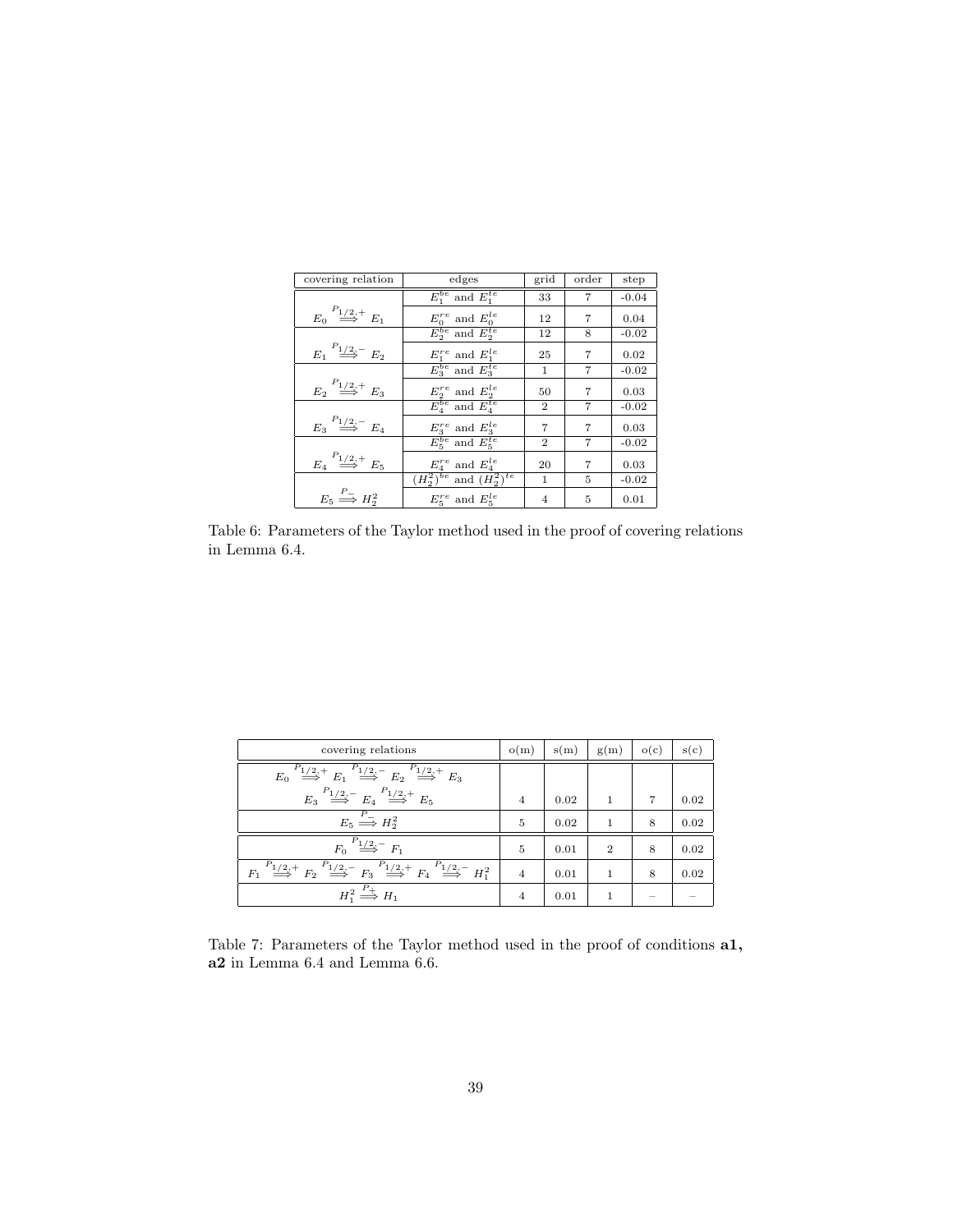| covering relation                                 | edges                                                       | grid         | order | step    |
|---------------------------------------------------|-------------------------------------------------------------|--------------|-------|---------|
|                                                   | $F_1^{be}$ and $F_1^{te}$                                   | 50           | 6     | $-0.01$ |
| $F_0 \stackrel{P_{1/2,-}}{\Longrightarrow} F_1$   | $F_0^{re}$ and $F_0^{le}$                                   | 20           | 8     | 0.02    |
|                                                   | $\overline{F_2^{be}}$ and $\overline{F_2^{te}}$             | 9            | 7     | $-0.02$ |
| $F_1 \stackrel{P_{1/2,+}}{\Longrightarrow} F_2$   | $F_1^{re}$ and $F_1^{le}$                                   | 330          | 7     | 0.02    |
|                                                   | $F_3^{be}$ and $F_3^{te}$                                   | $\mathbf{1}$ | 7     | $-0.02$ |
| $F_2 \stackrel{P_{1/2,-}}{\Longrightarrow} F_3$   | $F_2^{re}$ and $F_2^{le}$                                   | 35           | 7     | 0.03    |
|                                                   | $F_4^{be}$ and $F_4^{te}$                                   | 1            | 7     | $-0.02$ |
| $F_3 \stackrel{P_{1/2,+}}{\Longrightarrow} F_4$   | $F_3^{re}$ and $F_3^{le}$                                   | 10           | 7     | 0.03    |
|                                                   | $(H_1^2)^{be}$ and $(H_1^2)^{te}$                           | 3            | 7     | $-0.02$ |
| $F_4 \stackrel{P_{1/2,-}}{\Longrightarrow} H_1^2$ | $\frac{F_4^{re}}{H_1^{be}}$ and $\frac{F_4^{le}}{H_1^{te}}$ | 45           | 7     | 0.03    |
|                                                   |                                                             | 3            | 8     | $-0.02$ |
| $H_1^2 \stackrel{P_+}{\Longrightarrow} H_1$       | $(H_1^2)^{re}$ and $(H_1^2)^{le}$                           | 7            | 7     | 0.03    |

Table 8: Parameters of the Taylor method used in the proof of covering relations for sets  $F_i$ .

where by  $\langle Z \rangle$  we denoted a convex hull of the set Z. We introduce one more notation for allowed image of the h-set covering  $N$ 

$$
strip(\widetilde{N}) = \bigcap_{M \in \widetilde{N}} int(M^{l} \cup |M| \cup M^{r})
$$

Lemmas 8.3 and 8.4 can be easily adopted to fuzzy h-sets. Namely we have

**Lemma 8.7** Let  $f : \mathbb{R}^2 \to \mathbb{R}^2$  be a continuous map and let  $\widetilde{N}_1$  and  $\widetilde{N}_2$  be two fuzzy h-sets. Assume that f is injective on  $|N_1|$  and the following conditions af and bf are satisfied:

$$
\begin{aligned}\n\mathbf{b} \mathbf{f} \quad \text{either} \quad f(\widetilde{N}_1^{le}) \subset \text{int}(\widetilde{N}_2^l) \quad \text{and} \quad f(\widetilde{N}_1^{re}) \subset \text{int}(\widetilde{N}_2^r) \\
\text{or} \quad f(\widetilde{N}_1^{le}) \subset \text{int}(\widetilde{N}_2^r) \quad \text{and} \quad f(\widetilde{N}_1^{re}) \subset \text{int}(\widetilde{N}_2^l).\n\end{aligned}
$$

Then  $\widetilde{N}_1 \stackrel{f}{\Longrightarrow} \widetilde{N}_2$ .

af  $f(|\widetilde{N}_1|) \subset \text{strip}(\widetilde{N}_2)$ 

**Lemma 8.8** Let  $\widetilde{N}_1 = t(W_1, u_1, s_1), \ \widetilde{N}_2 = t(W_2, u_2, s_2)$  be fuzzy h-sets and  $f:|\widetilde{N}_1| \longrightarrow \mathbb{R}^2$  an injection of class  $\mathcal{C}^1$ . Let  $\gamma$  be a fuzzy horizontal line in  $|\widetilde{N}_1|,$ given by

$$
\gamma : [-1,1] \times W_1 \ni (t, w_1) \longrightarrow w_1 + t \cdot u_1 \in |\widetilde{N}_1| \tag{8.92}
$$

For  $w_2 \in W_2$  let  $N_{2,w_2} = t(w_2, u_2, s_2)$  and

$$
g_{w_2}(t, w_1) = (g_{w_2,1}, g_{w_2,2})(t, w_1) = c_{N_{2,w_2}}^{-1} \circ f \circ \gamma(t, w_1).
$$

Assume that  $W_1$  is connected, f satisfies condition **bf** on  $\widetilde{N}_1$  and  $\widetilde{N}_2$  and the following conditions hold:

I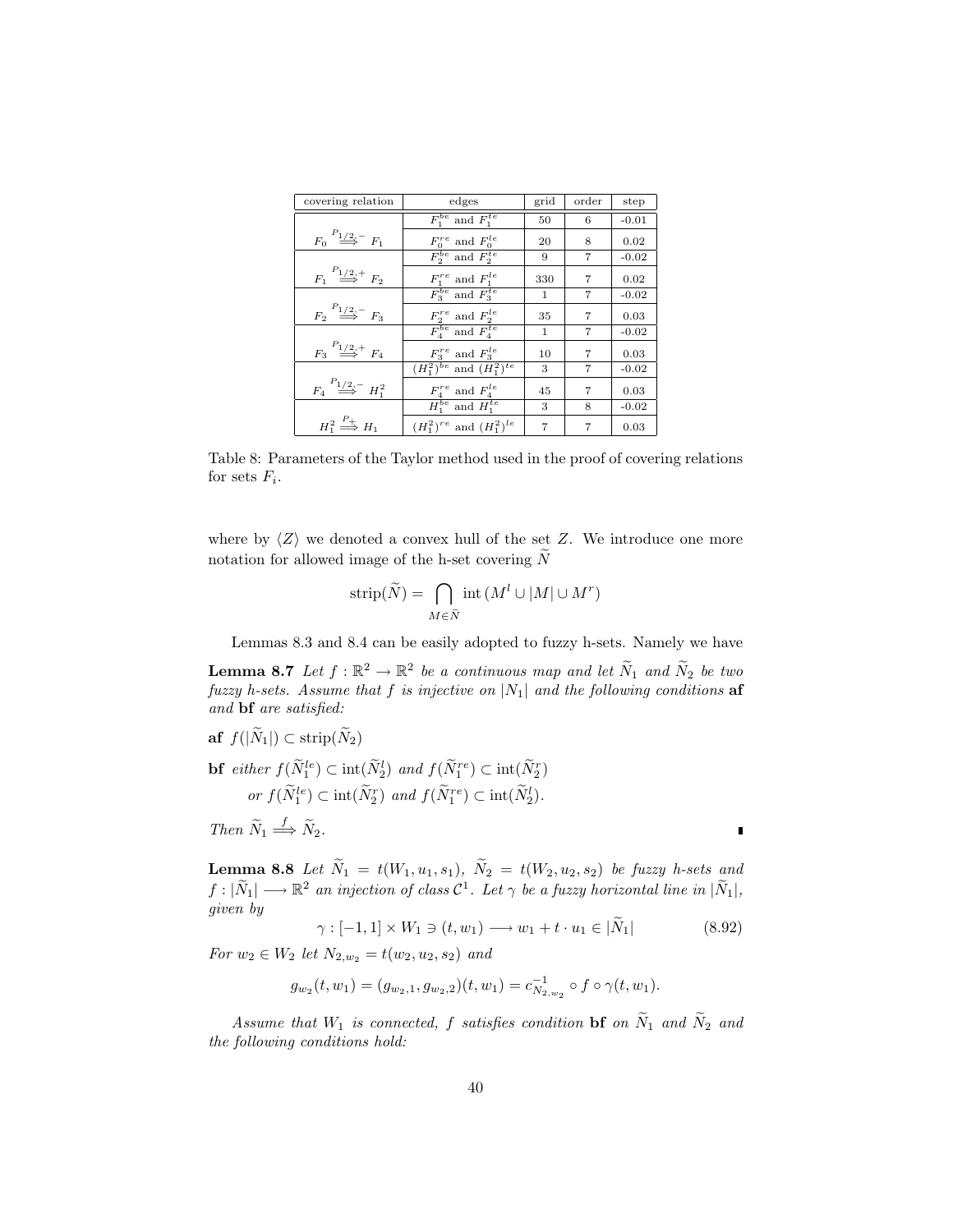af1  $\frac{dg_{w_2,1}}{dt}(t, w_1) \neq 0$  for  $t \in (-1,1)$ ,  $w_1 \in W_1$ ,  $w_2 \in W_2$ af2 there exists  $t_0 \in (-1, 1)$  and  $w_1 \in W_1$  such that  $f(\gamma(t_0, w_1)) \in \text{int}(|\tilde{N}_2|)$ af3  $f^{-1}(\widetilde{N}_2^+) \cap |\widetilde{N}_1| = \emptyset$ 

Then 
$$
\widetilde{N}_1 \stackrel{f}{\Longrightarrow} \widetilde{N}_2
$$
.

**Remark 8.9** Observe that (compare Remark 8.5) that  $\frac{d g_{w_2,1}}{dt}$  does not depend on  $w_2$  and is given by formula (8.90) with the matrix A depending only on  $u_2$ and  $s_2$ .

Let us describe how above conditions af1, af2, af3 were verified for relations (5.67) and (5.68), which we rewrite below for the convenience of the reader

$$
\widetilde{H}_1 \stackrel{P_+}{\Longrightarrow} \widetilde{H}_1 \stackrel{P_+}{\Longrightarrow} H_1^2 \tag{8.93}
$$

П

$$
H_2^2 \stackrel{P_-}{\Longrightarrow} \widetilde{H_2} \stackrel{P_-}{\Longrightarrow} \widetilde{H_2}.\tag{8.94}
$$

Let us recall (see Section 5.2) that the h-sets entering above covering relations are given by

$$
\widetilde{H}_i = t(W_i, \alpha_i u_i, \alpha_i u_i)
$$
\n
$$
H_1^2 = t(h_1, 2 \cdot 10^{-7} u_1, 2 \cdot 10^{-7} s_1)
$$
\n
$$
H_2^2 = t(h_2, 1.2 \cdot 10^{-8} u_2, 2.8 \cdot 10^{-8} s_2)
$$

For all covering relations,  $N \stackrel{P_{\pm}}{\Longrightarrow} M$ , listed above the unstable vectors for both h-sets entering the relations are proportional, hence we can apply Remark 8.6 and look on  $(1, 1)$ -entry of  $dP_{\pm}$  expressed in  $c_M$ -coordinates.

Observe that, since  $H_i \subset U_i$  then from Lemma 5.3 and equation (5.61) we obtain an enclosure for  $[DP_{\pm}(|\tilde{H}_i)]$  expressed in  $\tilde{H}_i$ -coordinates. From inspection of  $\lambda_{i,1}$  it follows that condition **af1** holds for covering relations  $H_i \Longrightarrow H_i$ and  $\widetilde{H}_1 \Longrightarrow H_1^2$ . Since  $|H_2^2|$  is not contained in  $U_2$  we had to verify condition **af1** for the relation  $H_2^2 \stackrel{P_-}{\Longrightarrow} \widetilde{H}_2$ . Parameter settings for this computation is added as the last row to Table 5.

Condition af2 is clearly satisfied with  $w_2 = L_1^*$  for relations (5.67) and  $w_2 = L_2^*$  for relations (5.68).

Conditions af3 and bf must be verified in direct computations. Parameter settings for these computations are given in Table 9.

It turns out that some inclusions involved in condition b can be verified at the same time. For example, to prove that  $\widetilde{H}_1 \stackrel{P_+}{\Longrightarrow} \widetilde{H}_1 \stackrel{P_+}{\Longrightarrow} H_1^2$  we need to verify condition b+ for both relations.

$$
P_{+}(\widetilde{H}_{1}^{re}) \subset \widetilde{H}_{1}^{r}, \quad P_{+}(\widetilde{H}_{1}^{le}) \subset \widetilde{H}_{1}^{l}, \tag{8.95}
$$

$$
P_{+}(\widetilde{H}_{1}^{re}) \subset (H_{1}^{2})^{r}, \quad P_{+}(\widetilde{H}_{1}^{le}) \subset (H_{1}^{2})^{l}.
$$
\n(8.96)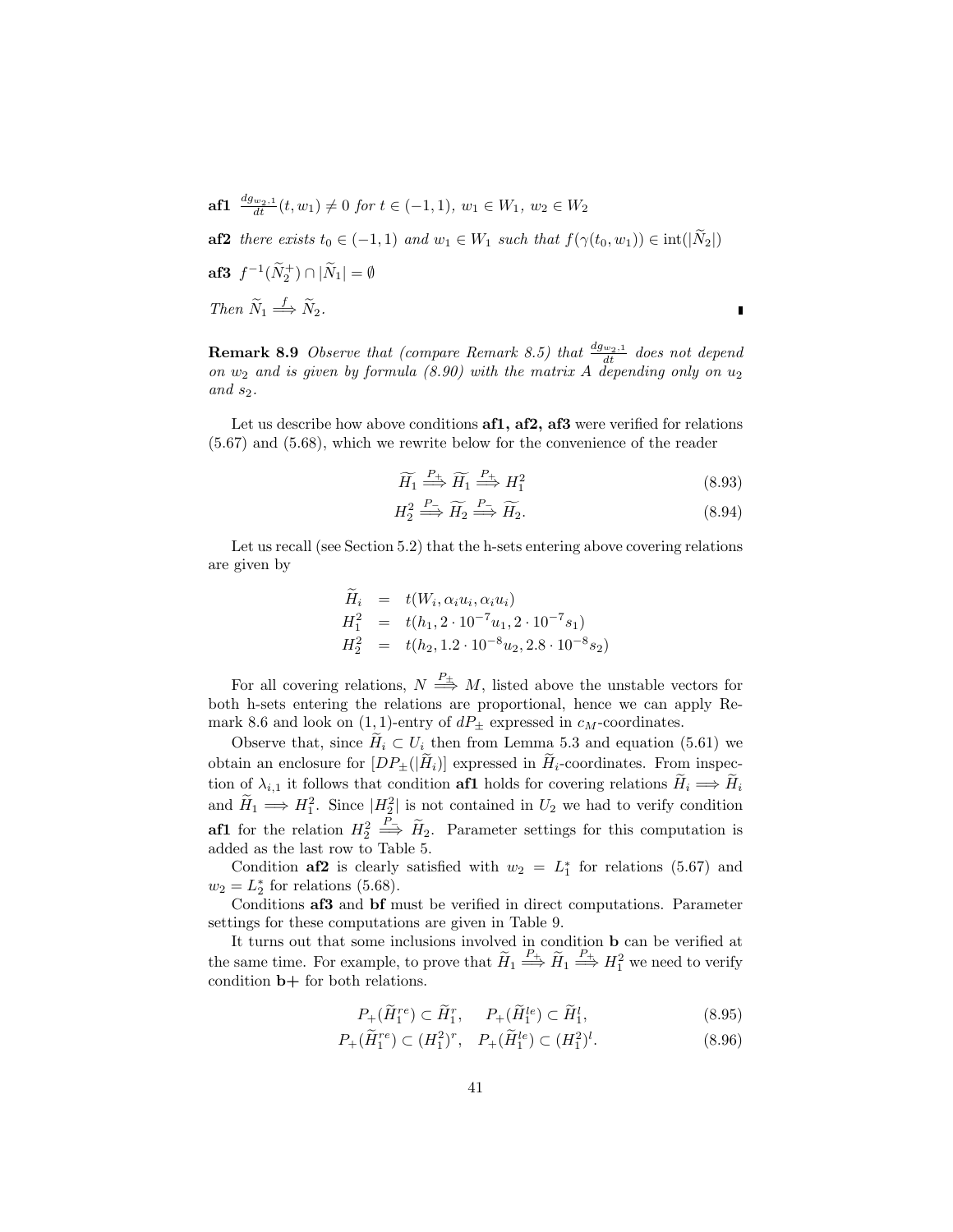It is sufficient to show that

$$
P_{+}(\widetilde{H}_{1}^{re}) \subset \widetilde{H}_{1}^{r} \cap (H_{1}^{2})^{r}
$$
\n
$$
(8.97)
$$

$$
P_{+}(\widetilde{H}_{1}^{le}) \subset \widetilde{H}_{1}^{l} \cap (H_{1}^{2})^{l} \tag{8.98}
$$

Similarly, to prove that  $H_2^2 \stackrel{P_-}{\Longrightarrow} \tilde{H}_2 \stackrel{P_-}{\Longrightarrow} \tilde{H}_2$  we must verify condition **af3** for both relations. Namely, we have to check that

$$
P_{-}^{-1}(\widetilde{H}_2^+) \cap |\widetilde{H}_2| = \emptyset, \tag{8.99}
$$

$$
P_{-}^{-1}(\widetilde{H}_2^+) \cap |H_2^2| = \emptyset. \tag{8.100}
$$

Since  $|\widetilde{H}_2| \subset |H_2^2|$  (compare (5.57 and (5.66)) it is sufficient to show (8.100) only.

| covering relations                                                | edges                                                 | grid           | order | time step |
|-------------------------------------------------------------------|-------------------------------------------------------|----------------|-------|-----------|
|                                                                   | $(\widetilde{H}_1)^{be}$ and $(\widetilde{H}_1)^{te}$ | $\overline{2}$ | 6     | $-0.01$   |
| $\widetilde{H}_1 \stackrel{P_+}{\Longrightarrow} \widetilde{H}_1$ | $(\widetilde{H}_1)^{re}$ and $(\widetilde{H}_1)^{le}$ | 3              | 6     | 0.01      |
| $\widetilde{H}_1 \stackrel{P_+}{\Longrightarrow} H_1^2$           | $(H_1^2)^{be}$ and $(H_1^2)^{te}$                     | $\mathcal{D}$  | 5     | $-0.01$   |
|                                                                   | $(\widetilde{H}_2)^{be}$ and $(\widetilde{H}_2)^{te}$ | $\overline{4}$ | 8     | $-0.02$   |
| $H_2^2 \stackrel{P_-}{\Longrightarrow} \tilde{H}_2$               | $(H_2^2)^{re}$ and $(H_2^2)^{le}$                     | 32             | 5     | 0.01      |
| $\widetilde{H}_2 \stackrel{P_-}{\Longrightarrow} \widetilde{H}_2$ | $(\widetilde{H}_2)^{re}$ and $(\widetilde{H}_2)^{le}$ | $\overline{2}$ | 8     | 0.02      |

Table 9: Parameters of the Taylor method used in the proof of the covering relations for fuzzy sets.

# 9 Concluding remarks, future work

There are several directions in which this research can be extended.

First, all the methods presented in this paper are not restricted to the particular parameters of the Oterma comet, other parameters may require slight changes in the definition of the sets on which covering relations are build, but the method itself will be the same. Basically this method can be applied to prove a symbolic dynamics in any system for which numerical simulations indicate an existence of some kind of hyperbolic behavior, for example here we have homo- and heteroclinic chains.

Another interesting problem is the question of an existence of a hyperbolic invariant set claimed in [11], where the authors assumed an existence of transversal homo- and heteroclinic connections between Lyapunov orbits and then followed the standard dynamical system theory argument from the Birkhoff-Smale homoclinic theorem. Since we did'nt computed here unstable and stable manifolds, we cannot use these arguments. Observe also that an rigorous computation of stable and unstable manifolds for our problem appears to be very difficult (requires very extensive  $C^1$ -computations). Hence developing tools which avoid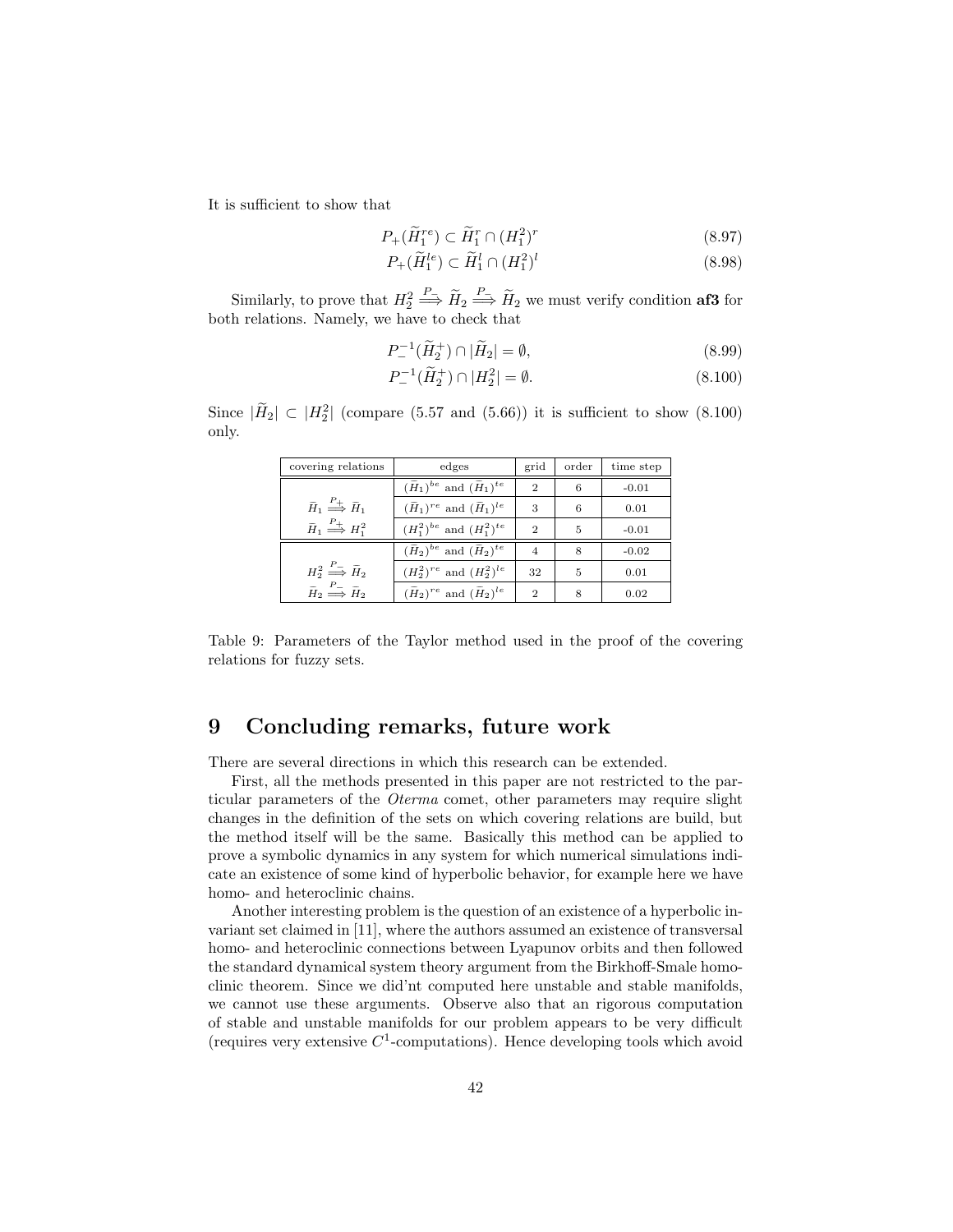a direct computation of invariant manifolds is of interest. In this context we formulate the following conjecture.

**Conjecture 9.1** Let  $f$  be a diffeomorphism. Let  $N_0$ ,  $N_1$  be h-sets. Assume that f is hyperbolic on  $N_0$  and  $N_1$  (in the sense of Def.4.3). Assume that we have the following sequences of covering relations

$$
N_0 \stackrel{f}{\Longrightarrow} N_0 \stackrel{f}{\Longrightarrow} A_1 \stackrel{f}{\Longrightarrow} A_2 \stackrel{f}{\Longrightarrow} \cdots \stackrel{f}{\Longrightarrow} A_s \stackrel{f}{\Longrightarrow} N_1
$$
  

$$
N_1 \stackrel{f}{\Longrightarrow} N_1 \stackrel{f}{\Longrightarrow} B_1 \stackrel{f}{\Longrightarrow} B_2 \stackrel{f}{\Longrightarrow} \cdots \stackrel{f}{\Longrightarrow} B_r \stackrel{f}{\Longrightarrow} N_0,
$$

then there exists  $k \geq 1$  and  $S \subset |N_0| \cup |N_1|$ , such that

- $f^k(S) = S$ , i.e. S is an invariant set for  $f^k$
- S is hyperbolic (in the standard sense see for example  $(9)$ )
- the map  $\pi : S \to \Sigma_2 = \{0,1\}$  given by  $\pi(x)_i = j$  iff  $f^{ki}(x) \in |N_j|$  is one-to-one.

 $\blacksquare$ 

Another interesting problem is a question of stability of obtained results with respect to various extension of PCR3BP. By this we mean the following:

• Does the symbolic dynamics persists if the Jupiter orbit become an ellipse with a small eccentricity (which is the case in nature)? This can be seen as a small periodic perturbation to the ODE describing PCR3BP. We believe that an answer is positive. Obviously in this context one can consider a more general question:

Assume that we obtained a symbolic dynamics for an ODE  $x' = f(x)$  using covering relations. Does this symbolic dynamics persists for an nonautonomous ODE  $x' = f(x) + \epsilon(t, x)$  if  $\epsilon(t, x)$  is small ?

- What about an restricted three body problem in three dimensions? One obvious observation is that plane  $(x, y)$  is invariant for full 3D problem, hence we have symbolic dynamics also in a spatial problem. We would like to pose a more general question: Does there exists a symbolic dynamics for 3D problem such the corresponding orbits are not all contained in the Sun-Jupiter plane? Some preliminary numerical explorations in this direction can be found in paper [8],
- What about full 3-body problem? Will the symbolic dynamics established here continue to very small but nonzero mass of a comet? Some results in this direction for non-degenerate periodic orbits and generic bifurcations can be found in [15].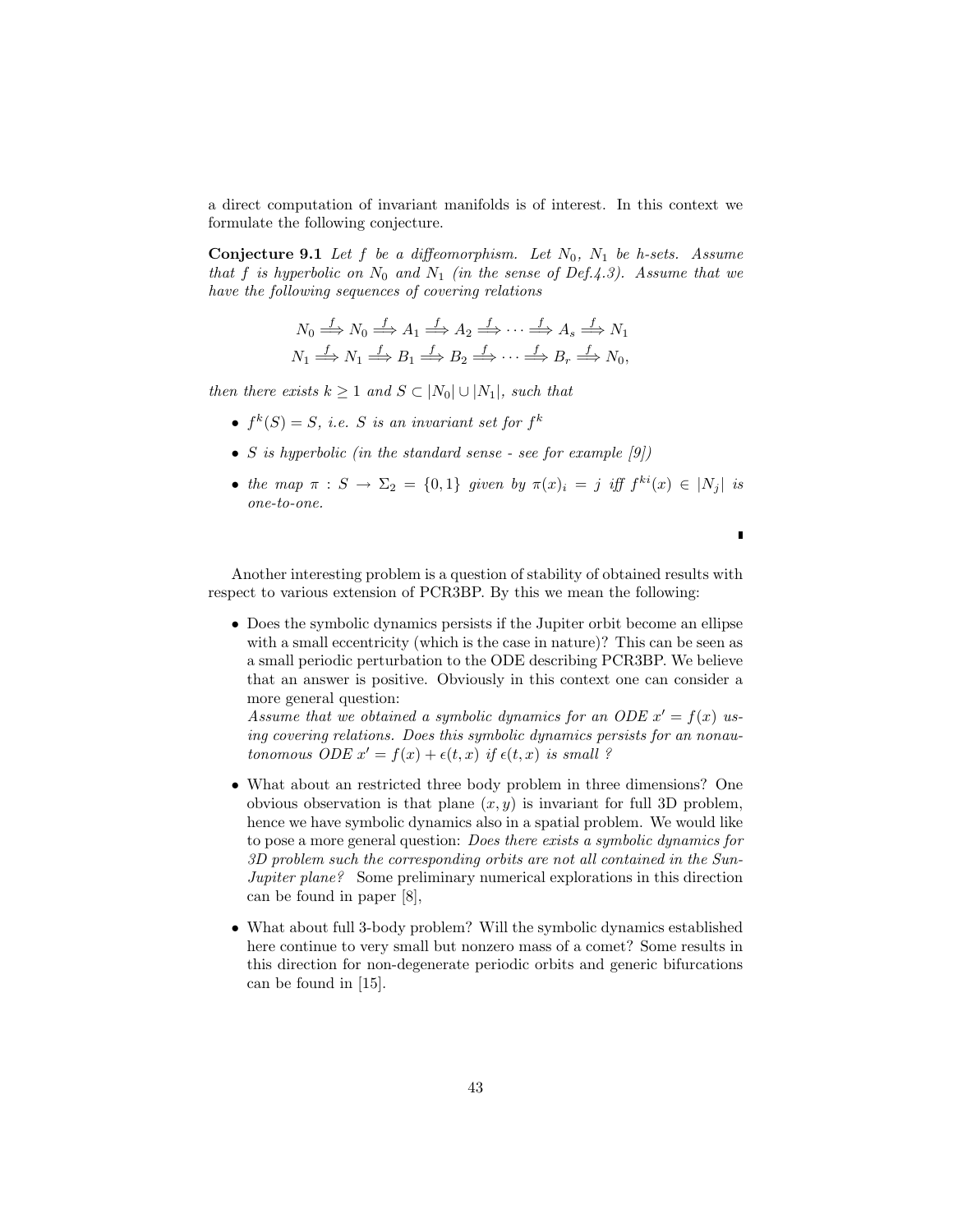## References

- [1] G. Arioli, Periodic orbits, symbolic dynamics and topological entropy for the restricted 3-body problem, Comm. Math. Phys., http://www.mfn.unipmn.it/˜gianni/
- [2] G. ARIOLI AND P. ZGLICZYŃSKI, Symbolic dynamics for the Henon-Heiles Hamiltonian on the critical level, J. Diff. Eq, 171, 173–202 (2001)
- [3] CAPD Computer assisted proofs in dynamics, a package for rigorous numerics, http://limba.ii.uj.edu.pl/˜capd
- [4] J. DUGUNDJI AND A. GRANAS, Fixed Point Theory, Monografie Matematyczne 61, PWN, Warszawa 1982
- [5] Z. GALIAS, P. ZGLICZYŃSKI, Computer assisted proof of chaos in the Lorenz system, Physica D, 115, 1998,165–188
- [6] Z. GALIAS AND P. ZGLICZYŃSKI, Abundance of homoclinic and heteroclinic  $orbits$  and rigorous bounds for the topological entropy for the Hénon map, Nonlinearity, 14 (2001) 909–932
- $[7]$  M. GIDEA AND P. ZGLICZYŃSKI, Covering relations for multidimensional dynamical systems, submitted, http://www.im.uj.edu.pl/˜zgliczyn
- [8] G. Gomez, W. S. Koon, M. W. Lo, J. E. Marsden, J. Masdemont and S. D. Ross, Invariant manifolds, the spatial three-body problem and space mission design , preprint
- [9] J. Guckenheimer, P. Holmes Nonlinear Oscillations, Dynamical Systems, and Bifurcations of Vector Fields Springer-Verlag, New York-Heidelberg-Berlin,
- [10] The IEEE Standard for Binary Floating-Point Arithmetics, ANSI-IEEE Std 754, 1985.
- [11] W. S. Koon, M. W. Lo, J. E. Marsden and S. D. Ross, Heteroclinic Connections between Periodic Orbits and Resonance Transitions in Celestial Mechanics, Chaos, 10(2000), no. 2, 427–469
- [12] J. LLIBRE, R. MARTINEZ AND C. SIMÓ, Transversality of the Invariant Manifolds Associated to the Lyapunov Family of Periodic Orbits near  $L_2$ in the Restricted Three-Body Problem, J. Diff. Eq. 58, 104–156 (1985)
- [13] M. Lo AND S. Ross, *SURFing the Solar System: Invariant Manifolds and* the Dynamics of the Solar Systems, JPL IOM 312/97, 2–4
- [14] R.J. Lohner, Computation of Guaranteed Enclosures for the Solutions of Ordinary Initial and Boundary Value Problems, in: Computational Ordinary Differential Equations, J.R. Cash, I. Gladwell Eds., Clarendon Press, Oxford, 1992.